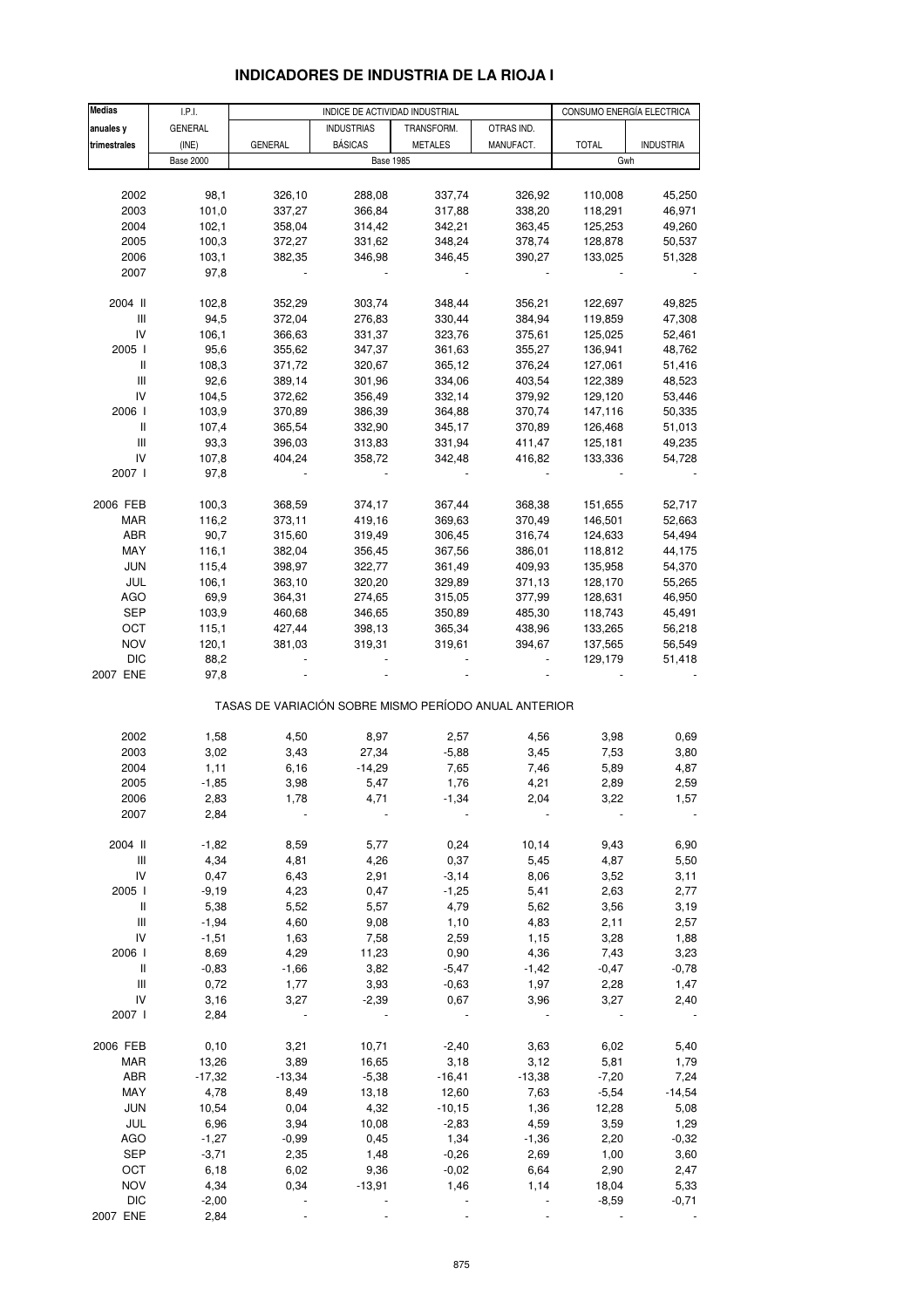# **INDICADORES DE INDUSTRIA DE LA RIOJA. II**

| <b>Medias</b>                      |               |                | ENCUESTA DE COYUNTURA INDUSTRIAL: TOTAL INDUSTRIA (1) |               |                    |
|------------------------------------|---------------|----------------|-------------------------------------------------------|---------------|--------------------|
| anuales y                          | INDICADOR DE  | NIVEL CARTERA  | <b>TENDENCIA</b>                                      | NIVEL         | <b>UTILIZACIÓN</b> |
|                                    |               |                |                                                       |               |                    |
| trimestrales                       | CLIMA INDUST. | <b>PEDIDOS</b> | PRODUCCIÓN                                            | <b>STOCKS</b> | CAPACIDAD          |
|                                    |               |                | Saldo de respuestas                                   |               | $\%$               |
|                                    |               |                |                                                       |               |                    |
| 2002                               | $-10,8$       | $-18$          | -2                                                    | 8             | 69,2               |
| 2003                               | $-5,9$        | $-21$          | 12                                                    | 10            | 76,0               |
| 2004                               | $-8,2$        | $-20$          | 6                                                     | 13            | 72,4               |
|                                    |               |                |                                                       |               |                    |
| 2005                               | $-5,0$        | $-5$           | 5                                                     | 8             | 75,1               |
| 2006                               | $-9,7$        | $-25$          | 2                                                     | 11            | 69,0               |
| 2007                               |               | $-29$          | $-25$                                                 | 22            | 65,2               |
|                                    |               |                |                                                       |               |                    |
| 2004 II                            | $-6,3$        | $-21$          | 26                                                    | 12            | 75,1               |
|                                    | $-7,9$        |                |                                                       | 17            |                    |
| Ш                                  |               | $-15$          | 22                                                    |               | 82,5               |
| IV                                 | $-11,3$       | $-26$          | $-19$                                                 | 17            | 66,0               |
| 2005 l                             | $-11,4$       | $-27$          | $-16$                                                 | 14            | 64,1               |
| Ш                                  | $-5,5$        | 1              | 39                                                    | 9             | 72,0               |
| Ш                                  | $-2,3$        | 0              | 14                                                    | 6             | 76,7               |
| IV                                 | $-0,7$        | 6              | $-16$                                                 | 3             |                    |
|                                    |               |                |                                                       |               | 87,6               |
| 2006                               | $-3,9$        | $-17$          | -6                                                    | 10            | 66,0               |
| Ш                                  | $-11,5$       | $-35$          | $-4$                                                  | 16            | 60,1               |
| $\ensuremath{\mathsf{III}}\xspace$ | $-12,5$       | $-24$          | 15                                                    | 14            | 75,5               |
| IV                                 | $-11,6$       | $-23$          | 4                                                     | 5             | 74,4               |
| 2007 l                             |               | $-29$          | -25                                                   | 22            | 65,2               |
|                                    |               |                |                                                       |               |                    |
|                                    |               |                |                                                       |               |                    |
| 2006 ABR                           | $-9,7$        | $-26$          | 8                                                     | 32            |                    |
| MAY                                | $-11,9$       | $-34$          | -22                                                   | 5             |                    |
| <b>JUN</b>                         | $-13,0$       | $-46$          | 2                                                     | 11            |                    |
| JUL                                | $-12,9$       | $-20$          | 8                                                     | 25            |                    |
| <b>AGO</b>                         | $-12,4$       | $-34$          | 24                                                    | 12            |                    |
|                                    |               |                |                                                       |               |                    |
| <b>SEP</b>                         | $-12,2$       | $-20$          | 15                                                    | 5             |                    |
| OCT                                | $-11,6$       | $-22$          | 43                                                    | 5             |                    |
| <b>NOV</b>                         | $-11,6$       | $-28$          | $-2$                                                  | 5             |                    |
| <b>DIC</b>                         |               | $-20$          | $-28$                                                 | 6             |                    |
| 2007 ENE                           |               | $-27$          | $-25$                                                 | 22            |                    |
|                                    |               |                |                                                       |               |                    |
| FEB                                |               | $-31$          | $-25$                                                 | 23            |                    |
| <b>MAR</b>                         |               |                |                                                       |               |                    |
|                                    |               |                | TASAS DE VARIACIÓN SOBRE MISMO PERÍODO ANUAL ANTERIOR |               |                    |
|                                    |               |                |                                                       |               |                    |
| 2002                               |               |                |                                                       |               |                    |
| 2003                               |               |                |                                                       |               |                    |
| 2004                               |               |                |                                                       |               |                    |
| 2005                               |               |                |                                                       |               |                    |
| 2006                               |               |                |                                                       |               |                    |
| 2007                               |               |                |                                                       |               |                    |
|                                    |               |                |                                                       |               |                    |
|                                    |               |                |                                                       |               |                    |
| 2004 II                            |               |                |                                                       |               |                    |
| Ш                                  |               |                |                                                       |               |                    |
| IV                                 |               |                |                                                       |               |                    |
| 2005 l                             |               |                |                                                       |               |                    |
| Ш                                  |               |                |                                                       |               |                    |
| Ш                                  |               |                |                                                       |               |                    |
|                                    |               |                |                                                       |               |                    |
| IV                                 |               |                |                                                       |               |                    |
| 2006                               |               |                |                                                       |               |                    |
| Ш                                  |               |                |                                                       |               |                    |
| Ш                                  |               |                |                                                       |               |                    |
| IV                                 |               |                |                                                       |               |                    |
|                                    |               |                |                                                       |               |                    |
| 2007 l                             |               |                |                                                       |               |                    |
|                                    |               |                |                                                       |               |                    |
| 2006 ABR                           |               |                |                                                       |               |                    |
| MAY                                |               |                |                                                       |               |                    |
| <b>JUN</b>                         |               |                |                                                       |               |                    |
| JUL                                |               |                |                                                       |               |                    |
|                                    |               |                |                                                       |               |                    |
| <b>AGO</b>                         |               |                |                                                       |               |                    |
| <b>SEP</b>                         |               |                |                                                       |               |                    |
| OCT                                |               |                |                                                       |               |                    |
| <b>NOV</b>                         |               |                |                                                       |               |                    |
|                                    |               |                |                                                       |               |                    |
| <b>DIC</b>                         |               |                |                                                       |               |                    |
| 2007 ENE                           |               |                |                                                       |               |                    |
| FEB                                |               |                |                                                       |               |                    |
| <b>MAR</b>                         |               |                |                                                       |               |                    |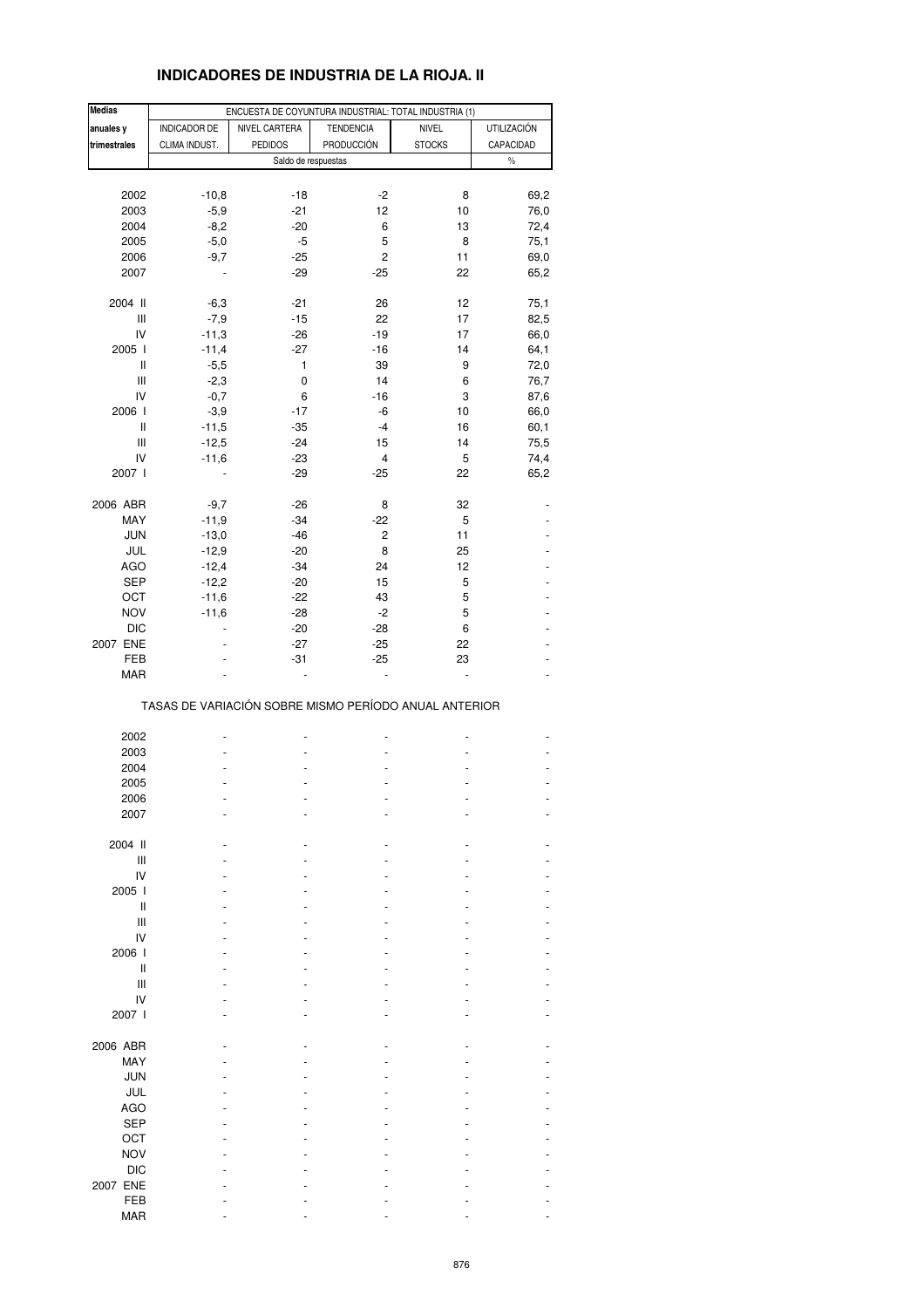| <b>Medias</b>                           |                   |                   | VISADOS: SUPERFICIE A CONSTRUIR                       |                          | LICENCIAS: SUPERFICIE A CONSTRUIR |                   |                           |                          |                           |
|-----------------------------------------|-------------------|-------------------|-------------------------------------------------------|--------------------------|-----------------------------------|-------------------|---------------------------|--------------------------|---------------------------|
| anuales y                               | <b>TOTAL</b>      | <b>EDIFICIOS</b>  | <b>SERVICIOS</b>                                      | <b>OTROS</b>             | <b>TOTAL</b>                      |                   | <b>RESIDENCIAL</b>        |                          | NO RESID.                 |
| trimestrales                            |                   | <b>VIVIENDAS</b>  | <b>COMERCIALES</b>                                    | <b>DESTINOS</b>          |                                   | <b>TOTAL</b>      | <b>VIVIENDAS</b>          | <b>COLECTIVOS</b>        |                           |
|                                         |                   | Metros cuadrados  |                                                       |                          |                                   |                   | Miles de metros cuadrados |                          |                           |
|                                         |                   |                   |                                                       |                          |                                   |                   |                           |                          |                           |
| 2001                                    | 85.798            | 72.813            | 4.331                                                 | 8.654                    | 56                                | 45                | 45                        | 0                        | 11                        |
| 2002                                    | 96.178            | 64.230            | 21.141                                                | 10.807                   | 62                                | 47                | 46                        | $\mathbf{1}$             | 15                        |
| 2003                                    | 113.759           | 88.203            | 19.245                                                | 6.311                    | 68                                | 59                | 58                        | 1                        | $\boldsymbol{9}$          |
| 2004                                    | 103.127           | 94.078            | 1.444                                                 | 7.605                    | 133                               | 109               | 109                       | 1                        | 24                        |
| 2005                                    | 109.728           | 91.745            | 920                                                   | 17.064                   | 200                               | 183               | 183                       | 0                        | 17                        |
| 2006                                    | 138.738           | 130.571           | 1.825                                                 | 6.342                    | 123                               | 111               | 111                       | 0                        | 12                        |
|                                         |                   |                   |                                                       |                          |                                   |                   |                           |                          |                           |
| 2004 l                                  | 99.385            | 91.979            | 319                                                   | 7.087                    | 153                               | 137               | 137                       | 0                        | 16                        |
| $\, \parallel$                          | 106.541           | 89.675            | 378                                                   | 16.487                   | 91                                | 54                | 52                        | $\overline{\mathbf{c}}$  | 37                        |
| Ш                                       | 111.447           | 106.267           | 3.240                                                 | 1.939                    | 104                               | 77                | 77                        | 0                        | 27                        |
| IV                                      | 95.133            | 88.390            | 1.837                                                 | 4.906                    | 184                               | 168               | 168                       | 0                        | 15                        |
| 2005 l                                  | 90.279            | 84.320            | 1.054                                                 | 4.905                    | 104                               | 92                | 92                        | 0                        | 13                        |
| Ш                                       | 94.904            | 85.456            | 1.101                                                 | 8.346                    | 203                               | 186               | 186                       | 0                        | 17                        |
| $\ensuremath{\mathsf{III}}\xspace$      | 137.355           | 100.195           | 1.469                                                 | 35.691                   | 197                               | 178               | 178                       | 0                        | 18                        |
| IV                                      | 116.375           | 97.010            | 54                                                    | 19.311                   | 294                               | 276               | 276                       | 0                        | $18$                      |
| 2006 l                                  | 144.040           | 134.485           | 2.912                                                 | 6.643                    | 123                               | 110               | 110                       | 0                        | 13                        |
| Ш                                       | 113.567           | 108.782           | 68                                                    | 4.716                    | 124                               | 117               | 116                       | 1                        | $\bf 8$                   |
| $\ensuremath{\mathsf{III}}\xspace$      | 178.310           | 167.116           | 3.677                                                 | 7.518                    | 121                               | 107               | 107                       | 0                        | 14                        |
| IV                                      | 119.035           | 111.900           | 643                                                   | 6.492                    |                                   |                   |                           |                          |                           |
|                                         |                   |                   |                                                       |                          |                                   |                   |                           |                          |                           |
| 2006 ENE                                | 156.679           | 143.849           | 0                                                     | 12.830                   | 161                               | 143               | 143                       | 0                        | 18                        |
| FEB                                     | 129.201           | 119.909           | 4.249                                                 | 5.043                    | 81                                | 71                | $71$                      | 0                        | 10                        |
| <b>MAR</b>                              | 146.241           | 139.696           | 4.488                                                 | 2.057                    | 128                               | 116               | 116                       | 0                        | 12                        |
| ABR                                     | 78.381            | 77.629            | 0                                                     | 752                      | 129                               | 126               | 126                       | 0                        | $\ensuremath{\mathsf{3}}$ |
| MAY                                     | 169.864           | 163.979           | 84                                                    | 5.801                    | 100                               | 92                | 92                        | 0                        | $\bf8$                    |
| <b>JUN</b>                              | 92.455            | 84.738            | 121                                                   | 7.596                    | 144                               | 132               | 129                       | 3                        | 12                        |
| JUL                                     | 141.259           | 127.957           | 5.934                                                 | 7.368                    | 142                               | 131               | 131                       | 0                        | 11                        |
| <b>AGO</b>                              | 123.070           | 109.085           | 4.430                                                 | 9.555                    | 130                               | 124               | 124                       | 0                        | $\,6\,$                   |
| <b>SEP</b>                              | 270.602           | 264.306           | 666                                                   | 5.630                    | 90                                | 66                | 66                        | 0                        | 24                        |
| OCT                                     | 105.659           | 90.349            | 1.928                                                 | 13.382                   |                                   |                   |                           |                          | $\overline{\phantom{a}}$  |
| <b>NOV</b>                              | 139.002           | 134.996           | $\pmb{0}$                                             | 4.006                    |                                   |                   |                           |                          |                           |
| <b>DIC</b>                              | 112.445           | 110.356           | 0                                                     | 2.089                    |                                   |                   |                           |                          |                           |
|                                         |                   |                   | TASAS DE VARIACIÓN SOBRE MISMO PERÍODO ANUAL ANTERIOR |                          |                                   |                   |                           |                          |                           |
|                                         |                   |                   |                                                       |                          |                                   |                   |                           |                          |                           |
| 2001                                    | 13,45             | 9,56              | 232,04                                                | 10,04                    | $-10,58$                          | $-11,51$          | $-10,95$                  | $-80,00$                 | $-6,47$                   |
| 2002                                    | 12,10             | $-11,79$          | 388,14                                                | 24,88                    | 10,63                             | 4,09              | 2,98                      | 600,00                   | 37,69                     |
| 2003                                    | 18,28             | 37,32             | $-8,97$                                               | $-41,61$                 | 9,61                              | 25,71             | 25,86                     | 14,29                    | $-40,78$                  |
| 2004                                    | $-9,35$           | 6,66              | $-92,50$                                              | 20,51                    | 97,28                             | 86,22             | 87,21                     | 0,00                     | 170,75                    |
| 2005                                    | 6,40              | $-2,48$           | -36,31                                                | 124,37                   | 49,81                             | 67,51             | 68,53                     |                          | -31,01                    |
| 2006                                    | 26,44             | 42,32             | 98,48                                                 | $-62,83$                 | $-26,92$                          | $-26,77$          | $-26,99$                  |                          | $-28,28$                  |
| 2004 l                                  | 6,70              | 8,44              | $-82,99$                                              | 9,86                     | 210,81                            | 232,26            | 232,26                    |                          | 100,00                    |
|                                         |                   |                   |                                                       |                          |                                   |                   | $-14,29$                  |                          | 282,76                    |
| Ш<br>$\ensuremath{\mathsf{III}}\xspace$ | $-39,78$<br>44,28 | $-11,53$<br>49,96 | $-99,47$<br>25,01                                     | 326,25<br>$-48,74$       | 29,86<br>89,70                    | $-10,44$<br>63,83 | 63,12                     | ÷,                       | 241,67                    |
| IV                                      | $-11,69$          | $-7,71$           | 125,21                                                | $-55,96$                 | 92,66                             | 96,50             | 102,81                    |                          | 58,62                     |
| 2005 l                                  | $-9,16$           | $-8,33$           | 229,96                                                | $-30,78$                 | $-31,96$                          | $-33,25$          | $-33,25$                  | ÷,                       | $-20,83$                  |
| Ш                                       | $-10,92$          | $-4,70$           | 191,10                                                | $-49,38$                 | 122,26                            | 241,72            | 257,05                    | $\blacksquare$           | $-53,15$                  |
| Ш                                       | 23,25             | $-5,71$           | $-54,68$                                              | $\overline{\phantom{a}}$ | 88,50                             | 131,60            | 132,61                    |                          | $-32,93$                  |
| IV                                      | 22,33             | 9,75              | $-97,04$                                              | 293,62                   | 60,07                             | 64,16             | 64,16                     | $\blacksquare$           | 15,22                     |
| 2006                                    | 59,55             | 59,49             | 176,40                                                | 35,43                    | 18,21                             | 20,00             | 20,00                     |                          | 5,26                      |
| Ш                                       | 19,66             | 27,30             | $-93,80$                                              | $-43,49$                 | $-38,75$                          | $-37,16$          | $-37,70$                  |                          | $-55,77$                  |
| $\ensuremath{\mathsf{III}}\xspace$      | 29,82             | 66,79             | 150,34                                                | $-78,94$                 | $-38,64$                          | $-40,00$          | $-40,00$                  | $\overline{\phantom{a}}$ | $-25,45$                  |
| IV                                      | 2,29              | 15,35             |                                                       | $-66,38$                 |                                   |                   |                           |                          |                           |
|                                         |                   |                   |                                                       |                          |                                   |                   |                           |                          |                           |
| 2006 ENE                                | 90,69             | 94,87             |                                                       | 53,71                    | 106,41                            | 120,00            | 120,00                    |                          | 38,46                     |
| FEB                                     | 41,07             | 45,64             | 34,42                                                 | $-17,23$                 | 14,08                             | 39,22             | 39,22                     |                          | $-50,00$                  |
| MAR                                     | 50,63             | 44,29             | $\overline{\phantom{a}}$                              | 645,29                   | $-21,95$                          | $-27,04$          | $-27,04$                  |                          | 140,00                    |
| ABR                                     | $-24,54$          | $-18,78$          | $\overline{\phantom{a}}$                              | $-86,87$                 | $-63,66$                          | $-61,23$          | $-61,23$                  | $\blacksquare$           | $-90,00$                  |
| MAY                                     | 42,43             | 41,56             | $-88,74$                                              | 116,46                   | $-43,18$                          | $-44,91$          | $-44,91$                  |                          | $-11,11$                  |
| <b>JUN</b>                              | 50,13             | 88,50             |                                                       | $-54,32$                 | 84,62                             | 103,08            | 98,46                     |                          | $-7,69$                   |
| JUL                                     | 0,13              | 0,12              | $\blacksquare$                                        | $-43,74$                 | 100,00                            | 156,86            | 156,86                    |                          | $-45,00$                  |
| <b>AGO</b>                              | $-40,40$          | $-3,40$           | 33,55                                                 | $-89,41$                 | $-20,73$                          | $-22,01$          | $-22,01$                  |                          | 20,00                     |
| <b>SEP</b>                              | 319,45            | 341,53            | $-27,13$                                              | 50,62                    | $-74,65$                          | $-79,69$          | $-79,69$                  |                          | $-20,00$                  |
| OCT                                     | 44,73             | 36,71             |                                                       | 93,52                    |                                   |                   |                           |                          |                           |
| <b>NOV</b>                              | $-25,20$          | $-8,57$           |                                                       | $-89,46$                 |                                   |                   |                           |                          |                           |
| <b>DIC</b>                              | 24,54             | 42,79             |                                                       | $-83,93$                 |                                   |                   |                           |                          |                           |

# **INDICADORES DE CONSTRUCCIÓN DE LA RIOJA. I**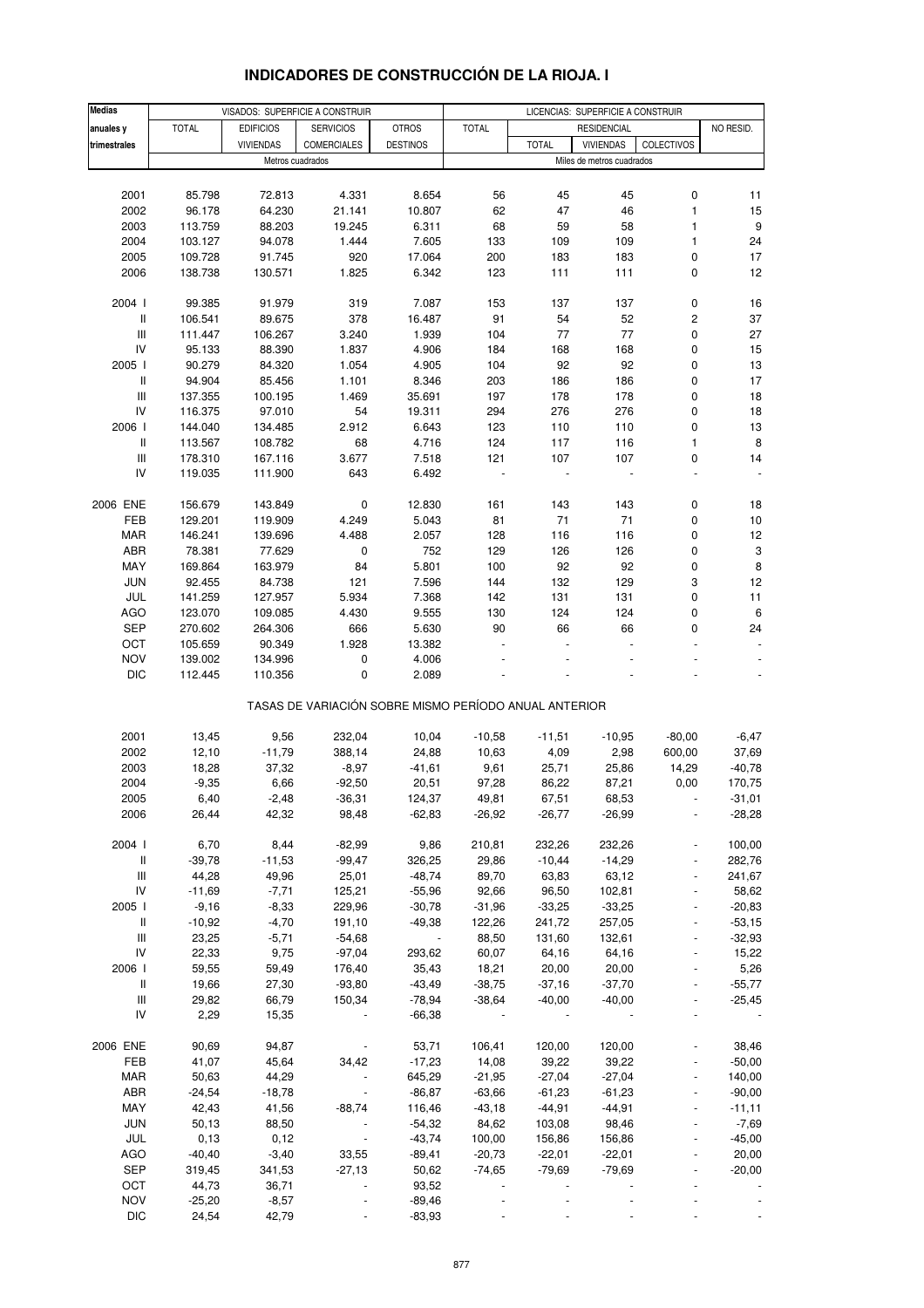| <b>Medias</b>                      |                    |                    |                    | VIVIENDAS VISADAS COLEGIO ARQUITECTOS TÉCNICOS        |                         |                          | LICENCIAS MUNIC.: Nº DE VIVIENDAS |                              |                |
|------------------------------------|--------------------|--------------------|--------------------|-------------------------------------------------------|-------------------------|--------------------------|-----------------------------------|------------------------------|----------------|
| anuales y                          | <b>TOTAL</b>       |                    | OBRA NUEVA         |                                                       | А                       | A                        | OBRA                              | REHABI-                      | DEMO-          |
| trimestrales                       |                    | <b>TOTAL</b>       | EDIF.VIV.          | OTROS EDIF.                                           | AMPLIAR                 | <b>REFORMAR</b>          | <b>NUEVA</b>                      | <b>LITACIÓN</b>              | <b>LICIÓN</b>  |
|                                    |                    |                    |                    |                                                       | Unidades                |                          |                                   |                              |                |
|                                    |                    |                    |                    |                                                       |                         |                          |                                   |                              |                |
| 2001                               | 415                | 383                | 382                | 1                                                     | 3                       | 29                       | 250                               | $\overline{\mathbf{c}}$      | 6              |
| 2002                               | 388                | 355                | 352                | 4                                                     | 2                       | 31                       | 257                               | 4                            | 12             |
| 2003                               | 502                | 484                | 481                | 4                                                     | 2                       | 16                       | 337                               | 6                            | 8              |
| 2004                               | 579                | 536                | 535                | 1                                                     | 3                       | 39                       | 651                               | 10                           | 18             |
| 2005                               | 569                | 527                | 527                | 0                                                     | $\mathbf 2$             | 41                       | 817                               | 9                            | 16             |
| 2006                               | 806                | 775                | 775                | 0                                                     | $\mathbf 2$             | 29                       | 762                               | 6                            | 24             |
|                                    |                    |                    |                    |                                                       |                         |                          |                                   | $\overline{\mathbf{c}}$      | 7              |
| 2004 l<br>$\, \parallel$           | 601<br>555         | 551<br>512         | 551<br>512         | 0<br>0                                                | 4<br>1                  | 46<br>42                 | 784<br>299                        | 16                           | 14             |
| Ш                                  | 631                | 582                | 582                | 0                                                     | 4                       | 45                       | 490                               | 7                            | 13             |
| IV                                 | 527                | 500                | 496                | 4                                                     | 3                       | 24                       | 1.031                             | 18                           | 37             |
| 2005 l                             | 501                | 482                | 482                | 0                                                     | 2                       | 17                       | 454                               | 5                            | 10             |
| $\mathbf{II}$                      | 526                | 475                | 475                | 0                                                     | 1                       | 50                       | 412                               | $10$                         | 18             |
| $\ensuremath{\mathsf{III}}\xspace$ | 594                | 568                | 568                | 0                                                     | $\overline{\mathbf{c}}$ | 24                       | 1.110                             | $\overline{7}$               | 21             |
| IV                                 | 655                | 581                | 581                | 0                                                     | 1                       | 73                       | 1.291                             | 14                           | 15             |
| 2006                               | 812                | 771                | 771                | 0                                                     | 2                       | 39                       | 590                               | 7                            | 22             |
| $\,$ $\,$ $\,$                     | 688                | 657                | 657                | 0                                                     | 0                       | 31                       | 637                               | 6                            | 23             |
| $\ensuremath{\mathsf{III}}\xspace$ | 1.033              | 1.003              | 1.003              | 0                                                     | 6                       | 24                       | 1.058                             | 6                            | 28             |
| IV                                 | 691                | 670                | 670                | 0                                                     | 1                       | 20                       |                                   |                              |                |
|                                    |                    |                    |                    |                                                       |                         |                          |                                   |                              |                |
| 2006 ENE                           | 799                | 783                | 783                | 0                                                     | 2                       | 14                       | 402                               | 4                            | 10             |
| FEB                                | 769                | 745                | 745                | 0                                                     | 3                       | 21                       | 611                               | 15                           | 26             |
| <b>MAR</b><br><b>ABR</b>           | 867<br>493         | 784<br>473         | 784<br>473         | 0<br>$\pmb{0}$                                        | 0<br>0                  | 83<br>20                 | 757<br>540                        | $\overline{\mathbf{c}}$<br>5 | $30\,$<br>17   |
| MAY                                | 1.056              | 995                | 995                | 0                                                     | 0                       | 61                       | 744                               | $\overline{7}$               | 23             |
| <b>JUN</b>                         | 516                | 504                | 504                | $\pmb{0}$                                             | $\mathbf{1}$            | 11                       | 627                               | $\overline{7}$               | 29             |
| JUL                                | 777                | 746                | 746                | 0                                                     | $\overline{7}$          | 24                       | 817                               | 3                            | 21             |
| <b>AGO</b>                         | 586                | 556                | 556                | 0                                                     | 1                       | 29                       | 463                               | $\overline{7}$               | 28             |
| <b>SEP</b>                         | 1.736              | 1.707              | 1.707              | 0                                                     | 9                       | 20                       | 1.893                             | $\overline{7}$               | 34             |
| OCT                                | 613                | 587                | 587                | 0                                                     | 2                       | 24                       |                                   |                              |                |
| <b>NOV</b>                         | 777                | 762                | 762                | 0                                                     | 0                       | 15                       |                                   |                              |                |
| <b>DIC</b>                         | 683                | 660                | 660                | $\mathbf 0$                                           | 1                       | 22                       |                                   |                              |                |
|                                    |                    |                    |                    | TASAS DE VARIACIÓN SOBRE MISMO PERÍODO ANUAL ANTERIOR |                         |                          |                                   |                              |                |
| 2001                               | 10,09              | 8,30               | 8,86               | $-67,74$                                              | 21,88                   | 39,43                    | $-8,08$                           | $-35,14$                     | $-46, 15$      |
| 2002                               | $-6,53$            | $-7,27$            | $-7,98$            | 320,00                                                | $-38,46$                | 7,00                     | 2,83                              | 91,67                        | 97,14          |
| 2003                               | 29,43              | 36,41              | 36,70              | 7,14                                                  | $-8,33$                 | $-49,05$                 | 30,93                             | 65,22                        | $-27,54$       |
| 2004                               | 15,32              | 10,76              | 11,38              | $-68,89$                                              | 63,64                   | 151,34                   | 93,30                             | 64,47                        | 115,00         |
| 2005                               | -1,66              | -1,83              | -1,62              |                                                       | $-50,00$                | 4,47                     | 25,41                             | $-13,60$                     | $-9,77$        |
| 2006                               | 41,67              | 47,23              | 47,23              |                                                       | 44,44                   | $-29,94$                 | 15,64                             | $-13,64$                     | 46,31          |
|                                    |                    |                    |                    |                                                       |                         |                          |                                   |                              |                |
| 2004 l                             | 28,05              | 20,39              | 20,76              | $-80,00$                                              | 57,14                   | 396,43                   | 255,82                            | 0,00                         | 0,00           |
| $\, \parallel$                     | $-2,74$            | $-6,51$            | $-5,99$            |                                                       | 0,00                    | 92,31                    | $-13,57$                          | 235,71                       | 41,38          |
| $\ensuremath{\mathsf{III}}\xspace$ | 50,36              | 44,54              | 47,84              |                                                       | 140,00                  | 193,48                   | 105,45                            | $-16,67$                     | 150,00         |
| IV                                 | $-3,66$            | $-5,42$            | $-6,01$            | 225,00                                                | 50,00                   | 47,92                    | 90,17                             | 60,61                        | 239,39         |
| 2005                               | $-16,64$           | $-12,52$           | $-12,47$           |                                                       | $-45,45$                | $-63,31$                 | $-42,05$                          | 220,00                       | 40,91          |
| $\, \parallel$<br>Ш                | $-5,28$<br>$-5,86$ | $-7,29$<br>$-2,41$ | $-7,29$<br>$-2,41$ |                                                       | 0,00<br>$-50,00$        | 19,20<br>$-46,67$        | 37,53<br>126,31                   | $-38,30$<br>5,00             | 31,71<br>60,00 |
| IV                                 | 24,30              | 16,20              | 17,22              |                                                       | $-77,78$                | 208,45                   | 25,21                             | $-20,75$                     | $-59,82$       |
| 2006                               | 62,01              | 59,89              | 59,89              |                                                       | $-16,67$                | 131,37                   | 29,86                             | 31,25                        | 112,90         |
| Ш                                  | 30,86              | 38,39              | 38,39              |                                                       | $-75,00$                | $-38,26$                 | 54,74                             | $-34,48$                     | 27,78          |
| $\ensuremath{\mathsf{III}}\xspace$ | 73,91              | 76,58              | 76,58              |                                                       | 183,33                  | 1,39                     | $-4,69$                           | $-19,05$                     | 29,69          |
| IV                                 | 5,55               | 15,26              | 15,26              |                                                       | 50,00                   | $-72,15$                 |                                   |                              |                |
|                                    |                    |                    |                    |                                                       |                         |                          |                                   |                              |                |
| 2006 ENE                           | 69,64              | 77,95              | 77,95              |                                                       | 0,00                    | $-51,72$                 | $-15,55$                          | 100,00                       | 0,00           |
| FEB                                | 55,67              | 56,84              | 56,84              |                                                       | 50,00                   | 23,53                    | 445,54                            | 200,00                       | 225,00         |
| <b>MAR</b>                         | 61,15              | 47,65              | 47,65              |                                                       |                         | $\overline{\phantom{a}}$ | $-2,32$                           | $-77,78$                     | 130,77         |
| ABR                                | $-12,43$           | $-4,64$            | $-4,64$            |                                                       |                         | $-68,25$                 | 168,66                            | $-37,50$                     | 183,33         |
| MAY                                | 48,94              | 46,32              | 46,32              |                                                       |                         | 110,34                   | 18,28                             | $-36,36$                     | 0,00           |
| <b>JUN</b>                         | 68,63              | 102,41             | 102,41             |                                                       |                         | $-80,70$                 | 54,81                             | $-30,00$                     | 16,00          |
| JUL                                | 1,04               | 1,22               | 1,22               |                                                       |                         | $-25,00$                 | 198,18                            | $-76,92$                     | 50,00          |
| AGO                                | $-12,28$           | $-12,99$           | $-12,99$           |                                                       | $-80,00$                | 20,83                    | $-58,25$                          | 0,00                         | 3,70           |
| <b>SEP</b><br>OCT                  | 403,19<br>23,09    | 420,43<br>41,45    | 420,43<br>41,45    |                                                       | 800,00<br>100,00        | 25,00<br>$-70,73$        | $-2,72$<br>ä,                     | 600,00                       | 47,83          |
| <b>NOV</b>                         | $-12,40$           | $-11,40$           | $-11,40$           |                                                       |                         | $-44,44$                 |                                   |                              |                |
| <b>DIC</b>                         | 17,96              | 41,03              | 41,03              |                                                       | 0,00                    | $-80,00$                 |                                   |                              |                |
|                                    |                    |                    |                    |                                                       |                         |                          |                                   |                              |                |

## **INDICADORES DE CONSTRUCCIÓN DE LA RIOJA. II**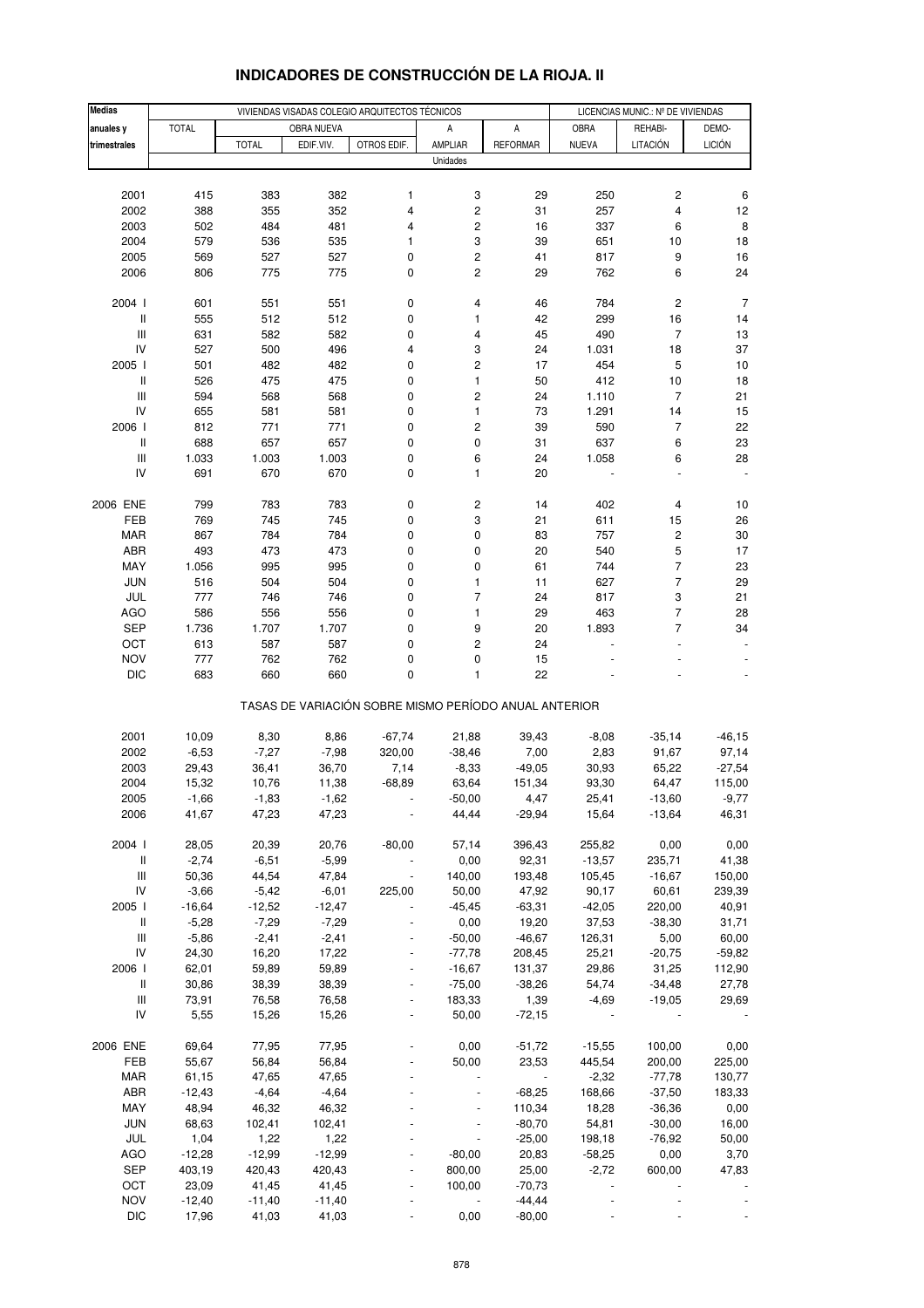| <b>Medias</b>                      |              |                                       |               |              |                                        |                          |                  |                                                       |                   |                             |                               |
|------------------------------------|--------------|---------------------------------------|---------------|--------------|----------------------------------------|--------------------------|------------------|-------------------------------------------------------|-------------------|-----------------------------|-------------------------------|
|                                    |              |                                       | VIVIENDAS (2) |              |                                        |                          |                  | PROYECTOS VISADOS                                     |                   | CERTIFICAC.                 | LIQUIDACIÓN                   |
| anuales y                          | <b>TOTAL</b> | <b>INICIADAS</b><br><b>PROTEGIDAS</b> | <b>LIBRES</b> | <b>TOTAL</b> | <b>TERMINADAS</b><br><b>PROTEGIDAS</b> |                          | <b>TOTAL</b>     | POR EL COLEGIO DE ARQUITECTOS<br><b>PROTEGIDOS</b>    |                   | FIN DE OBRA<br>Nº VIVIENDAS | <b>EJECUCIÓN</b><br>MAT. OBRA |
| trimestrales                       |              |                                       |               |              | Unidades                               | <b>LIBRES</b>            |                  |                                                       | <b>LIBRES</b>     | Unidades                    | Miles $\epsilon$              |
|                                    |              |                                       |               |              |                                        |                          |                  |                                                       |                   |                             |                               |
|                                    |              |                                       |               |              |                                        |                          |                  |                                                       |                   |                             |                               |
| 2001                               | 530          | 36                                    | 494           | 295          | 39                                     | 256                      | 510              | 65                                                    | 445               | 259                         | 14.397                        |
| 2002                               | 519          | 56                                    | 463           | 389          | 37<br>75                               | 353<br>273               | 448              | 60                                                    | 388               | 304                         | 23.734                        |
| 2003                               | 528          | 63                                    | 465           | 348          |                                        |                          | 484              | 91                                                    | 393               | 380                         | 28.931                        |
| 2004<br>2005                       | 501<br>710   | 43                                    | 457<br>625    | 341<br>524   | 39                                     | 302<br>462               | 570              | 55                                                    | 515<br>561        | 367                         | 23.175<br>25.902              |
| 2006                               | 704          | 86<br>41                              | 664           | 537          | 62                                     | 448                      | 612<br>855       | 51                                                    | 791               | 406                         |                               |
|                                    |              |                                       |               |              | 89                                     |                          |                  | 64                                                    |                   | 555                         | 35.492                        |
| 2004 l                             | 466          | 13                                    | 453           | 374          | 68                                     | 306                      | 478              | 47                                                    | 431               | 431                         | 26.600                        |
| Ш                                  | 433          | 46                                    | 388           | 377          | 31                                     | 346                      | 706              | 99                                                    | 606               | 303                         | 23.610                        |
| Ш                                  | 571          | 25                                    | 546           | 280          | 24                                     | 256                      | 515              | 25                                                    | 491               | 307                         | 18.302                        |
| IV                                 | 532          | 90                                    | 442           | 331          | 32                                     | 299                      | 579              | 47                                                    | 532               | 425                         | 24.190                        |
| 2005 l                             | 542          | 55                                    | 486           | 647          | 36                                     | 612                      | 583              | 82                                                    | 501               | 442                         | 27.556                        |
| Ш                                  | 916          | 88                                    | 828           | 548          | 84                                     | 465                      | 407              | 46                                                    | 360               | 397                         | 26.884                        |
| $\ensuremath{\mathsf{III}}\xspace$ | 677          | 13                                    | 663           | 470          | 61                                     | 409                      | 474              | 76                                                    | 398               | 471                         | 26.229                        |
| IV                                 | 706          | 185                                   | 520           | 429          | 66                                     | 363                      | 983              | $\pmb{0}$                                             | 983               | 313                         | 22.938                        |
| 2006                               | 892          | 21                                    | 871           | 470          | 97                                     | 373                      | 746              | 73                                                    | 673               | 449                         | 27.856                        |
| Ш                                  | 662          | 70                                    | 591           | 653          | 117                                    | 537                      | 691              | 66                                                    | 625               | 859                         | 50.020                        |
| $\ensuremath{\mathsf{III}}\xspace$ | 559          | 31                                    | 528           | 487          | 54                                     | 433                      | 989              | 58                                                    | 930               | 400                         | 27.104                        |
| IV                                 | ÷,           | ÷,                                    |               |              |                                        | $\blacksquare$           | 993              | 58                                                    | 935               | 510                         | 36.986                        |
|                                    |              |                                       |               |              |                                        |                          |                  |                                                       |                   |                             |                               |
| 2006 ENE                           | 728          | 0                                     | 728           | 380          | 26                                     | 354                      | 833              | 107                                                   | 726               | 492                         | 31.558                        |
| FEB                                | 746          | 62                                    | 684           | 476          | 192                                    | 284                      | 916              | 49                                                    | 867               | 335                         | 22.722                        |
| <b>MAR</b>                         | 1.203        | $\mathbf{1}$                          | 1.202         | 555          | 73                                     | 482                      | 489              | 62                                                    | 427               | 519                         | 29.290                        |
| ABR                                | 652          | 13                                    | 639           | 495          | 35                                     | 460                      | 306              | $\overline{7}$                                        | 299               | 509                         | 29.851                        |
| MAY                                | 893          | 141                                   | 752           | 945          | 315                                    | 630                      | 1.096            | 144                                                   | 952               | 1.489                       | 85.304                        |
| JUN                                | 440          | 57                                    | 383           | 520          | 0                                      | 520                      | 672              | 48                                                    | 624               | 579                         | 34.905                        |
| JUL                                | 465          | 51                                    | 414           | 597          | 65                                     | 532                      | 1.098            | 20                                                    | 1.078             | 412                         | 33.260                        |
| <b>AGO</b>                         | 810          | 41                                    | 769           | 379          | 32                                     | 347                      | 634              | 56                                                    | 578               | 281                         | 16.554                        |
| <b>SEP</b>                         | 402          | 0                                     | 402           | 484          | 65                                     | 419                      | 1.234            | 99                                                    | 1.135             | 508                         | 31.498                        |
| OCT                                | ÷,           | ÷,                                    |               |              | L.                                     | L,                       | 1.104            |                                                       | 1.084             |                             | 34.873                        |
| <b>NOV</b>                         |              |                                       |               |              |                                        | Ē,                       |                  | 20                                                    | 580               | 456                         |                               |
| <b>DIC</b>                         |              |                                       |               |              |                                        |                          | 636<br>1.239     | 56<br>99                                              |                   | 560                         | 39.764<br>36.323              |
|                                    |              |                                       |               |              |                                        |                          |                  |                                                       | 1.140             | 515                         |                               |
|                                    |              |                                       |               |              |                                        |                          |                  | TASAS DE VARIACIÓN SOBRE MISMO PERÍODO ANUAL ANTERIOR |                   |                             |                               |
|                                    |              |                                       |               |              |                                        |                          |                  |                                                       |                   |                             |                               |
| 2001                               | 38,69        | 15,32                                 | 40,75         | 17,18        | $-26,27$                               | 28,58                    | 7,47<br>$-12,18$ | 3,45                                                  | 8,08              | 35,81                       | 44,44                         |
| 2002                               | $-2,00$      | 56,88                                 | $-6,26$       | 31,98        | $-5,18$                                | 37,57                    |                  | $-7,69$                                               | $-12,84$          | 17,30                       | 64,85                         |
| 2003                               | 1,69         | 12,33                                 | 0,40          | $-10,70$     | 104,33                                 | $-22,63$                 | 8,14             | 52,08                                                 | 1,33              | 24,89                       | 21,90                         |
| 2004                               | $-5,16$      | $-31,08$                              | $-1,65$       | $-2,04$      | $-47,94$                               | 10,53                    | 17,69            | $-40,18$                                              | 31,13             | $-3,45$                     | $-19,89$                      |
| 2005                               | 41,85        | 97,12                                 | 36,60         | 53,78        | 58,67                                  | 53,15                    | 7,42             | $-6,11$                                               | 8,85              | 10,66                       | 11,76                         |
| 2006                               | $-1,01$      | $-22,29$                              | 0,67          | $-3,32$      | 48,15                                  | $-9,58$                  | 39,72            | 24,72                                                 | 41,09             | 36,71                       | 37,02                         |
| 2004 l                             | $-4,70$      | $-18,75$                              | $-4,23$       | 6,05         | 29,11                                  | 2,00                     | 19,02            | $-42,68$                                              | 34,86             | 12,53                       | 13,47                         |
| Ш                                  | 15,25        | $-48,30$                              | 34,76         | 20,19        | $-46,89$                               | 35,73                    | 21,53            | 8,36                                                  | 23,99             | $-3,91$                     | 3,50                          |
| Ш                                  | 16,14        | $-52,83$                              | 24,47         | $-14,71$     | $-76,68$                               | 14,12                    | 39,66            | $-71,76$                                              | 74,20             | $-11,36$                    | $-2,73$                       |
| ${\sf IV}$                         | $-29,52$     | $-4,93$                               | $-33,05$      | $-16,34$     | $-61,45$                               | $-4,37$                  | $-0,91$          | $-54,49$                                              | 10,68             | $-10,27$                    | $-52,24$                      |
| 2005                               | 16,15        | 325,64                                | 7,28          | 73,08        | $-47,55$                               | 99,89                    | 22,12            | 75,18                                                 | 16,33             | 2,47                        | 3,59                          |
| Ш                                  | 111,46       | 93,43                                 | 113,59        | 45,45        | 167,02                                 | 34,43                    | $-42,37$         | $-53,36$                                              | $-40,57$          | 31,02                       | 13,87                         |
| Ш                                  | 18,51        | $-46,67$                              | 21,49         | 67,66        | 152,05                                 | 59,64                    | $-7,96$          | 209,46                                                | $-18,89$          | 53,31                       | 43,32                         |
| IV                                 | 32,74        | 105,93                                | 17,82         | 29,71        | 107,29                                 | 21,40                    | 69,62            | $\overline{\phantom{a}}$                              | 84,71             | $-26,33$                    | $-5,18$                       |
| 2006                               | 64,74        | $-62,05$                              | 79,16         | $-27,34$     | 171,96                                 | $-38,96$                 | 27,89            | $-11,74$                                              | 34,40             | 1,58                        | 1,09                          |
| Ш                                  | $-27,79$     | $-20,38$                              | $-28,58$      | 19,15        | 39,44                                  | 15,49                    | 70,00            | 43,17                                                 | 73,45             | 116,37                      | 86,06                         |
|                                    |              |                                       |               |              |                                        |                          |                  |                                                       |                   |                             |                               |
| Ш<br>IV                            | $-17,39$     | 130,00                                | $-20,35$      | 3,55         | $-11,96$                               | 5,87<br>$\blacksquare$   | 108,43<br>1,05   | $-23,58$                                              | 133,75<br>$-4,88$ | $-14,94$<br>62,87           | 3,34<br>61,25                 |
|                                    |              |                                       |               |              |                                        |                          |                  |                                                       |                   |                             |                               |
| 2006 ENE                           | 122,63       | $\blacksquare$                        | 124,00        | $-40,44$     | $-51,85$                               | $-39,38$                 | 71,40            | 3,88                                                  | 89,56             | $-28,38$                    | $-24,38$                      |
| FEB                                | 54,45        | $-28,74$                              | 72,73         | $-15,30$     | $\sim$                                 | $-49,47$                 | 26,87            | $-20,97$                                              | 31,36             | 20,50                       | 14,29                         |
| <b>MAR</b>                         | 47,61        | $-98,70$                              | 62,87         | $-25,20$     | 37,74                                  | $-30,04$                 | $-9,78$          | $-24,39$                                              | $-7,17$           | 44,17                       | 39,12                         |
| ABR                                | $-43,35$     | $-94,20$                              | $-31,07$      | $-26,45$     | $-69,83$                               | $-17,41$                 | 70,95            | 0,00                                                  | 73,84             | $-14,45$                    | $-17,19$                      |
| MAY                                | 24,90        | 781,25                                | 7,58          | 54,41        | 191,67                                 | 25,00                    | 125,51           | $\sim$ $-$                                            | 97,51             | 722,65                      | 376,82                        |
| <b>JUN</b>                         | $-50,17$     | 128,00                                | $-55,36$      | 44,44        | $\sim 100$                             | 56,16                    | 21,08            | $-62,50$                                              | 46,14             | 39,52                       | 30,67                         |
| JUL                                | -48,56       | 218,75                                | $-53,38$      | 76,11        | 51,16                                  | 79,73                    | 19,35            | $-90,65$                                              | 52,69             | $-1,90$                     | 21,71                         |
| AGO                                | 69,46        | $\blacksquare$                        | 60,88         | $-23,59$     | $-68,00$                               | $-12,37$                 | 128,88           | $\blacksquare$                                        | 108,66            | $-57,74$                    | $-48,12$                      |
| SEP                                | $-37,96$     | $\overline{\phantom{a}}$              | $-35,58$      | $-15,83$     | 58,54                                  | $-21,54$                 | 446,02           | 560,00                                                | 437,91            | 55,35                       | 61,91                         |
| OCT                                |              |                                       |               |              |                                        | $\overline{\phantom{a}}$ | 33,82            | $\blacksquare$                                        | 31,39             | 98,26                       | 60,04                         |
| <b>NOV</b>                         |              |                                       |               |              |                                        |                          | $-17,62$         |                                                       | $-24,87$          | 158,06                      | 131,65                        |
| DIC                                |              |                                       |               |              |                                        |                          | $-8,29$          | $\overline{\phantom{a}}$                              | $-15,62$          | 4,46                        | 21,66                         |

### **INDICADORES DE CONSTRUCCIÓN DE LA RIOJA. III**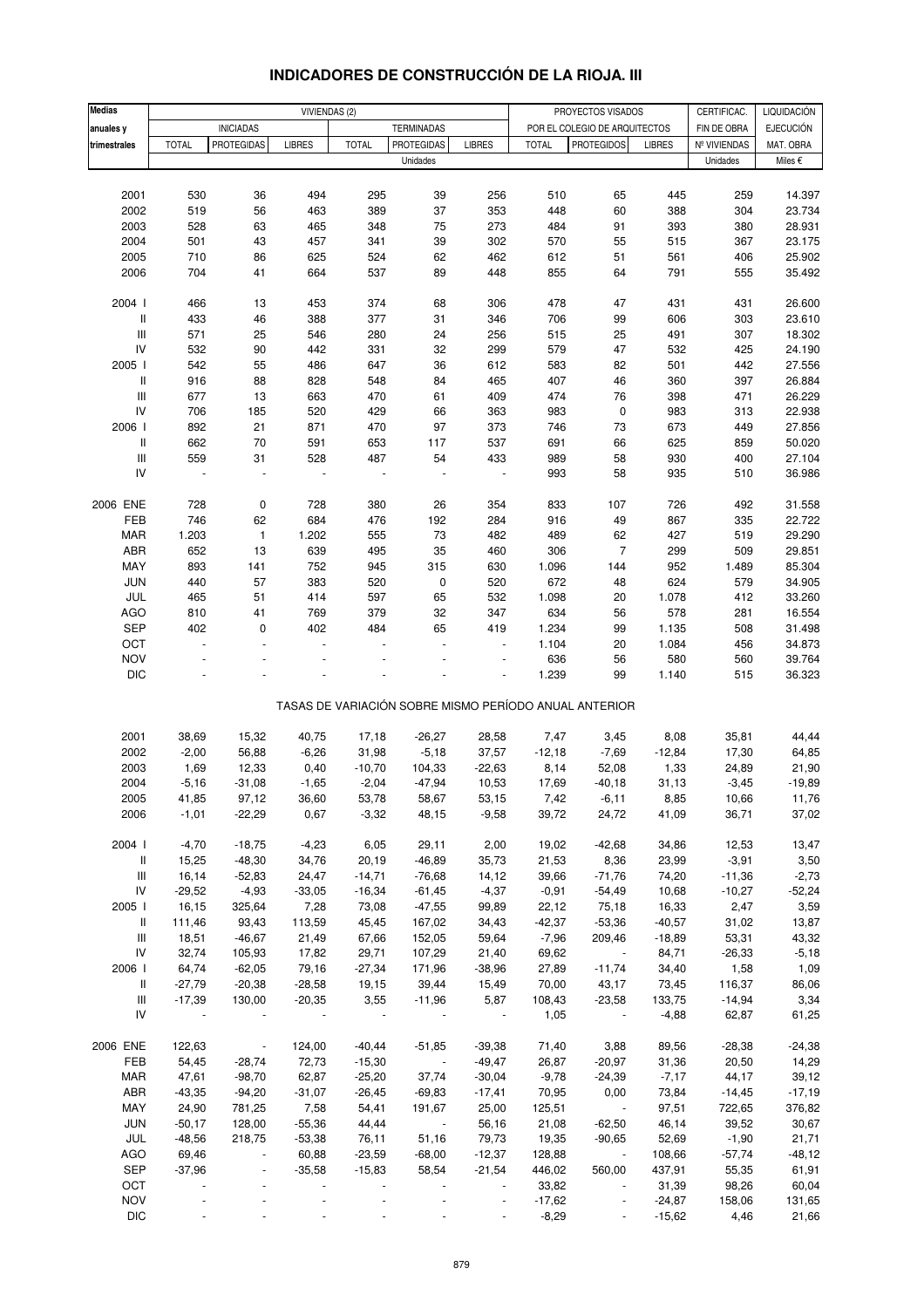| <b>Medias</b>                      | CONSUMO                  |              | LICITACIÓN OFICIAL (SEOPAN) |            |                                                       | LICITACIÓN OFICIAL (FOMENTO) |                   | CONSUMO          |
|------------------------------------|--------------------------|--------------|-----------------------------|------------|-------------------------------------------------------|------------------------------|-------------------|------------------|
| anuales y                          | DE                       | <b>TOTAL</b> | <b>EDIFICACIÓN</b>          | OBRA CIVIL | <b>TOTAL</b>                                          | <b>EDIFICACIÓN</b>           | <b>INGENIERÍA</b> | E.ELECTRICA      |
|                                    |                          |              |                             |            |                                                       |                              |                   |                  |
| trimestrales                       | CEMENTO (4)<br>Toneladas |              |                             |            | Miles €                                               |                              | <b>CIVIL</b>      | CONSTRUC.<br>Gwh |
|                                    |                          |              |                             |            |                                                       |                              |                   |                  |
|                                    |                          |              |                             |            |                                                       |                              |                   |                  |
| 2002                               | 35.878                   | 23.851,5     | 13.461,0                    | 10.390,5   | 31.044                                                | 20.179                       | 10.865<br>8.793   | 0,920            |
| 2003                               | 34.510                   | 11.744,4     | 2.488,6                     | 9.255,8    | 10.675                                                | 1.882                        |                   | 0,979            |
| 2004                               | 32.496                   | 26.554,8     | 5.415,7                     | 21.139,2   | 23.579                                                | 4.916                        | 18.663            | 1,213            |
| 2005                               | 32.814                   | 26.987,8     | 11.100,3                    | 15.887,4   | 26.560                                                | 9.819                        | 16.741            | 1,159            |
| 2006                               | 38.554                   | 33.284,9     | 10.770,0                    | 22.514,9   | 32.304                                                | 9.151                        | 23.153            | 1,323            |
| 2007                               |                          | 10.932,0     | 3.114,0                     | 7.818,0    |                                                       |                              |                   |                  |
| 2004 II                            | 34.870                   | 7.370,1      | 2.961,2                     | 4.408,8    | 13.990                                                | 9.623                        | 4.367             | 1,240            |
| $\mathsf{III}$                     | 33.042                   | 22.945,0     | 13.563,9                    | 9.381,1    | 14.115                                                | 5.437                        | 8.678             | 0,943            |
| IV                                 | 30.192                   | 53.189,4     | 3.335,9                     | 49.853,5   | 43.604                                                | 3.118                        | 40.485            | 1,105            |
| 2005 l                             | 28.795                   | 21.760,7     | 8.892,3                     | 12.868,3   | 17.640                                                | 9.501                        | 8.140             | 1,417            |
| $\mathbf{II}$                      | 36.381                   | 34.170,7     | 19.090,0                    | 15.080,7   | 37.707                                                | 18.091                       | 19.617            | 1,075            |
| $\mathsf{III}$                     | 31.854                   | 32.789,0     | 9.315,7                     | 23.473,3   | 32.726                                                | 5.045                        | 27.681            | 0,879            |
| IV                                 | 34.226                   | 19.230,7     | 7.103,3                     | 12.127,3   | 18.165                                                | 6.639                        | 11.525            | 1,263            |
| 2006                               | 42.927                   | 12.120,3     | 5.519,7                     | 6.600,7    | 9.371                                                 | 4.211                        | 5.160             | 1,666            |
| $\mathbf{II}$                      | 44.015                   | 42.105,3     | 17.021,3                    | 25.084,0   | 41.699                                                | 15.241                       | 26.459            | 1,313            |
| $\ensuremath{\mathsf{III}}\xspace$ | 23.805                   | 38.925,0     | 6.901,0                     | 32.024,0   | 42.887                                                | 6.229                        | 36.658            | 0,994            |
| IV                                 |                          | 39.989,0     | 13.638,0                    | 26.351,0   | 35.258                                                | 10.921                       | 24.337            | 1,317            |
| 2007 l                             | $\blacksquare$           | 10.932,0     | 3.114,0                     | 7.818,0    |                                                       | ÷,                           |                   |                  |
|                                    |                          |              |                             |            |                                                       |                              |                   |                  |
| 2006 FEB                           | 42.851                   | 4.650,0      | 4.304,0                     | 346,0      | 2.659                                                 | 2.335                        | 324               | 1,861            |
| <b>MAR</b>                         | 51.341                   | 20.550,0     | 10.926,0                    | 9.624,0    | 17.546                                                | 8.969                        | 8.577             | 1,624            |
| ABR                                | 36.973                   | 66.131,0     | 15.133,0                    | 50.998,0   | 69.149                                                | 15.946                       | 53.203            | 1,470            |
| MAY                                | 48.768                   | 30.509,0     | 23.885,0                    | 6.624,0    | 30.365                                                | 23.826                       | 6.540             | 1,191            |
| <b>JUN</b>                         | 46.303                   | 29.676,0     | 12.046,0                    | 17.630,0   | 25.584                                                | 5.951                        | 19.633            | 1,279            |
| JUL                                | 47.609                   | 83.477,0     | 7.507,0                     | 75.970,0   | 83.228                                                | 7.012                        | 76.216            | 1,040            |
| <b>AGO</b>                         |                          | 17.079,0     | 5.469,0                     | 11.610,0   | 12.437                                                | 4.826                        | 7.611             | 1,041            |
| <b>SEP</b>                         | $\overline{a}$           | 16.219,0     | 7.727,0                     | 8.492,0    | 32.997                                                | 6.850                        | 26.148            | 0,900            |
| OCT                                |                          | 56.214,0     | 3.365,0                     | 52.849,0   | 53.015                                                | 2.824                        | 50.191            | 1,198            |
| <b>NOV</b>                         |                          | 29.214,0     | 13.817,0                    | 15.397,0   | 20.886                                                | 8.973                        | 11.913            | 1,217            |
| <b>DIC</b>                         | $\blacksquare$           | 34.539,0     | 23.732,0                    | 10.807,0   | 31.873                                                | 20.967                       | 10.906            | 1,537            |
| 2007 ENE                           |                          | 10.932,0     | 3.114,0                     | 7.818,0    |                                                       |                              |                   |                  |
|                                    |                          |              |                             |            | TASAS DE VARIACIÓN SOBRE MISMO PERÍODO ANUAL ANTERIOR |                              |                   |                  |
|                                    |                          |              |                             |            |                                                       |                              |                   |                  |
| 2002                               | 12,14                    | 59,25        | 207,11                      | $-1,93$    | 125,93                                                | 407,49                       | 11,28             | $-0,34$          |
| 2003                               | $-3,81$                  | $-50,76$     | $-81,51$                    | $-10,92$   | $-65,61$                                              | $-90,67$                     | $-19,07$          | 6,45             |
| 2004                               | $-5,84$                  | 126,11       | 117,62                      | 128,39     | 120,88                                                | 161,21                       | 112,24            | 23,90            |
| 2005                               | 0,98                     | 1,63         | 104,97                      | $-24,84$   | 12,64                                                 | 99,74                        | $-10,30$          | $-4,47$          |
| 2006                               | 20,17                    | 23,33        | $-2,98$                     | 41,72      | 21,63                                                 | $-6,81$                      | 38,31             | 14,16            |
| 2007                               |                          | $-2,05$      | 134,31                      | $-20,48$   |                                                       |                              |                   |                  |
| 2004 II                            | 2,96                     | $-33,27$     | 67,41                       | $-52,47$   | 35,30                                                 | 798,23                       | $-52,88$          | 33,97            |
| $\ensuremath{\mathsf{III}}\xspace$ | $-10,85$                 | 234,59       |                             | 50,87      | 153,07                                                | 792,29                       | 74,67             | 18,31            |
| IV                                 | $-10,33$                 | 310,60       | 2,62                        | 413,78     | 285,74                                                | 5,87                         | 384,29            | 0,82             |
| 2005 l                             | $-9,67$                  | $-4,20$      | 393,58                      | $-38,47$   | $-21,97$                                              | 539,34                       | $-61,46$          | $-9,30$          |
| Ш                                  | 4,33                     | 363,64       | 544,67                      | 242,06     | 169,52                                                | 87,99                        | 349,18            | $-13,31$         |
| III                                | $-3,60$                  | 42,90        | $-31,32$                    | 150,22     | 131,85                                                | $-7,20$                      | 218,98            | $-6,82$          |
| IV                                 | 13,36                    | $-63,84$     | 112,94                      | $-75,67$   | $-58,34$                                              | 112,94                       | $-71,53$          | 14,26            |
| 2006                               | 49,08                    | $-44,30$     | $-37,93$                    | $-48,71$   | $-46,88$                                              | $-55,68$                     | $-36,61$          | 17,54            |
| $\mathbf{I}$                       | 20,98                    | 23,22        | $-10,84$                    | 66,33      | 10,59                                                 | $-15,75$                     | 34,88             | 22,21            |
| III                                | $-22,12$                 | 18,71        | $-25,92$                    | 36,43      | 31,05                                                 | 23,47                        | 32,43             | 13,05            |
| ${\sf IV}$                         |                          | 107,94       | 91,99                       | 117,29     | 94,10                                                 | 64,49                        | 111,16            | 4,30             |
| 2007 l                             |                          | $-2,05$      | 134,31                      | $-20,48$   |                                                       |                              |                   |                  |
|                                    |                          |              |                             |            |                                                       |                              |                   |                  |
| 2006 FEB                           | 31,75                    | $-81,10$     | $-53,96$                    | $-97,73$   | $-78,11$                                              | $-79,40$                     | $-60,00$          | 17,04            |
| <b>MAR</b>                         | 56,58                    | 38,72        | $-10,50$                    | 269,30     | 16,10                                                 | $-26,78$                     | 199,48            | 18,97            |
| ABR                                | $-0,01$                  | 86,92        | $-50,40$                    | 946,76     | 95,19                                                 | $-47,73$                     | 981,36            | 17,98            |
| MAY                                | 28,70                    | 7,59         | 543,63                      | $-73,12$   | 12,01                                                 | $\overline{\phantom{a}}$     | $-74,17$          | 19,22            |
| <b>JUN</b>                         | 35,10                    | $-23,47$     | $-47,74$                    | 12,12      | $-49,43$                                              | $-72,92$                     | $-31,37$          | 30,64            |
| JUL                                | 51,38                    | 54,46        | $-52,96$                    | 99,49      | 58,16                                                 | 26,12                        | 61,95             | 26,06            |
| <b>AGO</b>                         |                          | $-31,70$     | $-23,41$                    | $-35,01$   | $-54,36$                                              | $-22,87$                     | $-63,74$          | 8,66             |
| <b>SEP</b>                         |                          | $-16,04$     | 59,45                       | $-41,32$   | 80,22                                                 | 106,39                       | 74,42             | 5,39             |
| OCT                                |                          | 222,25       | $-62,22$                    | 519,13     | 263,59                                                | $-64,42$                     | 655,55            | 6,39             |
| <b>NOV</b>                         |                          | 51,51        | 518,49                      | $-9,68$    | 7,95                                                  | 315,99                       | $-30,70$          | 18,62            |
| <b>DIC</b>                         |                          | 64,74        | 133,40                      | 0,08       | 54,99                                                 | 113,45                       | 1,53              | $-6, 11$         |
| 2007 ENE                           |                          | $-2,05$      | 134,31                      | $-20,48$   |                                                       |                              |                   |                  |

## **INDICADORES DE CONSTRUCCIÓN DE LA RIOJA. IV**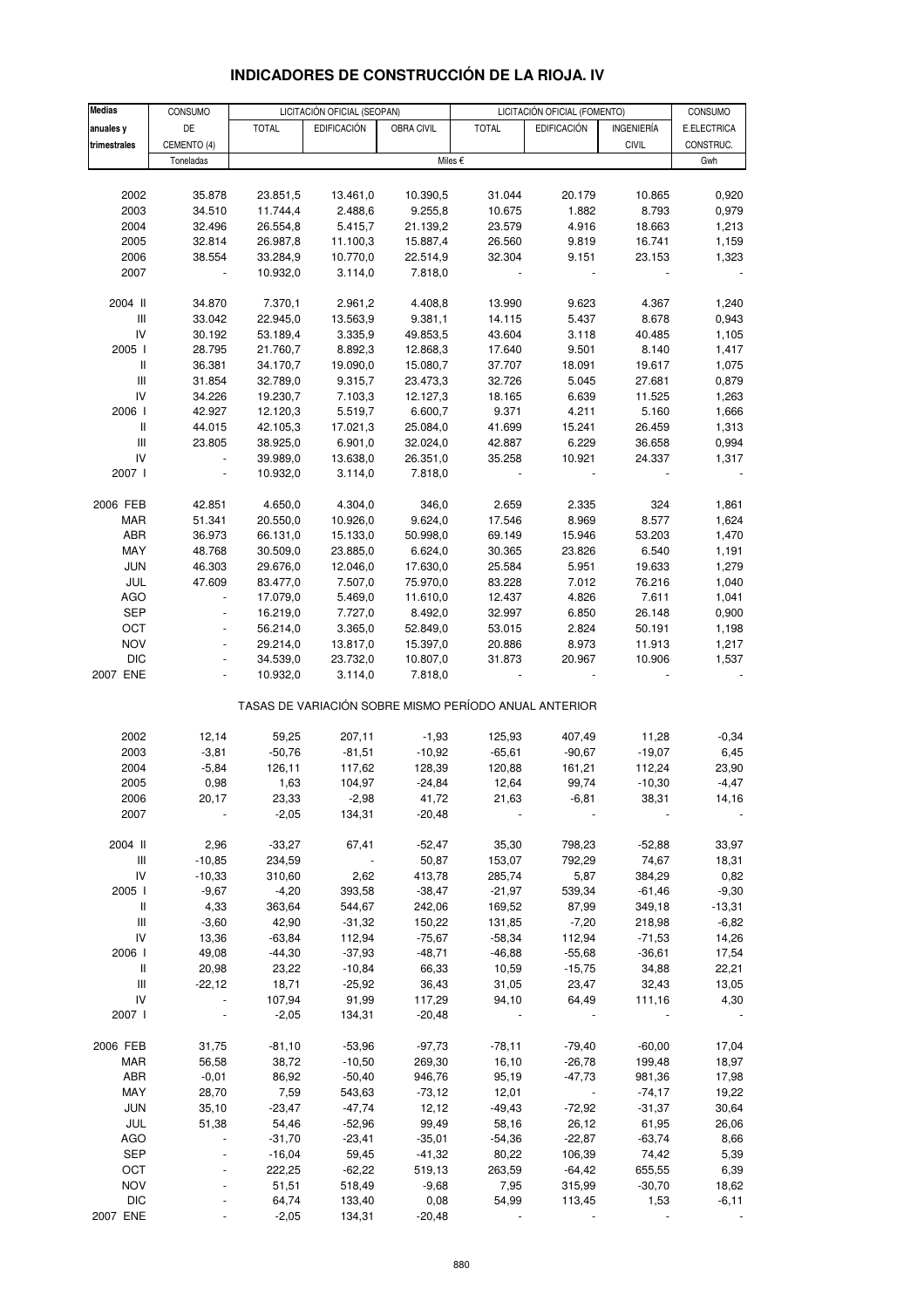| <b>Medias</b>                      |                  |                    |                    | ESTABLECIMIENTOS HOTELEROS                            |                          |                    |                  | CONSUMO          |
|------------------------------------|------------------|--------------------|--------------------|-------------------------------------------------------|--------------------------|--------------------|------------------|------------------|
| anuales y                          |                  | NÚMERO DE VIAJEROS |                    |                                                       | NÚMERO DE PERNOCTACIONES |                    | GRADO DE         | E.ELECTRICA      |
| trimestrales                       | <b>TOTAL</b>     | <b>ESPAÑOLES</b>   | <b>EXTRANJEROS</b> | <b>TOTAL</b>                                          | <b>ESPAÑOLES</b>         | <b>EXTRANJEROS</b> | <b>OCUPACIÓN</b> | SERVICIOS (6)    |
|                                    |                  |                    |                    | Unidades                                              |                          |                    | $\%$             | Gwh              |
|                                    |                  |                    |                    |                                                       |                          |                    |                  |                  |
| 2002                               | 37.921           | 32.099             | 5.823              | 69.290                                                | 60.363                   | 9.310              | 46,87            | 28,071           |
| 2003                               | 39.426           | 33.379             | 6.049              | 72.269                                                | 62.509                   | 10.142             | 45,42            | 29,693           |
| 2004                               | 38.697           | 32.946             | 5.756              | 71.428                                                | 61.217                   | 10.543             | 42,39            | 32,824           |
| 2005                               | 41.345           | 35.212             | 6.133              | 71.792                                                | 62.172                   | 10.039             | 42,03            | 34,509           |
| 2006                               | 43.698           | 37.466             | 6.232              | 78.558                                                | 68.365                   | 10.194             | 46,46            | 37,056           |
| 2007                               | 25.913           | 22.583             | 3.330              | 45.120                                                | 38.537                   | 6.583              | 29,30            |                  |
|                                    |                  |                    |                    |                                                       |                          |                    |                  |                  |
| 2004 II                            | 41.338           | 33.855             | 7.495              | 76.318                                                | 63.524                   | 12.796             | 44,57            | 31,374           |
| III                                | 46.314           | 37.971             | 8.351              | 91.259                                                | 76.166                   | 15.108             | 52,21            | 34,190           |
| IV                                 | 36.907           | 32.514             | 4.395              | 65.453                                                | 57.310                   | 8.139              | 38,87            | 31,254           |
| 2005 l                             | 30.916           | 28.291             | 2.624              | 53.633                                                | 49.943                   | 5.368              | 33,19            | 35,906           |
| $\, \parallel$                     | 42.446           | 34.385             | 8.061              | 72.265                                                | 59.539                   | 12.727             | 42,11            | 32,664           |
| $\ensuremath{\mathsf{III}}\xspace$ | 51.721           | 42.539             | 9.183              | 92.037                                                | 78.411                   | 13.626             | 51,28            | 35,630           |
| IV                                 | 40.298           | 35.633             | 4.666              | 69.232                                                | 60.795                   | 8.437              | 41,53            | 33,834           |
| 2006                               | 31.068           | 28.021             | 3.048              | 54.591                                                | 48.862                   | 5.729              | 34,76            | 41,480           |
| $\mathsf{I}$                       | 47.372           | 39.120             | 8.251              | 84.280                                                | 71.110                   | 13.169             | 49,83            | 33,751           |
| Ш                                  | 53.060           | 43.985             | 9.076              | 98.240                                                | 84.103                   | 14.138             | 55,24            | 37,339           |
| IV                                 | 43.292           | 38.739             | 4.553              | 77.122                                                | 69.384                   | 7.738              | 46,01            | 35,655           |
| 2007 l                             | 25.913           | 22.583             | 3.330              | 45.120                                                | 38.537                   | 6.583              | 29,30            |                  |
|                                    |                  |                    |                    |                                                       |                          |                    |                  |                  |
| 2006 FEB                           | 31.444           | 28.561             | 2.883              | 56.360                                                | 50.819                   | 5.541              | 38,00            | 41,649           |
| MAR                                | 38.098           | 34.021             | 4.077              | 66.794                                                | 59.698                   | 7.096              | 39,90            | 39,673           |
| ABR                                | 48.100           | 42.445             | 5.655              | 88.240                                                | 78.745                   | 9.495              | 52,87            | 32,132           |
| MAY                                | 49.466           | 38.328             | 11.138             | 82.483                                                | 65.829                   | 16.654             | 48,04            | 32,515           |
| <b>JUN</b>                         | 44.549           | 36.588             | 7.961              | 82.116                                                | 68.757                   | 13.359             | 48,58            | 36,606           |
| JUL                                | 48.606           | 41.221             | 7.385              | 88.071                                                | 76.266                   | 11.805             | 49,68            | 36,173           |
| <b>AGO</b>                         | 59.247           | 51.213             | 8.034              | 116.381                                               | 103.597                  | 12.784             | 64,01            | 37,454           |
| <b>SEP</b>                         | 51.328           | 39.520             | 11.808             | 90.269                                                | 72.445                   | 17.824             | 52,02            | 38,389           |
| OCT                                | 54.463           | 46.330             | 8.133              | 94.833                                                | 81.826                   | 13.007             | 53,68            | 35,664           |
| <b>NOV</b><br><b>DIC</b>           | 42.935<br>32.478 | 39.505<br>30.381   | 3.430<br>2.097     | 76.106<br>60.426                                      | 70.051<br>56.274         | 6.055<br>4.152     | 45,87<br>38,47   | 36,270<br>35,030 |
| 2007 ENE                           | 25.913           | 22.583             | 3.330              | 45.120                                                | 38.537                   | 6.583              | 29,30            |                  |
|                                    |                  |                    |                    |                                                       |                          |                    |                  |                  |
|                                    |                  |                    |                    | TASAS DE VARIACIÓN SOBRE MISMO PERÍODO ANUAL ANTERIOR |                          |                    |                  |                  |
| 2002                               | 4,94             | 4,14               | 9,53               | 4,37                                                  | 3,63                     | 9,86               | 0,09             | 10,87            |
| 2003                               | 3,97             | 3,99               | 3,87               | 4,30                                                  | 3,56                     | 8,94               | $-3,10$          | 5,78             |
| 2004                               | $-1,85$          | $-1,30$            | $-4,83$            | $-1,16$                                               | $-2,07$                  | 3,96               | $-6,66$          | 10,54            |
| 2005                               | 6,84             | 6,88               | 6,55               | 0,51                                                  | 1,56                     | $-4,78$            | $-0,86$          | 5,13             |
| 2006                               | 5,69             | 6,40               | 1,61               | 9,42                                                  | 9,96                     | 1,54               | 10,55            | 7,38             |
| 2007                               | 9,51             | 5,14               | 52,54              | 11,08                                                 | 6,85                     | 44,65              | 11,11            |                  |
| 2004 II                            | 0,57             | 1,13               | $-1,74$            | 0,70                                                  | $-0,21$                  | 5,49               | $-4,79$          | 14,03            |
| $\ensuremath{\mathsf{III}}\xspace$ | $-2,67$          | $-0,46$            | $-11,56$           | $-2,38$                                               | $-1,31$                  | $-7,55$            | $-8,45$          | 5,74             |
| IV                                 | $-0,65$          | $-1,78$            | 8,59               | $-0,42$                                               | $-2,69$                  | 18,85              | $-6,90$          | 7,43             |
| 2005 l                             | 2,28             | 3,09               | $-5,78$            | 1,80                                                  | 4,33                     | $-12,42$           | $-2,14$          | 4,14             |
| Ш                                  | 2,68             | 1,56               | 7,56               | $-5,31$                                               | $-6,27$                  | $-0,54$            | $-5,52$          | 4,11             |
| III                                | 11,68            | 12,03              | 9,97               | 0,85                                                  | 2,95                     | $-9,81$            | $-1,79$          | 4,21             |
| IV                                 | 9,19             | 9,59               | 6,17               | 5,77                                                  | 6,08                     | 3,66               | 6,86             | 8,26             |
| 2006 l                             | 0,49             | $-0,96$            | 16,16              | 1,79                                                  | $-2,17$                  | 6,74               | 4,73             | 15,52            |
| Ш                                  | 11,60            | 13,77              | 2,36               | 16,63                                                 | 19,44                    | 3,48               | 18,34            | 3,33             |
| $\ensuremath{\mathsf{III}}\xspace$ | 2,59             | 3,40               | $-1,17$            | 6,74                                                  | 7,26                     | 3,76               | 7,72             | 4,79             |
| IV                                 | 7,43             | 8,72               | $-2,41$            | 11,40                                                 | 14,13                    | $-8,29$            | 10,77            | 5,38             |
| 2007 l                             | 9,51             | 5,14               | 52,54              | 11,08                                                 | 6,85                     | 44,65              | 11,11            |                  |
|                                    |                  |                    |                    |                                                       |                          |                    |                  |                  |
| 2006 FEB                           | 3,64             | 3,32               | 6,86               | 11,73                                                 | 13,01                    | 1,19               | 17,76            | 17,97            |
| MAR                                | $-4,81$          | $-8,15$            | 36,72              | $-7,24$                                               | $-17,20$                 | 43,64              | $-5,61$          | 8,11             |
| ABR                                | 27,94            | 33,25              | $-1,53$            | 35,22                                                 | 44,27                    | $-11,07$           | 36,40            | $-6, 13$         |
| MAY                                | 6,99             | 5,17               | 13,77              | 3,57                                                  | 1,27                     | 13,76              | 5,86             | $-2,13$          |
| <b>JUN</b>                         | 2,39             | 4,96               | $-7,97$            | 14,21                                                 | 16,47                    | 3,85               | 15,17            | 19,87            |
| JUL                                | 11,77            | 14,31              | $-0,61$            | 13,54                                                 | 14,48                    | 7,86               | 16,46            | 4,95             |
| AGO                                | 2,13             | 1,26               | 8,01               | 8,31                                                  | 7,50                     | 15,32              | 9,46             | 4,16             |
| <b>SEP</b>                         | $-4,35$          | $-3,57$            | $-6,88$            | $-0,91$                                               | 0,27                     | $-5,43$            | $-1,27$          | 5,27             |
| OCT                                | 4,36             | 5,36               | $-1,03$            | 6,27                                                  | 8,51                     | $-5,94$            | 6,02             | 5,20             |
| <b>NOV</b>                         | 15,32            | 17,69              | $-6,41$            | 25,14                                                 | 31,22                    | $-18,57$           | 24,82            | 21,28            |
| <b>DIC</b>                         | 3,18             | 3,47               | $-0,85$            | 4,84                                                  | 5,01                     | 2,57               | 3,36             | $-7,07$          |
| 2007 ENE                           | 9,51             | 5,14               | 52,54              | 11,08                                                 | 6,85                     | 44,65              | 11,11            |                  |

### **INDICADORES DE SERVICIOS DE LA RIOJA. I**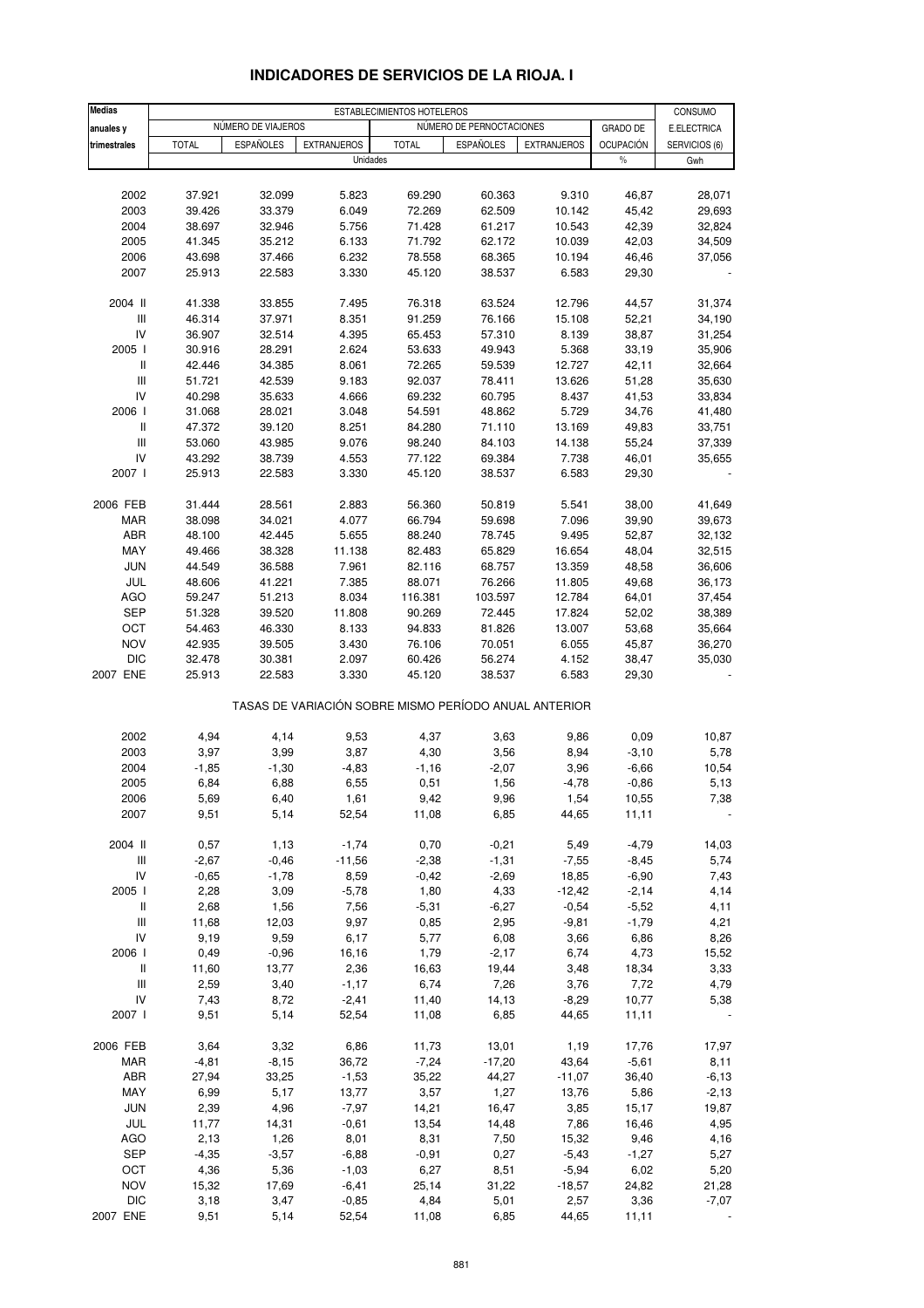| <b>Medias</b>                    | <b>ACAMPAMENTOS TURÍSTICOS (5)</b> |                    |                    |                  |                                                       |                    |                    |  |  |
|----------------------------------|------------------------------------|--------------------|--------------------|------------------|-------------------------------------------------------|--------------------|--------------------|--|--|
| anuales y                        |                                    | NÚMERO DE VIAJEROS |                    |                  | NÚMERO DE PERNOCTACIONES                              |                    | GRADO DE           |  |  |
| trimestrales                     | <b>TOTAL</b>                       | <b>ESPAÑOLES</b>   | <b>EXTRANJEROS</b> | <b>TOTAL</b>     | <b>ESPAÑOLES</b>                                      | <b>EXTRANJEROS</b> | <b>OCUPACIÓN</b>   |  |  |
|                                  |                                    |                    | Unidades           |                  |                                                       |                    | $\%$               |  |  |
|                                  |                                    |                    |                    |                  |                                                       |                    |                    |  |  |
| 2002                             | 5.580                              | 4.795              | 785                | 19.126           | 17.557                                                | 1.569              | 56,54              |  |  |
| 2003                             | 6.003                              | 5.172              | 831                | 18.778           | 17.065                                                | 1.714              | 57,70              |  |  |
| 2004                             | 6.750                              | 5.863              | 886                | 21.262           | 19.304                                                | 1.958              | 58,63              |  |  |
| 2005                             | 7.719                              | 6.709              | 1.010              | 23.819           | 21.829                                                | 1.990              | 58,31              |  |  |
| 2006                             | 10.045                             | 9.060              | 985                | 25.462           | 23.744                                                | 1.718              | 58,75              |  |  |
| 2007                             | 1.651                              | 1.507              | 144                | 4.503            | 4.238                                                 | 265                | 56,67              |  |  |
| 2004 II                          | 6.624                              | 5.852              | 772                | 18.090           | 16.367                                                | 1.724              | 58,21              |  |  |
| Ш                                | 14.280                             | 12.040             | 2.241              | 49.315           | 44.236                                                | 5.079              | 61,65              |  |  |
| IV                               | 3.488                              | 3.251              | 237                | 10.803           | 10.292                                                | 511                | 58,20              |  |  |
| 2005 l                           | 3.145                              | 2.733              | 412                | 9.288            | 8.561                                                 | 727                | 57,35              |  |  |
| $\sf II$                         | 6.879                              | 5.777              | 1.102              | 17.166           | 14.454                                                | 2.712              | 59,41              |  |  |
| Ш                                | 17.140                             | 14.853             | 2.287              | 58.091           | 54.136                                                | 3.954              | 59,85              |  |  |
| IV                               | 3.713                              | 3.474              | 240                | 10.730           | 10.163                                                | 567                | 56,63              |  |  |
| 2006 l                           | 2.649                              | 2.428              | 221                | 6.451            | 6.049                                                 | 402                | 56,25              |  |  |
| $\mathbf{I}$                     | 9.750                              | 8.693              | 1.057              | 25.551           | 22.970                                                | 2.581              | 59,43              |  |  |
| Ш                                | 23.854                             | 21.507             | 2.346              | 59.643           | 56.374                                                | 3.269              | 61,04              |  |  |
| IV                               | 3.928                              | 3.611              | 317                | 10.203           | 9.584                                                 | 619                | 58,30              |  |  |
| 2007 l                           | 1.651                              | 1.507              | 144                | 4.503            | 4.238                                                 | 265                | 56,67              |  |  |
| 2006 FEB                         | 2.124                              | 1.872              | 252                | 4.777            | 4.294                                                 | 483                | 56,92              |  |  |
| <b>MAR</b>                       | 4.142                              | 3.774              | 368                | 10.090           | 9.451                                                 | 639                | 57,51              |  |  |
| <b>ABR</b>                       | 10.422                             | 9.468              | 954                | 28.410           | 25.875                                                | 2.535              | 59,48              |  |  |
| MAY                              | 8.548                              | 7.514              | 1.034              | 21.466           | 18.758                                                | 2.708              | 58,14              |  |  |
| <b>JUN</b>                       | 10.280                             | 9.098              | 1.182              | 26.777           | 24.276                                                | 2.501              | 60,66              |  |  |
| JUL                              | 28.108                             | 26.059             | 2.049              | 66.632           | 62.768                                                | 3.864              | 60,41              |  |  |
| AGO                              | 32.320                             | 28.389             | 3.931              | 87.102           | 82.643                                                | 4.459              | 65,07              |  |  |
| <b>SEP</b>                       | 11.133                             | 10.074             | 1.059              | 25.196           | 23.712                                                | 1.484              | 57,63              |  |  |
| OCT                              | 5.404                              | 4.842              | 562                | 14.490           | 13.436                                                | 1.054              | 58,88              |  |  |
| <b>NOV</b>                       | 2.938                              | 2.565              | 373                | 7.778            | 7.003                                                 | 775                | 58,13              |  |  |
| <b>DIC</b>                       | 3.443                              | 3.427              | 16                 | 8.340            | 8.312                                                 | 28                 | 57,90              |  |  |
| 2007 ENE                         | 1.651                              | 1.507              | 144                | 4.503            | 4.238                                                 | 265                | 56,67              |  |  |
|                                  |                                    |                    |                    |                  | TASAS DE VARIACIÓN SOBRE MISMO PERÍODO ANUAL ANTERIOR |                    |                    |  |  |
| 2002                             | 10,77                              | 12,05              | 3,55               | 11,37            | 11,16                                                 | 13,78              | 0,97               |  |  |
| 2003                             | 7,58                               | 7,87               | 5,84               | $-1,82$          | $-2,81$                                               | 9,22               | 2,04               |  |  |
| 2004                             | 12,43                              | 13,36              | 6,64               | 13,22            | 13,12                                                 | 14,26              | 1,62               |  |  |
| 2005                             | 14,37                              | 14,43              | 13,98              | 12,03            | 13,08                                                 | 1,64               | $-0,54$            |  |  |
| 2006                             | 30, 13                             | 35,04              | $-2,47$            | 6,90             | 8,78                                                  | $-13,67$           | 0,76               |  |  |
| 2007                             | $-1,84$                            | $-8,05$            | 234,88             | 0,38             | $-3,70$                                               | 211,76             | 4,35               |  |  |
|                                  |                                    |                    |                    |                  |                                                       |                    |                    |  |  |
| 2004 II                          | 4,24                               | 2,94               | 15,28              | 10,62            | 8,91                                                  | 29,99              | 2,34               |  |  |
| Ш                                | 10,01                              | 12,01              | 0,36               | 4,06             | 4,00                                                  | 4,50               | 0,65               |  |  |
| IV<br>2005 l                     | 33,90                              | 30,75              | 99,72              | 53,11            | 50,99                                                 | 113,65             | 3,90               |  |  |
| Ш                                | 20,70                              | 18,29<br>$-1,29$   | 39,50<br>42,75     | 35,83<br>$-5,11$ | 35,44<br>$-11,69$                                     | 40,62<br>57,34     | 1,58<br>2,06       |  |  |
| Ш                                | 3,84                               |                    |                    |                  |                                                       |                    |                    |  |  |
| IV                               | 20,03<br>6,46                      | 23,37<br>6,85      | 2,07<br>1,13       | 17,79<br>$-0,68$ | 22,38<br>$-1,25$                                      | $-22,15$<br>10,82  | $-2,91$<br>$-2,69$ |  |  |
| 2006 l                           | $-15,77$                           | $-11,16$           | $-46,36$           | $-30,54$         | $-29,35$                                              | $-44,66$           | $-1,92$            |  |  |
| Ш                                | 41,74                              | 50,49              | $-4,11$            | 48,85            | 58,92                                                 | $-4,82$            | 0,03               |  |  |
| $\mathop{\mathsf{III}}\nolimits$ | 39,17                              | 44,80              | 2,59               | 2,67             | 4,13                                                  | $-17,33$           | 1,98               |  |  |
| IV                               | 5,79                               | 3,96               | 32,27              | $-4,91$          | $-5,70$                                               | 9,24               | 2,95               |  |  |
| 2007 l                           | $-1,84$                            | $-8,05$            | 234,88             | 0,38             | $-3,70$                                               | 211,76             | 4,35               |  |  |
|                                  |                                    |                    |                    |                  |                                                       |                    |                    |  |  |
| 2006 FEB                         | 7,93                               | 8,46               | 4,13               | 3,06             | 1,42                                                  | 20,45              | $-3,79$            |  |  |
| <b>MAR</b>                       | $-28,26$                           | $-23,73$           | $-55,45$           | $-45,77$         | $-44,56$                                              | $-58,99$           | $-3,86$            |  |  |
| ABR                              | 69,24                              | 80,10              | 5,88               | 79,73            | 91,40                                                 | 10,80              | 1,00               |  |  |
| MAY                              | 34,30                              | 39,23              | 6,82               | 31,99            | 33,96                                                 | 19,82              | $-0,58$            |  |  |
| <b>JUN</b>                       | 26,71                              | 36,28              | $-17,75$           | 37,83            | 53,26                                                 | $-30,30$           | $-0,31$            |  |  |
| JUL                              | 63,50                              | 77,97              | $-19,62$           | 19,70            | 21,78                                                 | $-6,33$            | 4,50               |  |  |
| AGO                              | 26,55                              | 27,73              | 18,65              | $-7,37$          | $-6,50$                                               | $-21,07$           | 0,71               |  |  |
| SEP                              | 28,11                              | 30,98              | 6,01               | 2,54             | 5,47                                                  | $-28,96$           | 0,86               |  |  |
| OCT                              | $-2,60$                            | $-4,50$            | 17,57              | $-1,83$          | $-0,22$                                               | $-18,61$           | 1,59               |  |  |
| <b>NOV</b>                       | 8,73                               | 4,23               | 54,77              | 11,18            | 6,25                                                  | 91,36              | 2,09               |  |  |
| <b>DIC</b>                       | 19,13                              | 18,58              |                    | $-20,06$         | $-20,33$                                              |                    | 5,29               |  |  |
| 2007 ENE                         | $-1,84$                            | $-8,05$            | 234,88             | 0,38             | $-3,70$                                               | 211,76             | 4,35               |  |  |

### **INDICADORES DE SERVICIOS DE LA RIOJA. II**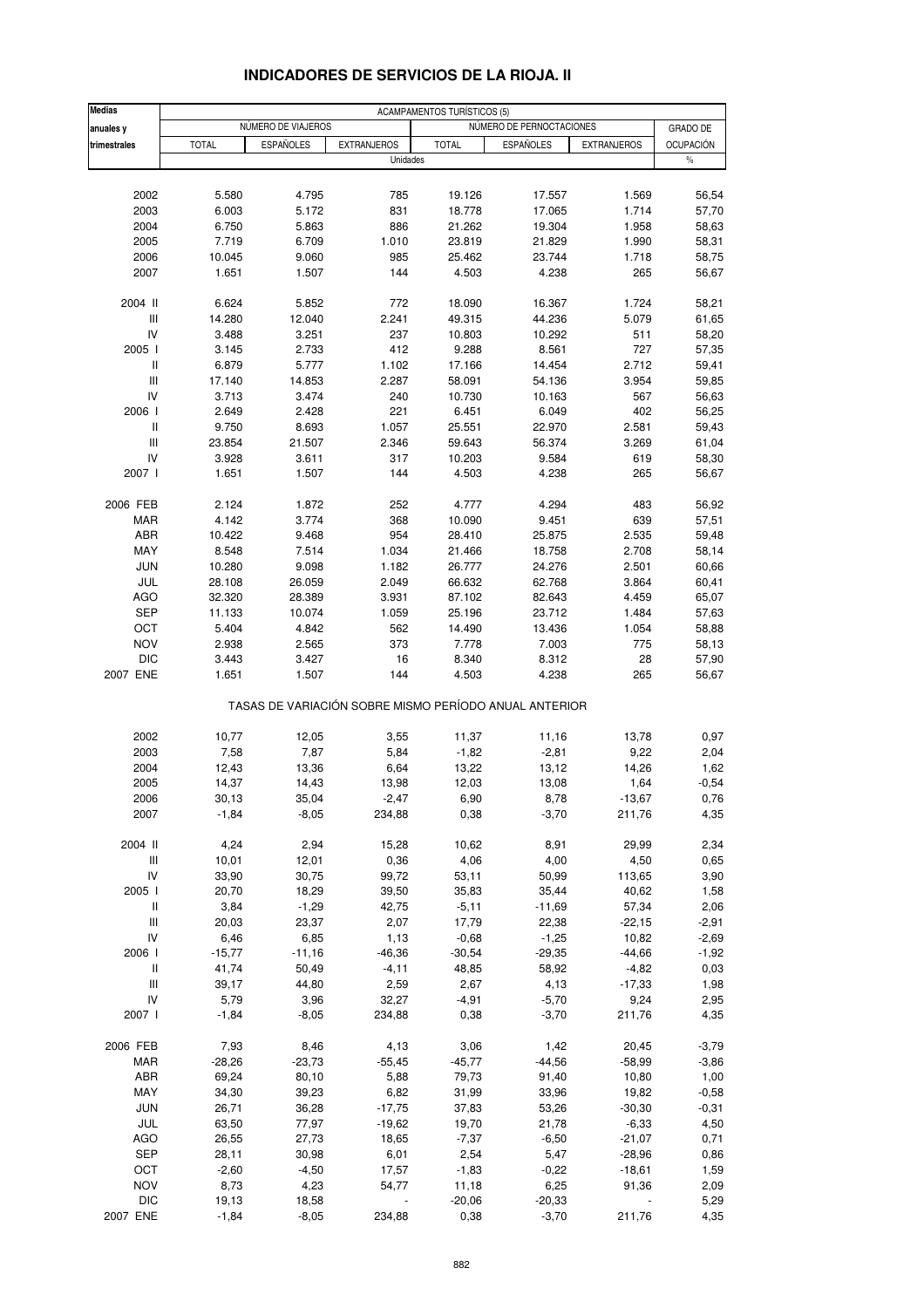| <b>Medias</b> |                  |                 | CONSUMO         |                                                       |                  |
|---------------|------------------|-----------------|-----------------|-------------------------------------------------------|------------------|
| anuales y     | IPI. INE         | <b>GASOLINA</b> | MATRICULACIÓN   | E. ELÉCTRICA                                          | <b>ÍNDICE</b>    |
| trimestrales  | <b>B.CONSUMO</b> | <b>AUTO</b>     | <b>TURISMOS</b> | USOS DOM.                                             | COMERC. MENOR    |
|               | <b>Base 2000</b> | Toneladas       | Unidades        | Gwh                                                   | <b>Base 2005</b> |
|               |                  |                 |                 |                                                       |                  |
|               |                  |                 |                 |                                                       |                  |
| 2002          | 96,9             | 4.012           | 558             | 28,852                                                | 87,14            |
| 2003          | 99,2             | 4.225           | 569             | 30,037                                                | 93,42            |
| 2004          | 94,9             | 4.082           | 638             | 31,888                                                | 98,40            |
| 2005          | 93,9             | 3.688           | 639             | 32,601                                                | 100,00           |
| 2006          | 95,5             | 3.547           | 632             | 32,934                                                | 104,83           |
| 2007          | 88,6             |                 | 624             |                                                       | 116,50           |
|               |                  |                 |                 |                                                       |                  |
| 2004 II       | 93,7             | 4.217           | 672             | 30,912                                                | 94,78            |
| Ш             | 83,5             | 4.387           | 622             | 27,621                                                | 96,22            |
| IV            | 100,8            | 4.034           | 669             | 30,024                                                | 109,24           |
| 2005 l        | 87,7             | 3.360           | 602             | 39,706                                                | 95,59            |
| Ш             | 100,1            | 3.719           | 647             | 32,551                                                | 97,44            |
| Ш             | 83,7             | 4.176           | 636             | 27,567                                                |                  |
|               |                  |                 |                 |                                                       | 96,03            |
| IV            | 104,3            | 3.496           | 671             | 30,579                                                | 110,94           |
| 2006          | 97,5             | 3.172           | 606             | 41,842                                                | 99,63            |
| Ш             | 98,4             | 3.642           | 668             | 30,713                                                | 101,79           |
| Ш             | 82,3             | 3.890           | 609             | 27,858                                                | 102,52           |
| IV            | 104,0            | 3.483           | 645             | 31,323                                                | 115,39           |
| 2007 l        | 88,6             |                 | 624             |                                                       | 116,50           |
|               |                  |                 |                 |                                                       |                  |
| 2006 MAR      | 108,9            | 3.363           | 654             | 41,553                                                | 101,22           |
| ABR           | 82,9             | 3.676           | 542             | 27,058                                                | 100,38           |
| MAY           | 107,3            | 3.680           | 713             | 31,881                                                | 105,20           |
| <b>JUN</b>    | 104,9            | 3.568           | 750             | 33,200                                                | 99,78            |
| JUL           | 97,0             |                 | 746             |                                                       |                  |
|               |                  | 3.825           |                 | 26,519                                                | 108,77           |
| AGO           | 57,2             | 4.292           | 585             | 32,489                                                | 99,54            |
| SEP           | 92,8             | 3.552           | 496             | 24,566                                                | 99,24            |
| OCT           | 109,7            | 3.653           | 626             | 30,164                                                | 106,70           |
| <b>NOV</b>    | 116,3            | 3.279           | 652             | 32,294                                                | 106,06           |
| DIC           | 86,0             | 3.519           | 656             | 31,512                                                | 133,41           |
| 2007 ENE      | 88,6             |                 | 690             |                                                       | 116,50           |
| FEB           |                  |                 | 557             |                                                       |                  |
|               |                  |                 |                 | TASAS DE VARIACIÓN SOBRE MISMO PERÍODO ANUAL ANTERIOR |                  |
|               |                  |                 |                 |                                                       |                  |
| 2002          |                  | $-14,62$        | $-9,27$         | 4,54                                                  |                  |
| 2003          | 2,36             | 5,31            | 2,00            | 4,10                                                  | 7,20             |
| 2004          | $-4,37$          | $-3,39$         | 12,08           | 6,16                                                  | 5,33             |
| 2005          | $-1,01$          | $-9,66$         | 0, 18           | 2,24                                                  | 1,63             |
| 2006          | 1.70             | $-3,83$         | $-1,11$         | 1,02                                                  | 4.83             |
| 2007          | 0,00             |                 | 7,22            |                                                       | 8,94             |
|               |                  |                 |                 |                                                       |                  |
| 2004 II       | $-10,68$         |                 | 19,15           |                                                       | 6,81             |
|               |                  | 4,11            |                 | 9,87                                                  |                  |
| Ш             | $-0,04$          | $-4,02$         | 11,67           | 4,34                                                  | 4,10             |
| IV            | $-4,18$          | 1,20            | 3,72            | 2,19                                                  | 4,71             |
| 2005 l        | $-13,71$         | $-8,98$         | 2,38            | 1,83                                                  | 2,39             |
| Ш             | 6,90             | $-11,82$        | $-3,77$         | 5,30                                                  | 2,81             |
| Ш             | 0,24             | $-4,79$         | 2,30            | $-0,20$                                               | $-0,20$          |
| IV            | 3,40             | $-13,32$        | 0,25            | 1,85                                                  | 1,56             |
| 2006 l        | 11,18            | $-5,59$         | 0,55            | 5,38                                                  | 4,23             |
| Ш             | $-1,76$          | $-2,08$         | 3,35            | $-5,65$                                               | 4,46             |
| Ш             | $-1,63$          | $-6,86$         | $-4,30$         | 1,06                                                  | 6,76             |
| IV            | $-0,26$          | $-0,37$         | $-3,88$         | 2,44                                                  | 4,01             |
| 2007 l        | 0,00             |                 | 7,22            |                                                       | 8,94             |
|               |                  |                 |                 |                                                       |                  |
| 2006 MAR      | 16,60            | $-14,63$        | 1,40            | 9,55                                                  | 7,17             |
| ABR           | $-17,92$         | 4,73            | $-12,44$        | $-26,83$                                              | 2,38             |
|               |                  |                 |                 |                                                       |                  |
| MAY           | 3,97             | $-6,37$         | 9,52            | 5,13                                                  | 6,83             |
| JUN           | 9,04             | $-3,97$         | 11,94           | 9,39                                                  | 4,14             |
| JUL           | 10,98            | $-16,09$        | $-8,47$         | 7,48                                                  | 7,18             |
| <b>AGO</b>    | $-6,23$          | 0,46            | 4,28            | 3,10                                                  | 9,22             |
| SEP           | $-9,64$          | $-3,95$         | $-6,94$         | $-7,35$                                               | 3,97             |
| OCT           | 4,18             | 1,20            | $-1,42$         | 0,71                                                  | 4,44             |
| <b>NOV</b>    | $-1, 11$         | 0,67            | $-2,69$         | 40,34                                                 | 6,29             |
| <b>DIC</b>    | $-4,34$          | $-2,87$         | $-7,21$         | $-18,73$                                              | 1,93             |
| 2007 ENE      | 0,00             |                 | 19,79           |                                                       | 8,94             |
| FEB           |                  |                 | $-5,11$         |                                                       |                  |
|               |                  |                 |                 |                                                       |                  |

#### **INDICADORES DE DEMANDA DE LA RIOJA. I**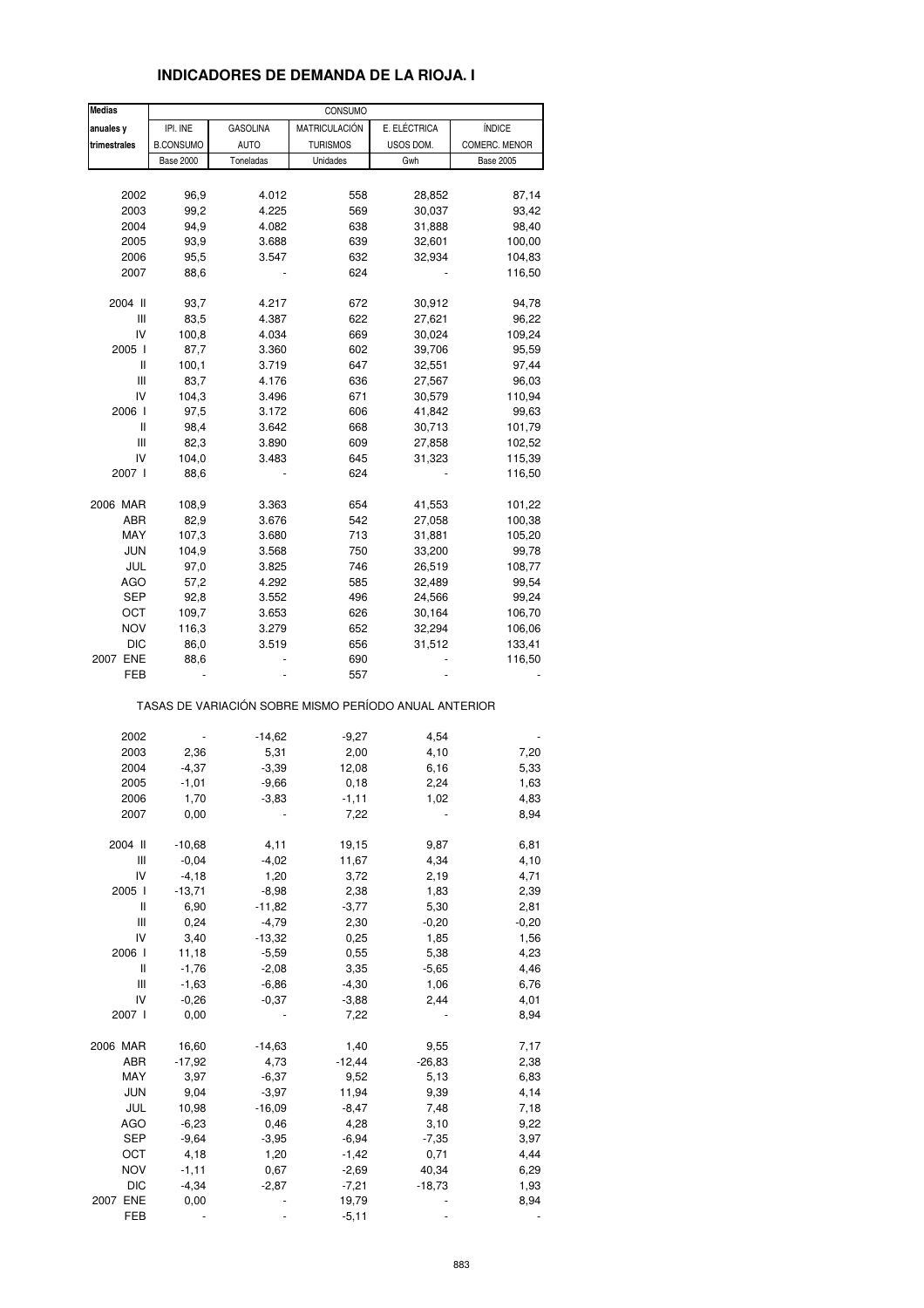| <b>Medias</b>                      |                  |                       | <b>INVERSIÓN</b> |                        |                                                       |
|------------------------------------|------------------|-----------------------|------------------|------------------------|-------------------------------------------------------|
| anuales y                          |                  | IPI. INE              |                  | <b>MATRICULACIÓN</b>   | <b>INSCRIPCIÓN</b>                                    |
| trimestrales                       | <b>B. EQUIPO</b> | <b>B. INTERMEDIOS</b> | <b>ENERGÍA</b>   | <b>VEHÍCULOS CARGA</b> | MAQUINARIA AGRÍCOLA                                   |
|                                    |                  | <b>Base 2000</b>      |                  |                        | Unidades                                              |
|                                    |                  |                       |                  |                        |                                                       |
| 2002                               | 101,9            | 97,6                  | 173,9            | 175                    | 18                                                    |
| 2003                               | 109,9            | 100,1                 | 167,7            | 199                    | 25                                                    |
| 2004                               | 111,5            | 109,5                 | 226,0            | 229                    | 30                                                    |
| 2005                               | 98,1             | 109,8                 | 231,1            | 242                    | 29                                                    |
| 2006                               | 107,2            | 113,5                 | 230,2            | 238                    | 25                                                    |
| 2007                               | 102,2            | 112,2                 | 194,3            | 208                    | 20                                                    |
| 2004 II                            | 111,3            | 113,5                 | 231,7            | 246                    | 34                                                    |
| Ш                                  | 109,1            | 106,3                 | 227,4            | 212                    | 23                                                    |
| IV                                 | 123,0            | 108,0                 | 202,5            | 227                    | 22                                                    |
| 2005 l                             | 93,1             | 107,9                 | 227,5            | 241                    | 35                                                    |
| Ш                                  | 108,4            | 120,2                 | 242,5            | 258                    | 33                                                    |
| Ш                                  |                  |                       |                  | 220                    | 28                                                    |
|                                    | 89,6             | 106,5                 | 258,3            |                        |                                                       |
| IV                                 | 101,3            | 104,6                 | 196,1            | 250                    | 18                                                    |
| 2006                               | 99,4             | 114,7                 | 203,1            | 251                    | 35                                                    |
| Ш                                  | 114,3            | 119,7                 | 267,7            | 247                    | 24                                                    |
| Ш                                  | 98,8             | 108,6                 | 255,7            | 216                    | 23                                                    |
| IV                                 | 116,2            | 111,1                 | 194,4            | 238                    | 17                                                    |
| 2007 l                             | 102,2            | 112,2                 | 194,3            | 208                    | 20                                                    |
| 2006 MAR                           | 114,4            | 127,6                 | 217,6            | 322                    | 37                                                    |
| ABR                                | 100,2            | 101,1                 | 177,6            | 264                    | 29                                                    |
|                                    |                  |                       |                  |                        |                                                       |
| MAY                                | 116,6            | 129,4                 | 309,3            | 243                    | 22                                                    |
| <b>JUN</b>                         | 126,2            | 128,5                 | 316,3            | 234                    | 21                                                    |
| JUL                                | 97,2             | 124,1                 | 218,4            | 235                    | 26                                                    |
| AGO                                | 75,6             | 88,0                  | 214,2            | 189                    | 17                                                    |
| SEP                                | 123,7            | 113,7                 | 334,4            | 224                    | 25                                                    |
| OCT                                | 117,7            | 123,0                 | 188,8            | 228                    | 25                                                    |
| <b>NOV</b>                         | 142,0            |                       |                  | 249                    | 13                                                    |
|                                    |                  | 118,9                 | 194,7            |                        |                                                       |
| DIC                                | 88,8             | 91,4                  | 199,7            | 238                    | 13                                                    |
| 2007 ENE                           | 102,2            | 112,2                 | 194,3            | 238                    | 20                                                    |
| FEB                                |                  |                       |                  | 177                    |                                                       |
|                                    |                  |                       |                  |                        | TASAS DE VARIACIÓN SOBRE MISMO PERÍODO ANUAL ANTERIOR |
| 2002                               |                  |                       |                  | 6,50                   | $-31,99$                                              |
| 2003                               | 7,81             | 2,61                  | $-3,60$          | 14,06                  | 39,27                                                 |
| 2004                               | 1,51             | 9,36                  |                  |                        |                                                       |
|                                    |                  |                       | 34,80            | 14,88                  | 16,39                                                 |
| 2005                               | $-12,06$         | 0,29                  | 2,25             | 5,71                   | $-3,66$                                               |
| 2006                               | 9,27             | 3,38                  | $-0,38$          | $-1,69$                | $-13,45$                                              |
| 2007                               | 12,18            | 5,95                  | $-3,33$          | $-3,71$                | $-31,03$                                              |
| 2004 II                            | 3,41             | 11,05                 | 33,82            | 21,62                  | 13,19                                                 |
| Ш                                  | 0,86             | 10,73                 | 84,13            | 10,42                  | $-9,21$                                               |
| IV                                 | 2,22             | 8,43                  | $-9,64$          | 9,47                   | 0,00                                                  |
| 2005 l                             | $-9,50$          | $-2,03$               | $-6,19$          | 4,18                   | $-11,86$                                              |
| Ш                                  | $-2,55$          | 5,90                  | 4,65             | 5,02                   | $-3,88$                                               |
|                                    |                  |                       |                  |                        |                                                       |
| Ш                                  | $-17,88$         | 0, 16                 | 13,60            | 3,77                   | 23,19                                                 |
| IV                                 | $-17,65$         | $-3, 12$              | $-3,13$          | 9,82                   | $-16,92$                                              |
| 2006                               | 6,77             | 6,33                  | $-10,70$         | 4,15                   | 0,96                                                  |
| Ш                                  | 5,44             | $-0,47$               | 10,41            | $-4,26$                | $-27,27$                                              |
| $\ensuremath{\mathsf{III}}\xspace$ | 10,35            | 1,97                  | $-1,03$          | $-1,82$                | $-20,00$                                              |
| IV                                 | 14,71            | 6,18                  | $-0,88$          | $-4,54$                | $-5,56$                                               |
| 2007 l                             | 12,18            | 5,95                  | $-3,33$          | $-3,71$                | $-31,03$                                              |
| 2006 MAR                           | 9,89             | 11,25                 | $-29,33$         | 12,98                  | $-13,95$                                              |
|                                    | $-11,72$         | $-16,31$              | $-35,42$         | $-5,71$                |                                                       |
| ABR                                |                  |                       |                  |                        | 16,00                                                 |
| MAY                                | 1,04             | 7,39                  | 35,30            | $-9,67$                | $-46,34$                                              |
| JUN                                | 30,91            | 7,62                  | 41,27            | 4,00                   | $-36,36$                                              |
| JUL                                | 3,08             | 4,99                  | $-23,13$         | $-13,92$               | 23,81                                                 |
| AGO                                | 16,49            | 2,56                  | $-34,03$         | 1,07                   | $-50,00$                                              |
| <b>SEP</b>                         | 12,97            | $-1,56$               | 101,20           | 12,00                  | $-16,67$                                              |
| ОСТ                                | 13,83            | 7,52                  | 7,64             | 19,37                  | 47,06                                                 |
|                                    |                  |                       |                  |                        |                                                       |
| <b>NOV</b>                         | 34,09            | 5,41                  | $-0,41$          | $-8,12$                | $-7,14$                                               |
| DIC                                | $-6,03$          | 5,42                  | $-8,18$          | $-17,07$               | $-43,48$                                              |
| 2007 ENE                           | 12,18            | 5,95                  | $-3,33$          | 22,05                  | $-31,03$                                              |

### **INDICADORES DE DEMANDA DE LA RIOJA. II**

FEB - - - -25,00 -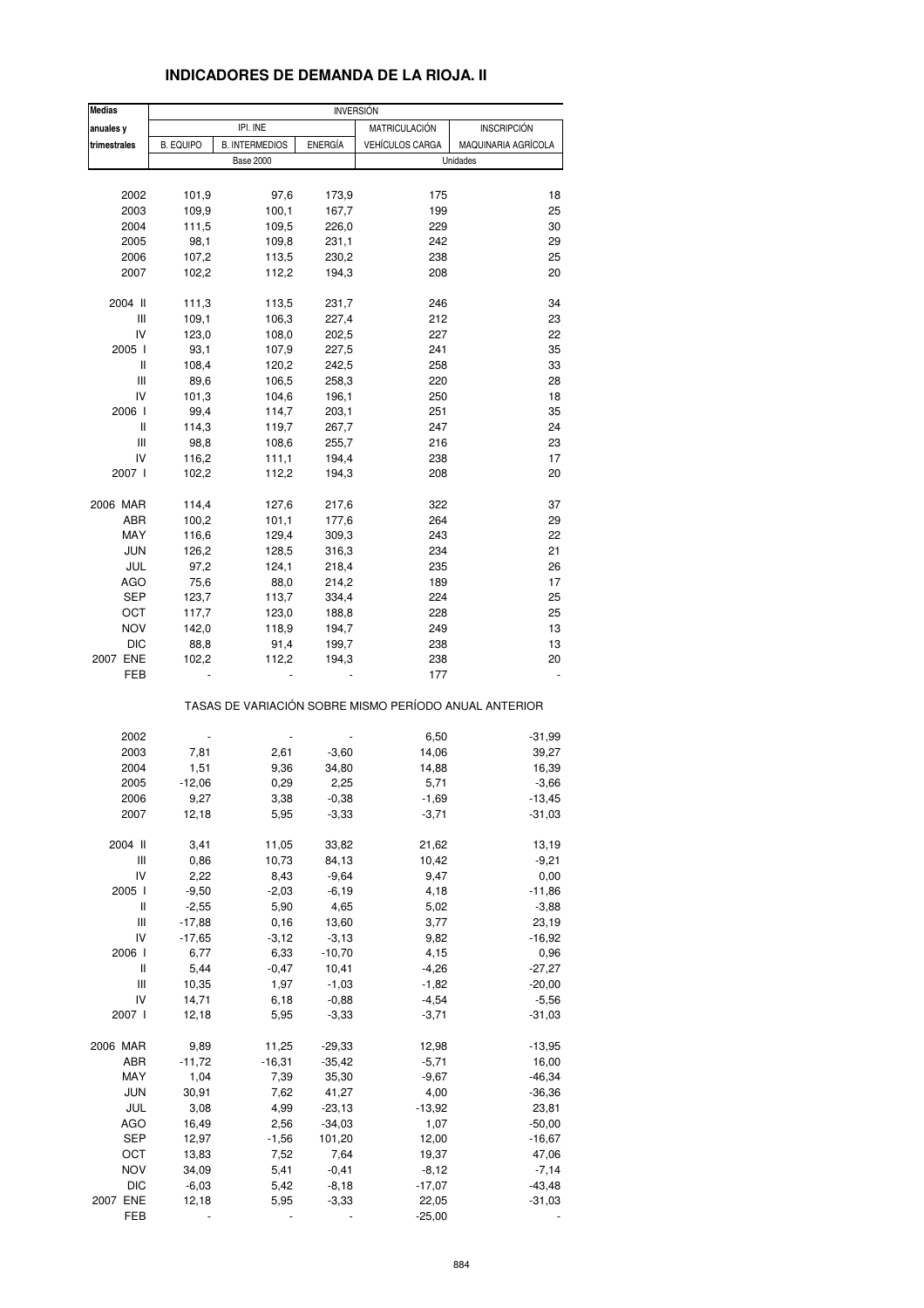# **INDICADORES DEL MERCADO DE TRABAJO DE LA RIOJA. I**

| <b>Medias</b>                                                             |              | POBLACIÓN ACTIVA (9) |                |                   |           | POBLACIÓN OCUPADA (9)                                 |           |                  |
|---------------------------------------------------------------------------|--------------|----------------------|----------------|-------------------|-----------|-------------------------------------------------------|-----------|------------------|
| anuales y                                                                 |              |                      |                |                   |           |                                                       |           |                  |
| trimestrales                                                              | <b>TOTAL</b> | <b>VARONES</b>       | <b>MUJERES</b> | <b>TOTAL</b>      | AGRICULT. | <b>INDUSTRIA</b>                                      | CONSTRUC. | <b>SERVICIOS</b> |
|                                                                           |              |                      |                | Miles de personas |           |                                                       |           |                  |
|                                                                           |              |                      |                |                   |           |                                                       |           |                  |
| 2001                                                                      | 117,305      | 75,580               | 41,725         | 112,003           | 11,753    | 32,695                                                | 10,058    | 57,500           |
| 2002                                                                      | 124,465      | 79,360               | 45,105         | 115,718           | 10,628    | 34,650                                                | 11,505    | 58,938           |
| 2003                                                                      | 129,255      | 80,333               | 48,920         | 121,525           | 8,520     | 36,720                                                | 13,783    | 62,503           |
| 2004                                                                      | 135,913      | 83,850               | 52,060         | 128,355           | 9,055     | 38,180                                                | 15,710    | 65,410           |
| 2005                                                                      |              | 89,675               | 60,400         | 140,800           | 11,150    |                                                       | 16,775    | 72,950           |
|                                                                           | 150,075      |                      |                |                   |           | 39,925                                                |           |                  |
| 2006                                                                      | 153,250      | 90,600               | 62,675         | 143,775           | 9,675     | 39,125                                                | 15,325    | 79,700           |
| 2004 l                                                                    |              |                      |                |                   |           |                                                       |           |                  |
|                                                                           | 132,310      | 81,970               | 50,330         | 122,210           | 7,710     | 37,650                                                | 13,680    | 63,170           |
| $\, \parallel$                                                            | 133,800      | 82,830               | 50,970         | 127,300           | 9,040     | 38,670                                                | 14,830    | 64,760           |
| Ш                                                                         | 136,950      | 84,830               | 52,120         | 129,510           | 9,580     | 37,010                                                | 16,060    | 66,860           |
| IV                                                                        | 140,590      | 85,770               | 54,820         | 134,400           | 9,890     | 39,390                                                | 18,270    | 66,850           |
| 2005 l                                                                    | 145,200      | 87,500               | 57,700         | 134,600           | 9,100     | 40,800                                                | 18,000    | 66,800           |
| $\label{eq:1} \prod_{i=1}^n \left\{ \prod_{i=1}^n \frac{1}{n_i} \right\}$ | 151,100      | 89,800               | 61,200         | 141,300           | 12,200    | 36,900                                                | 17,400    | 74,700           |
| Ш                                                                         | 150,300      | 91,100               | 59,200         | 143,600           | 12,200    | 42,400                                                | 15,500    | 73,500           |
| IV                                                                        | 153,700      | 90,300               | 63,500         | 143,700           | 11,100    | 39,600                                                | 16,200    | 76,800           |
| 2006 l                                                                    | 152,600      | 89,500               | 63,100         | 143,700           | 11,600    | 38,600                                                | 16,500    | 77,100           |
| $\mathsf{I}$                                                              | 152,700      | 90,000               | 62,700         | 143,400           | 9,400     | 41,000                                                | 15,200    | 77,800           |
| III                                                                       | 153,000      | 90,600               | 62,400         | 144,200           | 9,000     | 39,300                                                | 14,300    | 81,600           |
| IV                                                                        | 154,700      | 92,300               | 62,500         | 143,800           | 8,700     | 37,600                                                | 15,300    | 82,300           |
|                                                                           |              |                      |                |                   |           |                                                       |           |                  |
| 2006 ENE                                                                  |              |                      |                |                   |           |                                                       |           |                  |
| FEB                                                                       |              |                      |                |                   |           |                                                       |           |                  |
| <b>MAR</b>                                                                |              |                      |                |                   |           |                                                       |           |                  |
| ABR                                                                       |              |                      |                |                   |           |                                                       |           |                  |
| MAY                                                                       |              |                      |                |                   |           |                                                       |           |                  |
| JUN                                                                       |              |                      |                |                   |           |                                                       |           |                  |
| JUL                                                                       |              |                      |                |                   |           |                                                       |           |                  |
| <b>AGO</b>                                                                |              |                      |                |                   |           |                                                       |           |                  |
| <b>SEP</b>                                                                |              |                      |                |                   |           |                                                       |           |                  |
| OCT                                                                       |              |                      |                |                   |           |                                                       |           |                  |
| <b>NOV</b>                                                                |              |                      |                |                   |           |                                                       |           |                  |
| <b>DIC</b>                                                                |              |                      |                |                   |           |                                                       |           |                  |
|                                                                           |              |                      |                |                   |           |                                                       |           |                  |
|                                                                           |              |                      |                |                   |           | TASAS DE VARIACIÓN SOBRE MISMO PERÍODO ANUAL ANTERIOR |           |                  |
|                                                                           |              |                      |                |                   |           |                                                       |           |                  |
| 2001                                                                      | 0,17         | 1,85                 | $-2,75$        | 3,97              | 13,69     | $-5,33$                                               | $-15,45$  | 12,83            |
| 2002                                                                      | 6,10         | 5,00                 | 8,10           | 3,32              | $-9,57$   | 5,98                                                  | 14,39     | 2,50             |
| 2003                                                                      | 3,85         | 1,23                 | 8,46           | 5,02              | $-19,83$  | 5,97                                                  | 19,80     | 6,05             |
| 2004                                                                      | 5,15         | 4,38                 | 6,42           | 5,62              | 6,28      | 3,98                                                  | 13,99     | 4,65             |
| 2005                                                                      | 10,42        | 6,95                 | 16,02          | 9,70              | 23,14     | 4,57                                                  | 6,78      | 11,53            |
| 2006                                                                      | 2,12         | 1,03                 | 3,77           | 2,11              | $-13,23$  | $-2,00$                                               | $-8,64$   | 9,25             |
|                                                                           |              |                      |                |                   |           |                                                       |           |                  |
| 2004 l                                                                    | 3,93         | 2,26                 | 6,77           | 2,69              | 3,07      | $-1,85$                                               | 0,07      | 6,17             |
| $\, \parallel$                                                            | 4,18         | 3,91                 | 4,62           | 4,55              | $-7,85$   | 8,62                                                  | 13,38     | 2,35             |
| Ш                                                                         | 3,70         | 5,30                 | 1,18           | 4,08              | 10,62     | 2,07                                                  | 8,08      | 3,43             |
| IV                                                                        | 8,81         | 6,02                 | 13,48          | 11,17             | 21,65     | 7,45                                                  | 35, 13    | 6,79             |
| 2005                                                                      | 9,74         | 6,75                 | 14,64          | 10,14             | 18,03     | 8,37                                                  | 31,58     | 5,75             |
| $\label{eq:1} \prod_{i=1}^n \left\{ \prod_{i=1}^n \frac{1}{n_i} \right\}$ | 12,93        | 8,41                 | 20,07          | 11,00             | 34,96     | $-4,58$                                               | 17,33     | 15,35            |
| $\ensuremath{\mathsf{III}}\xspace$                                        | 9,75         | 7,39                 | 13,58          | 10,88             | 27,35     | 14,56                                                 | $-3,49$   | 9,93             |
| IV                                                                        | 9,32         | 5,28                 | 15,83          | 6,92              | 12,23     | 0,53                                                  | $-11,33$  | 14,88            |
| 2006                                                                      | 5,10         | 2,29                 | 9,36           | 6,76              | 27,47     | $-5,39$                                               | $-8,33$   | 15,42            |
| $\, \parallel$                                                            | 1,06         | 0,22                 | 2,45           | 1,49              | $-22,95$  | 11,11                                                 | $-12,64$  | 4,15             |
| $\ensuremath{\mathsf{III}}\xspace$                                        | 1,80         | $-0,55$              | 5,41           | 0,42              | $-26,23$  | $-7,31$                                               | $-7,74$   | 11,02            |
| IV                                                                        | 0,65         | 2,21                 | $-1,57$        | 0,07              | $-21,62$  | $-5,05$                                               | $-5,56$   | 7,16             |
|                                                                           |              |                      |                |                   |           |                                                       |           |                  |
| 2006 ENE                                                                  |              |                      |                |                   |           |                                                       |           |                  |
| FEB                                                                       |              |                      |                |                   |           |                                                       |           |                  |
| <b>MAR</b>                                                                |              |                      |                |                   |           |                                                       |           |                  |
| ABR                                                                       |              |                      |                |                   |           |                                                       |           |                  |
| MAY                                                                       |              |                      |                |                   |           |                                                       |           |                  |
| <b>JUN</b>                                                                |              |                      |                |                   |           |                                                       |           |                  |
| JUL                                                                       |              |                      |                |                   |           |                                                       |           |                  |
|                                                                           |              |                      |                |                   |           |                                                       |           |                  |
| <b>AGO</b>                                                                |              |                      |                |                   |           |                                                       |           |                  |
| <b>SEP</b>                                                                |              |                      |                |                   |           |                                                       |           |                  |
| OCT                                                                       |              |                      |                |                   |           |                                                       |           |                  |
| <b>NOV</b>                                                                |              |                      |                |                   |           |                                                       |           |                  |
| <b>DIC</b>                                                                |              |                      |                |                   |           |                                                       |           |                  |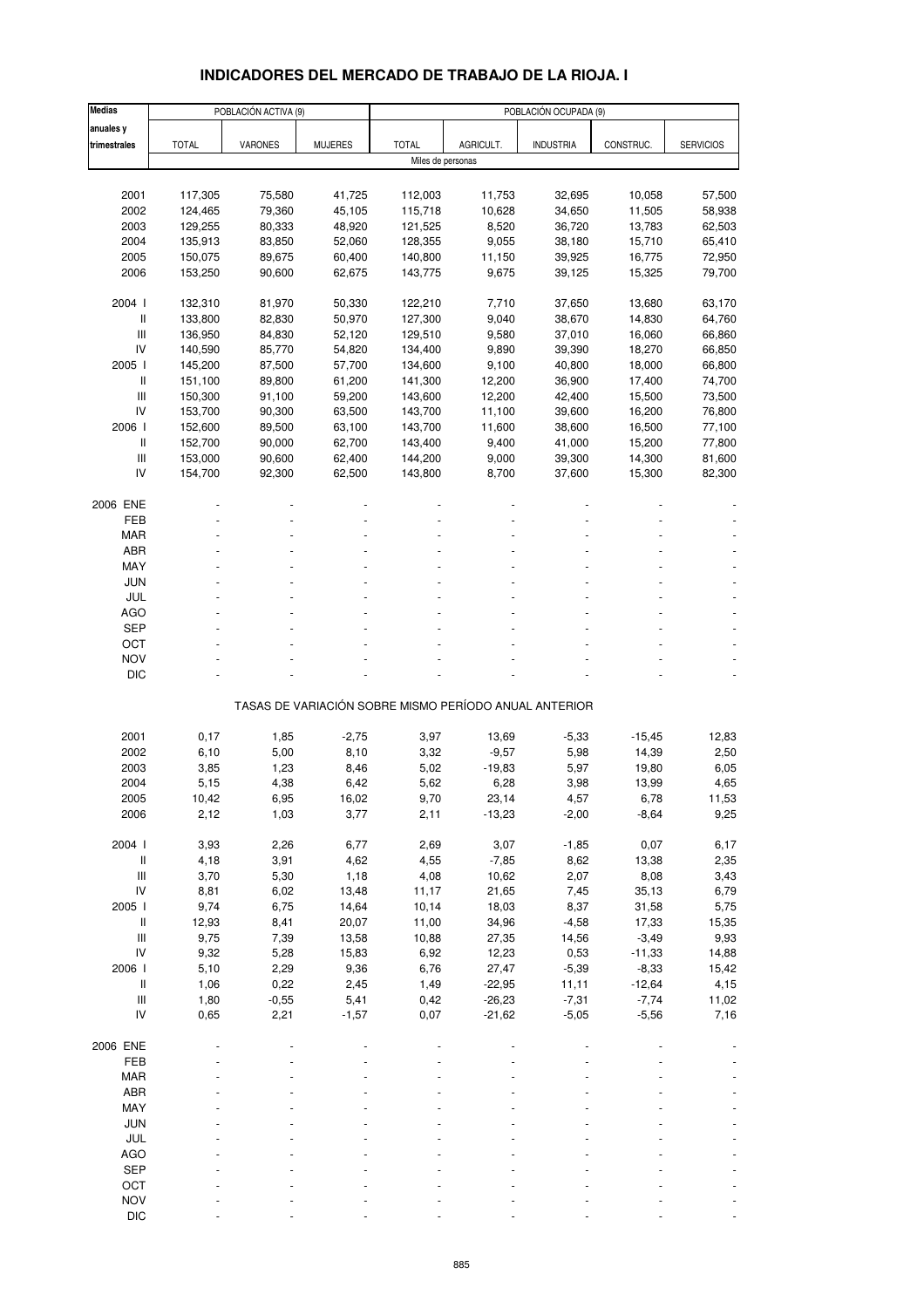## **INDICADORES DEL MERCADO DE TRABAJO DE LA RIOJA. II**

| <b>Medias</b>                      | POBLACIÓN ASALARIADA (9)                              |           |                   |           |                  |  |  |  |  |
|------------------------------------|-------------------------------------------------------|-----------|-------------------|-----------|------------------|--|--|--|--|
| anuales y                          |                                                       |           |                   |           |                  |  |  |  |  |
| trimestrales                       | <b>TOTAL</b>                                          | AGRICULT. | <b>INDUSTRIA</b>  | CONSTRUC. | <b>SERVICIOS</b> |  |  |  |  |
|                                    |                                                       |           | Miles de Personas |           |                  |  |  |  |  |
|                                    |                                                       |           |                   |           |                  |  |  |  |  |
| 2001                               | 80,473                                                | 2,210     | 28,803            | 7,288     | 42,173           |  |  |  |  |
| 2002                               | 87,303                                                | 3,290     | 31,108            | 8,493     | 44,413           |  |  |  |  |
| 2003                               | 94,770                                                | 3,383     | 33,380            | 9,650     | 48,358           |  |  |  |  |
| 2004                               | 100,665                                               | 3,400     | 34,225            | 11,768    | 51,273           |  |  |  |  |
| 2005                               | 110,650                                               | 3,475     | 35,700            | 12,650    | 58,825           |  |  |  |  |
| 2006                               | 113,675                                               | 2,850     | 33,925            | 11,825    | 65,075           |  |  |  |  |
| 2004 l                             | 95,810                                                |           |                   | 9,840     | 49,220           |  |  |  |  |
| Ш                                  |                                                       | 3,090     | 33,660            |           |                  |  |  |  |  |
|                                    | 100,070                                               | 3,660     | 34,700            | 10,410    | 51,300           |  |  |  |  |
| Ш                                  | 102,070                                               | 3,610     | 33,290            | 12,740    | 52,430           |  |  |  |  |
| IV                                 | 104,710                                               | 3,240     | 35,250            | 14,080    | 52,140           |  |  |  |  |
| 2005 l                             | 104,900                                               | 2,100     | 36,100            | 13,200    | 53,500           |  |  |  |  |
| Ш                                  | 109,900                                               | 4,100     | 32,700            | 13,000    | 60,100           |  |  |  |  |
| Ш                                  | 113,000                                               | 3,700     | 38,400            | 11,700    | 59,200           |  |  |  |  |
| IV                                 | 114,800                                               | 4,000     | 35,600            | 12,700    | 62,500           |  |  |  |  |
|                                    |                                                       |           |                   |           |                  |  |  |  |  |
| 2006 l                             | 113,800                                               | 3,600     | 33,700            | 13,400    | 63,100           |  |  |  |  |
| Ш                                  | 113,000                                               | 2,700     | 35,900            | 11,600    | 62,800           |  |  |  |  |
| Ш                                  | 113,900                                               | 2,200     | 34,100            | 10,800    | 66,800           |  |  |  |  |
| IV                                 | 114,000                                               | 2,900     | 32,000            | 11,500    | 67,600           |  |  |  |  |
| 2006 ENE                           |                                                       |           |                   |           |                  |  |  |  |  |
| FEB                                |                                                       |           |                   |           |                  |  |  |  |  |
| <b>MAR</b>                         |                                                       |           |                   |           |                  |  |  |  |  |
|                                    |                                                       |           |                   |           |                  |  |  |  |  |
| ABR                                |                                                       |           |                   |           |                  |  |  |  |  |
| MAY                                |                                                       |           |                   |           |                  |  |  |  |  |
| JUN                                |                                                       |           |                   |           |                  |  |  |  |  |
| JUL                                |                                                       |           |                   |           |                  |  |  |  |  |
| AGO                                |                                                       |           |                   |           |                  |  |  |  |  |
| SEP                                |                                                       |           |                   |           |                  |  |  |  |  |
|                                    |                                                       |           |                   |           |                  |  |  |  |  |
| ост                                |                                                       |           |                   |           |                  |  |  |  |  |
| <b>NOV</b>                         |                                                       |           |                   |           |                  |  |  |  |  |
| <b>DIC</b>                         |                                                       |           |                   |           |                  |  |  |  |  |
|                                    | TASAS DE VARIACIÓN SOBRE MISMO PERÍODO ANUAL ANTERIOR |           |                   |           |                  |  |  |  |  |
|                                    |                                                       |           |                   |           |                  |  |  |  |  |
| 2001                               | 0,38                                                  | -3,81     | $-8,51$           | $-8,76$   | 9,82             |  |  |  |  |
| 2002                               | 8,49                                                  | 48,87     | 8,00              | 16,54     | 5,31             |  |  |  |  |
| 2003                               | 8,55                                                  | 2,81      | 7,31              | 13,63     | 8,88             |  |  |  |  |
| 2004                               | 6,22                                                  | 0,52      | 2,53              | 21,94     | 6,03             |  |  |  |  |
| 2005                               | 9,92                                                  | 2,21      | 4,31              | 7,50      | 14,73            |  |  |  |  |
| 2006                               | 2,73                                                  | -17,99    | $-4,97$           | $-6,52$   | 10,62            |  |  |  |  |
|                                    |                                                       |           |                   |           |                  |  |  |  |  |
| 2004 l                             | 2,89                                                  | 13,60     | $-4,83$           | 3,80      | 8,06             |  |  |  |  |
| $\sf II$                           | 5,45                                                  | $-15,28$  | 8,00              | 15,41     | 3,78             |  |  |  |  |
| Ш                                  | 4,24                                                  | $-0,82$   | 1,00              | 18,51     | 3,68             |  |  |  |  |
| IV                                 | 12,42                                                 | 13,68     | 6,62              | 50,59     | 8,90             |  |  |  |  |
| 2005 l                             | 9,49                                                  | $-32,04$  | 7,25              | 34,15     | 8,70             |  |  |  |  |
|                                    |                                                       |           |                   |           |                  |  |  |  |  |
| Ш                                  | 9,82                                                  | 12,02     | $-5,76$           | 24,88     | 17,15            |  |  |  |  |
| $\ensuremath{\mathsf{III}}\xspace$ | 10,71                                                 | 2,49      | 15,35             | $-8,16$   | 12,91            |  |  |  |  |
| IV                                 | 9,64                                                  | 23,46     | 0,99              | $-9,80$   | 19,87            |  |  |  |  |
| 2006                               | 8,48                                                  | 71,43     | $-6,65$           | 1,52      | 17,94            |  |  |  |  |
| $\sf II$                           | 2,82                                                  | $-34,15$  | 9,79              | $-10,77$  | 4,49             |  |  |  |  |
| Ш                                  | 0,80                                                  | $-40,54$  | $-11,20$          | $-7,69$   | 12,84            |  |  |  |  |
|                                    |                                                       |           |                   |           |                  |  |  |  |  |
| IV                                 | $-0,70$                                               | $-27,50$  | $-10, 11$         | $-9,45$   | 8,16             |  |  |  |  |
| 2006 ENE                           |                                                       |           |                   |           |                  |  |  |  |  |
| FEB                                |                                                       |           |                   |           |                  |  |  |  |  |
| MAR                                |                                                       |           |                   |           |                  |  |  |  |  |
| ABR                                |                                                       |           |                   |           |                  |  |  |  |  |
|                                    |                                                       |           |                   |           |                  |  |  |  |  |
| MAY                                |                                                       |           |                   |           |                  |  |  |  |  |
| <b>JUN</b>                         |                                                       |           |                   |           |                  |  |  |  |  |
| JUL                                |                                                       |           |                   |           |                  |  |  |  |  |
| AGO                                |                                                       |           |                   |           |                  |  |  |  |  |
| <b>SEP</b>                         |                                                       |           |                   |           |                  |  |  |  |  |
| OCT                                |                                                       |           |                   |           |                  |  |  |  |  |
|                                    |                                                       |           |                   |           |                  |  |  |  |  |
| <b>NOV</b>                         |                                                       |           |                   |           |                  |  |  |  |  |
| <b>DIC</b>                         |                                                       |           |                   |           |                  |  |  |  |  |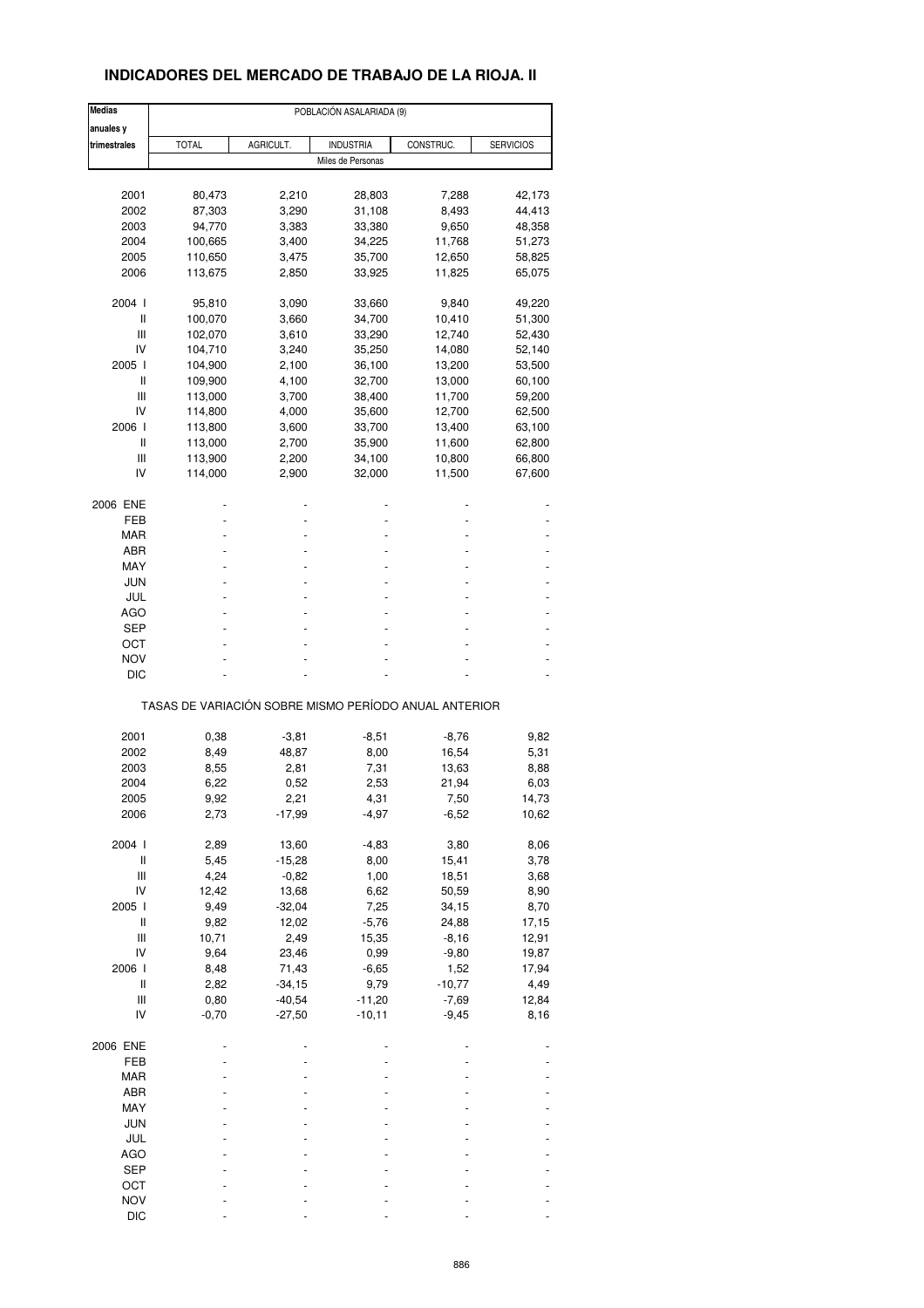#### **Medias PARADOS** (9) **TASA DE ACTIVIDAD** (9) **TASA DE PARO (9)** TASA DE PARO (9) anuales y MENORES MENORES **trimestrales |** TOTAL | VARONES | MUJERES | TOTAL | 20 ANOS | MUJERES | TOTAL | 20 ANOS | MUJERES Miles de personas Porcentaje 2001 5,305 2,898 2,408 50,44 25,00 35,69 4,52 11,85 5,77 2002 8,745 4,208 4,540 52,40 22,42 37,84 7,02 14,03 10,06 2003 7,730 2,875 4,855 53,34 25,94 40,26 5,98 22,35 9,96 2004 7,558 3,765 3,793 54,92 23,02 42,02 5,58 17,48 7,36 2005 9,275 3,325 5,900 59,40 30,04 47,89 6,19 29,15 9,83 2006 9,475 4,575 4,900 59,48 25,57 48,83 6,17 26,47 7,83 2004 I 10,100 3,690 6,410 53,89 24,95 40,91 7,63 35,61 12,74 II 6,500 3,260 3,240 54,21 21,36 41,24 4,86 14,89 6,35 III 7,440 4,660 2,780 55,20 21,25 41,98 5,43 5,38 5,34 IV 6,190 3,450 2,740 56,38 24,51 43,95 4,40 14,03 5,00 2005 I 10,600 3,400 7,100 57,94 28,80 46,08 7,29 16,76 12,36 II 9,700 3,000 6,700 59,97 34,71 48,66 6,45 33,74 11,01 III 6,800 3,100 3,600 59,36 26,19 46,86 4,49 25,13 6,15 IV 10,000 3,800 6,200 60,34 30,47 49,95 6,53 40,97 9,81 2006 I 8,900 3,800 5,000 59,59 26,11 49,45 5,80 36,14 7,99 II 9,300 4,700 4,600 59,39 27,58 48,94 6,09 22,70 7,35 III 8,800 4,700 4,200 59,28 22,96 48,54 5,76 17,56 6,65 IV 10,900 5,100 5,800 59,66 25,61 48,39 7,04 29,46 9,31 2006 ENE - - - - - - - - - FEB - - - - - - - - - MAR - - - - - - - - - ABR - - - - - - - - -  ${\sf MAX}$  . The set of the set of the set of the set of the set of the set of the set of the set of the set of the set of the set of the set of the set of the set of the set of the set of the set of the set of the set of the JUN - - - - - - - - - JUL - - - - - - - - - AGO - - - - - - - - -  $\begin{array}{lllllllllllll} \text{SEP} & \text{--} & \text{--} & \text{--} & \text{--} & \text{--} & \text{--} & \text{--} & \text{--} & \text{--} & \text{--} & \text{--} & \text{--} & \text{--} & \text{--} & \text{--} & \text{--} & \text{--} & \text{--} & \text{--} & \text{--} & \text{--} & \text{--} & \text{--} & \text{--} & \text{--} & \text{--} & \text{--} & \text{--} & \text{--} & \text{--} & \text{--} & \text{--} & \text{--} & \text{$ OCT the set of the set of the set of the set of the set of the set of the set of the set of the set of the set NOV the set of the set of the set of the set of the set of the set of the set of the set of the set of the set DIC - - - - - - - - - TASAS DE VARIACIÓN SOBRE MISMO PERÍODO ANUAL ANTERIOR 2001 -43,50 -3,66 -62,26 - - - - - - - - - - - - - - - -2002 64,84 45,21 88,58 - - - - - - 2003 -11,61 -31,67 6,94 - - - - - - 2004 -2,23 30,96 -21,88 - - - - - - 2005 22,73 -11,69 55,57 - - - - - - 2006 2,16 37,59 -16,95 - - - - - - 2004 I 21,69 38,20 13,85 - - - - - - II -2,55 45,54 -26,86 - - - - - - III -2,62 56,90 -40,47 - - - - - - - - - - - - -IV -25,51 -4,70 -41,58 - - - - - - 2005 I 4,95 -7,86 10,76 - - - - - - II 49,23 -7,98 106,79 - - - - - - III -8,60 -33,48 29,50 - - - - - - IV 61,55 10,14 126,28 - - - - - - 2006 I -16,04 11,76 -29,58 - - - - - - II -4,12 56,67 -31,34 - - - - - - - - - - - - - - -III 29,41 51,61 16,67 - - - - - - IV 9,00 34,21 -6,45 - - - - - - - - - - - - -2006 ENE - - - - - - - - - FEB - - - - - - - - - MAR - - - - - - - - - ABR - - - - - - - - - MAY - - - - - - - - - JUN - - - - - - - - - JUL - - - - - - - - - AGO in the set of the set of the set of the set of the set of the set of the set of the set of the set of the s  $\begin{array}{lllllllllllll} \text{SEP} & \text{--} & \text{--} & \text{--} & \text{--} & \text{--} & \text{--} & \text{--} & \text{--} & \text{--} & \text{--} & \text{--} & \text{--} & \text{--} & \text{--} & \text{--} & \text{--} & \text{--} & \text{--} & \text{--} & \text{--} & \text{--} & \text{--} & \text{--} & \text{--} & \text{--} & \text{--} & \text{--} & \text{--} & \text{--} & \text{--} & \text{--} & \text{--} & \text{--} & \text{$ OCT the second contract of the second contract of the second contract of the second contract of the second contract of the second contract of the second contract of the second contract of the second contract of the second NOV the set of the set of the set of the set of the set of the set of the set of the set of the set of the set

### **INDICADORES DEL MERCADO DE TRABAJO DE LA RIOJA. III**

DIC - - - - - - - - -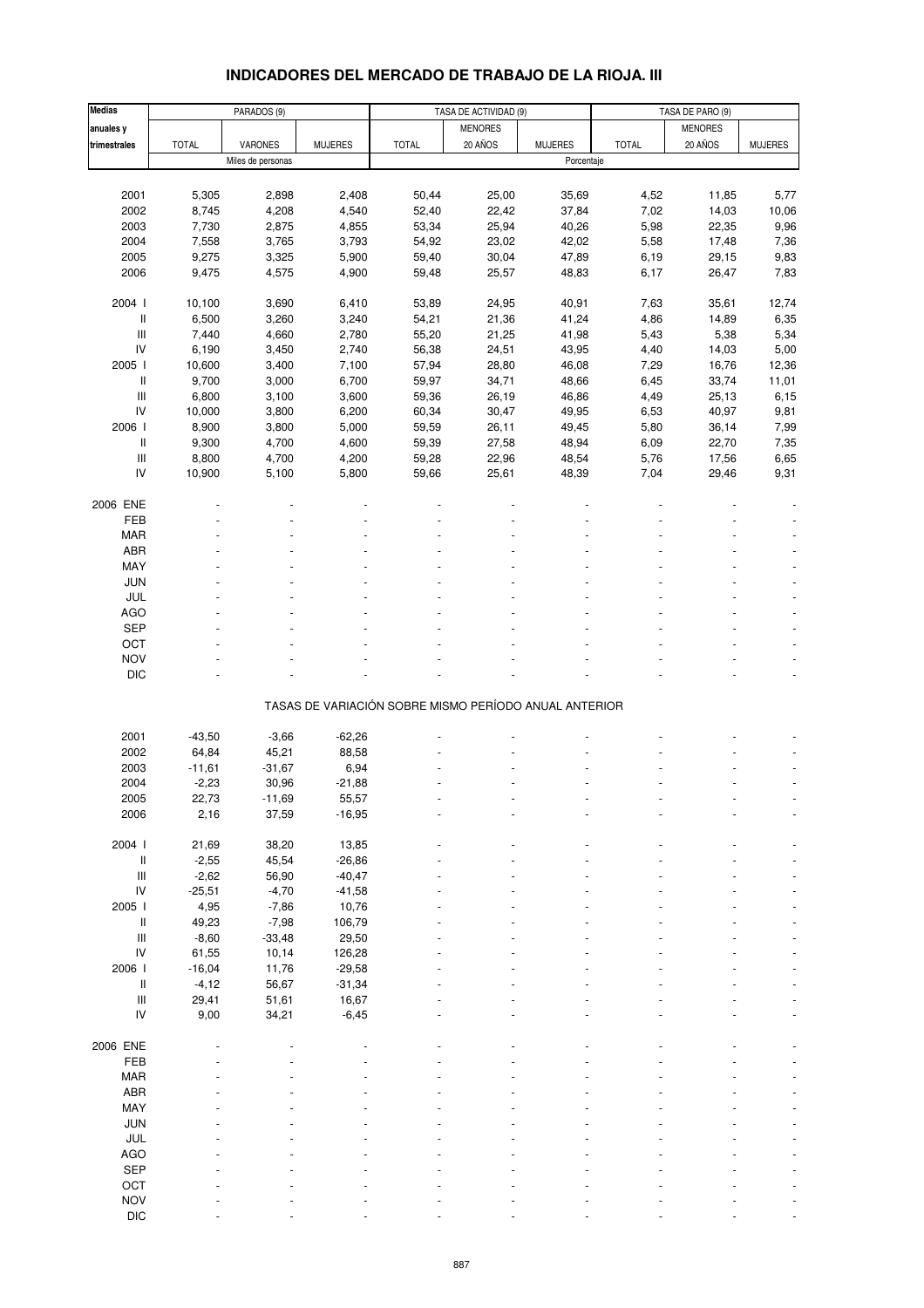| <b>Medias</b>                      | PARO REGISTRADO |                                                       |                  |              |                  |                 |
|------------------------------------|-----------------|-------------------------------------------------------|------------------|--------------|------------------|-----------------|
| anuales y                          |                 |                                                       |                  |              |                  | SIN EMPLEO      |
| trimestrales                       | <b>TOTAL</b>    | <b>AGRICULTURA</b>                                    | <b>INDUSTRIA</b> | CONSTRUCCIÓN | <b>SERVICIOS</b> | <b>ANTERIOR</b> |
|                                    |                 |                                                       | Personas         |              |                  |                 |
|                                    |                 |                                                       |                  |              |                  |                 |
| 2002                               | 9.720           | 242                                                   | 2.753            | 743          | 5.035            | 947             |
| 2003                               | 9.494           | 247                                                   | 2.554            | 823          | 5.062            | 809             |
| 2004                               | 9.780           | 295                                                   | 2.569            | 887          | 5.357            | 672             |
| 2005                               | 10.000          | 303                                                   | 2.643            | 939          | 5.526            | 590             |
| 2006                               | 10.153          | 294                                                   | 2.777            | 976          | 5.560            | 546             |
| 2007                               | 10.438          | 305                                                   | 2.804            | 1.007        | 5.743            | 580             |
|                                    |                 |                                                       |                  |              |                  |                 |
| 2004 II                            | 9.551           | 293                                                   | 2.530            | 857          | 5.205            | 666             |
| Ш                                  | 9.398           | 309                                                   | 2.500            | 895          | 5.076            | 619             |
| IV                                 | 9.803           | 301                                                   | 2.531            | 886          | 5.426            | 659             |
| 2005 l                             | 10.661          | 302                                                   | 2.766            | 1.010        | 5.963            | 620             |
| $\sf II$                           | 9.814           | 285                                                   | 2.585            | 894          | 5.430            | 620             |
| $\mathsf{III}$                     | 9.590           | 278                                                   | 2.587            | 940          | 5.217            | 568             |
| IV                                 | 9.935           | 345                                                   | 2.634            | 911          | 5.492            | 552             |
| 2006                               | 10.812          | 371                                                   | 2.802            | 984          | 6.093            | 563             |
| Ш                                  | 10.282          | 309                                                   | 2.849            | 947          | 5.599            | 579             |
| $\mathsf{III}$                     | 9.666           | 247                                                   | 2.724            | 1.000        | 5.190            | 506             |
| IV                                 | 9.850           | 251                                                   | 2.731            | 975          | 5.358            | 535             |
| 2007 l                             | 10.438          | 305                                                   | 2.804            | 1.007        | 5.743            | 580             |
|                                    |                 |                                                       |                  |              |                  |                 |
| 2006 MAR                           | 10.810          | 377                                                   | 2.779            | 948          | 6.112            | 594             |
| ABR                                | 10.756          | 348                                                   | 2.918            | 985          | 5.907            | 598             |
| MAY                                | 10.301          | 281                                                   | 2.874            | 958          | 5.608            | 580             |
| <b>JUN</b>                         | 9.790           | 298                                                   | 2.755            | 897          | 5.281            | 559             |
|                                    |                 |                                                       |                  |              |                  |                 |
| JUL                                | 9.754           | 290<br>251                                            | 2.801            | 962          | 5.194            | 507             |
| AGO                                | 9.899           |                                                       | 2.772            | 1.101        | 5.277            | 498             |
| <b>SEP</b>                         | 9.345           | 199                                                   | 2.600            | 936          | 5.098            | 512             |
| OCT                                | 9.631           | 238                                                   | 2.669            | 893          | 5.309            | 522             |
| <b>NOV</b>                         | 9.766           | 248                                                   | 2.685            | 936          | 5.347            | 550             |
| <b>DIC</b>                         | 10.154          | 266                                                   | 2.840            | 1.097        | 5.417            | 534             |
| 2007 ENE                           | 10.461          | 288                                                   | 2.865            | 1.026        | 5.733            | 549             |
| FEB                                | 10.415          | 321                                                   | 2.742            | 988          | 5.753            | 611             |
|                                    |                 | TASAS DE VARIACIÓN SOBRE MISMO PERÍODO ANUAL ANTERIOR |                  |              |                  |                 |
|                                    |                 |                                                       |                  |              |                  |                 |
| 2002                               | 8,66            | 9,07                                                  | 6,01             | 23,61        | 10,20            | $-0,99$         |
| 2003                               | $-2,32$         | 1,75                                                  | $-7,25$          | 10,83        | 0,55             | $-14,60$        |
| 2004                               | 3,01            | 19,43                                                 | 0,61             | 7,75         | 5,82             | $-16,88$        |
| 2005                               | 2,25            | 2,74                                                  | 2,87             | 5,88         | 3,14             | $-12,20$        |
| 2006                               | 1,53            | $-2,75$                                               | 5,05             | 4,00         | 0,62             | -7,51           |
| 2007                               | $-3,47$         | $-17,26$                                              | $-0,36$          | 0,50         | $-5,59$          | 6,03            |
|                                    |                 |                                                       |                  |              |                  |                 |
| 2004 II                            | 2,86            | 25,97                                                 | 2,08             | 3,92         | 5,56             | $-18,68$        |
| Ш                                  | 5,74            | 20,42                                                 | 6,50             | 13,63        | 7,95             | $-22,13$        |
| IV                                 | 5,85            | 15,18                                                 | 2,17             | 9,74         | 8,66             | $-8,56$         |
| 2005 l                             | 2,83            | 9,54                                                  | 1,84             | 11,19        | 4,21             | $-16,67$        |
| Ш                                  | 2,76            | $-2,51$                                               | 2,17             | 4,28         | 4,34             | $-6,91$         |
| $\ensuremath{\mathsf{III}}\xspace$ | 2,04            | $-9,94$                                               | 3,49             | 5,07         | 2,78             | $-8,29$         |
| IV                                 | 1,34            | 14,62                                                 | 4,06             | 2,82         | 1,22             | $-16, 19$       |
| 2006                               | 1,42            | 22,71                                                 | 1,30             | $-2,57$      | 2,17             | $-9,25$         |
| Ш                                  | 4,77            | 8,29                                                  | 10,21            | 5,93         | 3,10             | $-6,61$         |
| Ш                                  | 0,79            | $-11,27$                                              | 5,30             | 6,31         | $-0,52$          | $-10,97$        |
| IV                                 | $-0,85$         | $-27,34$                                              | 3,70             | 7,02         | $-2,45$          | $-3,02$         |
| 2007 l                             | $-3,47$         | $-17,26$                                              | $-0,36$          | 0,50         | $-5,59$          | 6,03            |
| 2006 MAR                           | $-0,48$         | 19,68                                                 | $-1,94$          | $-7,87$      | 1,61             | $-11,21$        |
| ABR                                | 2,93            | 11,18                                                 | 9,58             | 4,12         | 0,65             | $-9,26$         |
| MAY                                | 7,75            | 9,77                                                  | 11,92            | 10, 11       | 6,33             | $-2,03$         |
| JUN                                | 3,78            | 3,83                                                  | 9,15             | 3,70         | 2,58             | $-8,21$         |
| JUL                                | 1,63            | $-7,94$                                               | 7,98             | 6,18         | $-0,21$          | $-12,28$        |
| AGO                                | 0,03            | $-10,68$                                              | 3,32             | 6,48         | $-0,86$          | $-13,39$        |
| <b>SEP</b>                         | 0,73            | $-16,39$                                              | 4,63             | 6,24         | $-0,47$          | $-7,08$         |
| OCT                                | 0,35            | $-18,21$                                              | 5,24             | 5,93         | $-1,37$          | $-4,04$         |
| <b>NOV</b>                         | $-1,63$         | $-31,68$                                              | 3,39             | 8,33         | $-3,54$          | $-1,96$         |
| <b>DIC</b>                         | $-1,22$         | $-30,18$                                              | 2,56             | 6,82         | $-2,41$          | $-3,09$         |
| 2007 ENE                           | $-3,17$         | $-19,10$                                              | 0,88             | 1,68         | $-5,32$          | 0,92            |
| FEB                                | $-3,77$         | $-15,53$                                              | $-1,61$          | $-0,70$      | $-5,86$          | 11,09           |
|                                    |                 |                                                       |                  |              |                  |                 |

### **INDICADORES DEL MERCADO DE TRABAJO DE LA RIOJA. IV**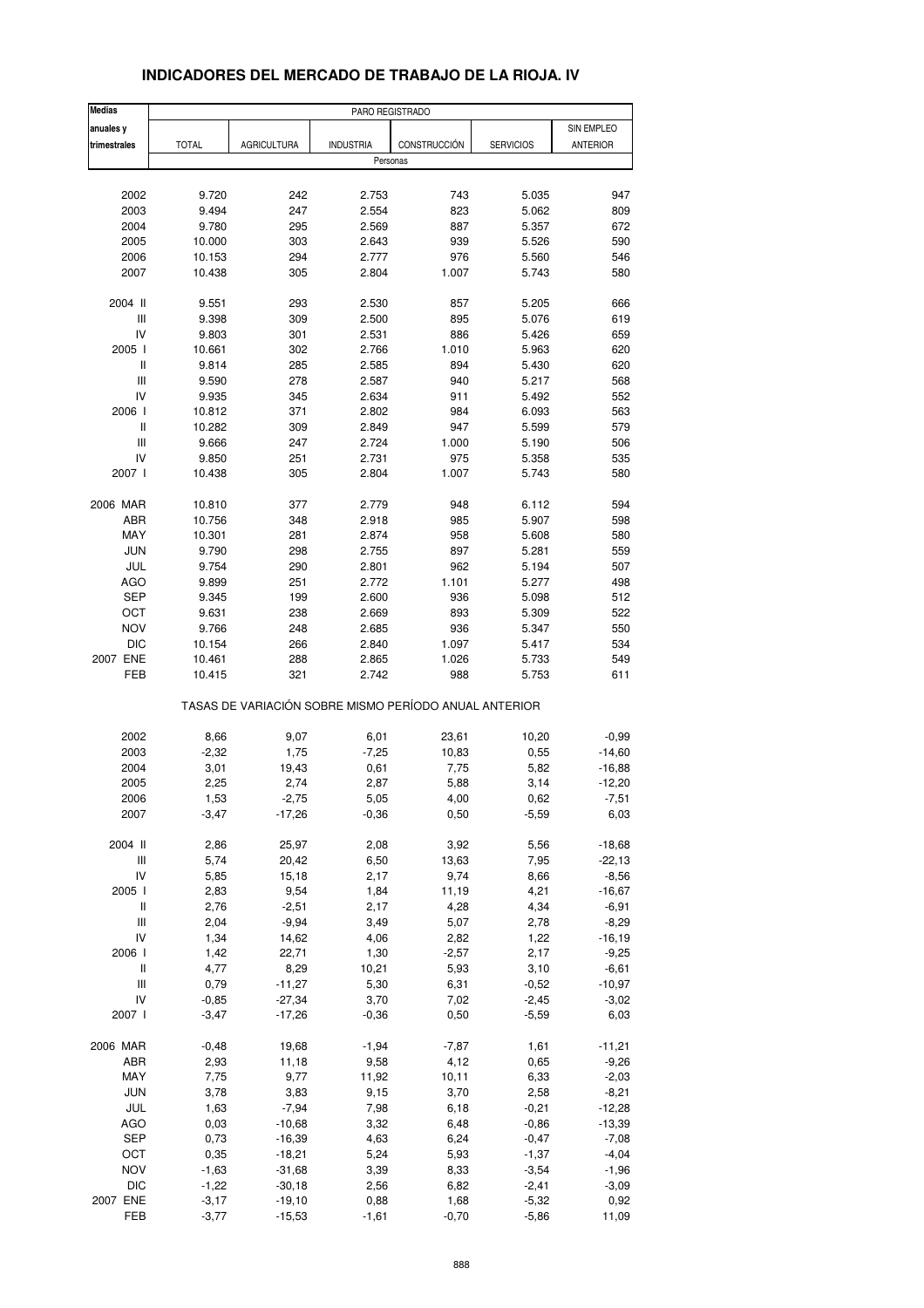### **INDICADORES DEL MERCADO DE TRABAJO DE LA RIOJA. V**

| <b>Medias</b>   |                                                       |                    | AFILIADOS A LA SEGURIDAD SOCIAL EN ALTA LABORAL |                                  |                  |  |  |  |
|-----------------|-------------------------------------------------------|--------------------|-------------------------------------------------|----------------------------------|------------------|--|--|--|
| anuales y       | <b>TOTAL</b>                                          |                    |                                                 |                                  |                  |  |  |  |
| trimestrales    | <b>TOTAL</b>                                          | <b>AGRICULTURA</b> | <b>INDUSTRIA</b>                                | CONSTRUCCIÓN<br><b>SERVICIOS</b> |                  |  |  |  |
|                 |                                                       |                    | Personas                                        |                                  |                  |  |  |  |
|                 |                                                       |                    |                                                 |                                  |                  |  |  |  |
| 2002            | 112.023                                               | 8.994              | 30.989                                          | 11.947                           | 60.004           |  |  |  |
| 2003            | 116.769                                               | 9.771              | 31.154                                          | 12.749                           | 63.005           |  |  |  |
| 2004            | 120.496                                               | 10.365             | 30.970                                          | 13.337                           | 65.747           |  |  |  |
| 2005            | 125.732                                               | 10.783             | 30.788                                          | 14.446                           | 69.670           |  |  |  |
| 2006            | 129.535                                               | 9.933              | 30.374                                          | 16.118                           | 73.108           |  |  |  |
| 2007            | 130.795                                               | 9.850              | 30.409                                          | 16.796                           | 73.742           |  |  |  |
|                 |                                                       |                    |                                                 |                                  |                  |  |  |  |
| 2004 II         | 120.700                                               | 10.574             | 31.031                                          | 13.395                           | 65.606           |  |  |  |
| Ш               | 120.031                                               | 9.354              | 31.007                                          | 13.383                           | 66.222           |  |  |  |
| IV              | 121.878                                               | 10.899             | 30.834                                          | 13.334                           | 66.760           |  |  |  |
| 2005 l          | 121.179                                               | 10.627             | 30.490                                          | 13.446                           | 66.564           |  |  |  |
| $\mathbf{I}$    | 125.134                                               | 10.933             | 30.910                                          | 14.279                           | 68.966           |  |  |  |
| Ш               | 127.695                                               | 10.445             | 30.994                                          | 14.992                           | 71.218           |  |  |  |
| IV              | 128.919                                               | 11.125             | 30.757                                          | 15.068                           | 71.931           |  |  |  |
| 2006 l          | 127.653                                               | 10.259             | 30.392                                          | 15.443                           | 71.550           |  |  |  |
| Ш               | 128.796                                               | 9.467              | 30.364                                          | 16.155                           | 72.810           |  |  |  |
| Ш               | 130.024                                               | 9.460              | 30.418                                          | 16.365                           | 73.781           |  |  |  |
| IV              | 131.668                                               | 10.545             | 30.323                                          | 16.509                           | 74.290           |  |  |  |
| 2007 l          | 130.795                                               | 9.850              | 30.409                                          | 16.796                           | 73.742           |  |  |  |
|                 |                                                       |                    |                                                 |                                  |                  |  |  |  |
| 2006 MAR<br>ABR | 127.863                                               | 9.785              | 30.429                                          | 15.750                           | 71.899           |  |  |  |
| MAY             | 128.007<br>129.395                                    | 9.153              | 30.334                                          | 15.965<br>16.197                 | 72.555<br>72.976 |  |  |  |
|                 |                                                       | 9.814              | 30.408                                          |                                  |                  |  |  |  |
| <b>JUN</b>      | 128.987                                               | 9.433              | 30.351                                          | 16.303                           | 72.900           |  |  |  |
| JUL             | 129.382                                               | 9.094              | 30.265                                          | 16.341                           | 73.682           |  |  |  |
| AGO             | 129.141                                               | 9.209              | 30.134                                          | 16.272                           | 73.526           |  |  |  |
| <b>SEP</b>      | 131.550                                               | 10.077             | 30.855                                          | 16.483                           | 74.135           |  |  |  |
| OCT             | 131.449                                               | 10.297             | 30.433                                          | 16.621                           | 74.098           |  |  |  |
| <b>NOV</b>      | 132.751                                               | 10.669             | 30.563                                          | 16.795                           | 74.724           |  |  |  |
| <b>DIC</b>      | 130.803                                               | 10.670             | 29.973                                          | 16.112                           | 74.048           |  |  |  |
| 2007 ENE<br>FEB | 130.639                                               | 10.168             | 30.195                                          | 16.643<br>16.948                 | 73.633           |  |  |  |
|                 | 130.951                                               | 9.531              | 30.622                                          |                                  | 73.850           |  |  |  |
|                 | TASAS DE VARIACIÓN SOBRE MISMO PERÍODO ANUAL ANTERIOR |                    |                                                 |                                  |                  |  |  |  |
| 2002            |                                                       |                    |                                                 | 7,32                             |                  |  |  |  |
| 2003            | 3,17<br>4,24                                          | 1,30<br>8,64       | $-0,15$<br>0,53                                 | 6,71                             | 4,62<br>5,00     |  |  |  |
| 2004            | 3,19                                                  | 6,08               | $-0,59$                                         | 4,61                             | 4,35             |  |  |  |
| 2005            | 4,34                                                  | 4,04               | $-0,59$                                         | 8,32                             |                  |  |  |  |
|                 |                                                       |                    |                                                 |                                  | 5,97             |  |  |  |
| 2006<br>2007    | 3,03<br>2,55                                          | -7,88<br>$-6,16$   | -1,34<br>0,11                                   | 11,57<br>9,85                    | 4,93<br>3,31     |  |  |  |
|                 |                                                       |                    |                                                 |                                  |                  |  |  |  |
| 2004 II         | 3,79                                                  | 12,92              | $-0,45$                                         | 4,33                             | 4,42             |  |  |  |
| Ш               | 1,90                                                  | $-1,21$            | $-1,46$                                         | 3,35                             | 3,76             |  |  |  |
| IV              | 1,95                                                  | $-1,45$            | $-1,07$                                         | 2,89                             | 3,88             |  |  |  |
| 2005 l          | 1,51                                                  | $-0,03$            | $-1,67$                                         | 1,58                             | 3,36             |  |  |  |
| Ш               | 3,67                                                  | 3,40               | $-0,39$                                         | 6,60                             | 5,12             |  |  |  |
| Ш               | 6,38                                                  | 11,66              | $-0,04$                                         | 12,02                            | 7,54             |  |  |  |
| IV              | 5,78                                                  | 2,08               | $-0,25$                                         | 13,01                            | 7,75             |  |  |  |
| 2006            | 5,34                                                  | $-3,47$            | $-0,32$                                         | 14,85                            | 7,49             |  |  |  |
| Ш               | 2,93                                                  | $-13,41$           | $-1,77$                                         | 13,14                            | 5,57             |  |  |  |
| Ш               | 1,82                                                  | $-9,43$            | $-1,86$                                         | 9,16                             | 3,60             |  |  |  |
| IV              | 2,13                                                  | $-5,21$            | $-1,41$                                         | 9,57                             | 3,28             |  |  |  |
| 2007 l          | 2,55                                                  | $-6,16$            | 0,11                                            | 9,85                             | 3,31             |  |  |  |
|                 |                                                       |                    |                                                 |                                  |                  |  |  |  |
| 2006 MAR        | 5,33                                                  | $-5,48$            | 0,05                                            | 15,54                            | 7,41             |  |  |  |
| ABR             | 4,44                                                  | $-11,69$           | $-1,31$                                         | 15,76                            | 7,29             |  |  |  |
| MAY             | 3,02                                                  | $-11,75$           | $-1,71$                                         | 13,36                            | 5,45             |  |  |  |
| <b>JUN</b>      | 1,37                                                  | $-16,63$           | $-2,27$                                         | 10,48                            | 4,04             |  |  |  |
| JUL             | 1,07                                                  | $-14, 15$          | $-1,88$                                         | 8,75                             | 3,04             |  |  |  |
| AGO             | 1,90                                                  | $-7,56$            | $-1,97$                                         | 9,21                             | 3,43             |  |  |  |
| <b>SEP</b>      | 2,50                                                  | $-6,52$            | $-1,73$                                         | 9,51                             | 4,33             |  |  |  |
| OCT             | 1,21                                                  | $-12,01$           | $-2,64$                                         | 9,24                             | 3,41             |  |  |  |
| <b>NOV</b>      | 2,52                                                  | $-2,89$            | $-1,02$                                         | 9,49                             | 3,43             |  |  |  |
| <b>DIC</b>      | 2,68                                                  | $-0,16$            | $-0,54$                                         | 9,99                             | 3,00             |  |  |  |
| 2007 ENE        | 2,56                                                  | $-4,70$            | $-0,37$                                         | 10,07                            | 3,34             |  |  |  |
| FEB             | 2,53                                                  | $-7,66$            | 0,60                                            | 9,62                             | 3,29             |  |  |  |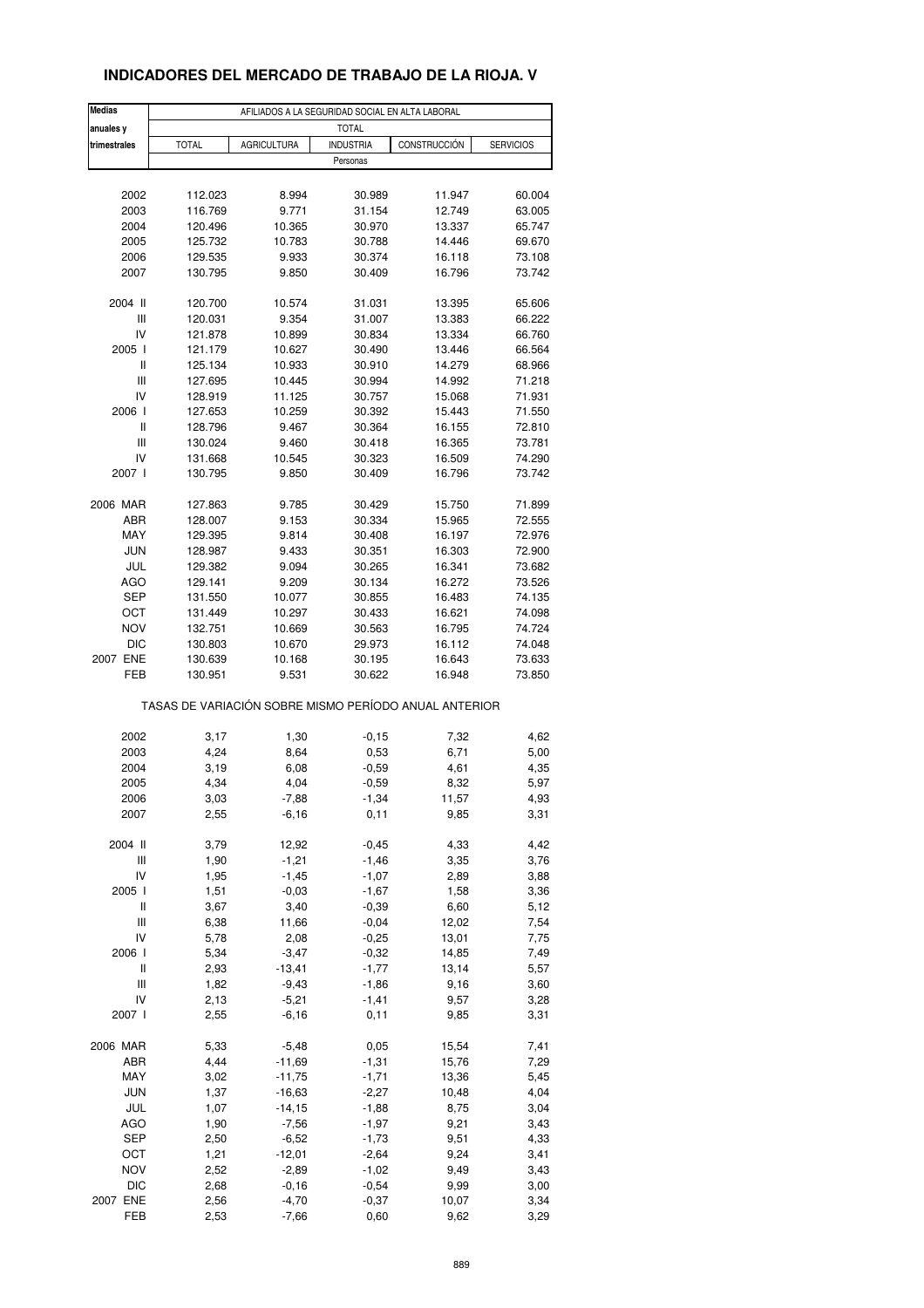## **INDICADORES DEL MERCADO DE TRABAJO DE LA RIOJA. VI**

| Medias<br>anuales y | AFILIADOS A LA SEGURIDAD SOCIAL EN ALTA LABORAL<br><b>CUENTA AJENA</b> |                    |                              |                                                       |                  |  |  |  |  |
|---------------------|------------------------------------------------------------------------|--------------------|------------------------------|-------------------------------------------------------|------------------|--|--|--|--|
|                     |                                                                        |                    |                              |                                                       | <b>SERVICIOS</b> |  |  |  |  |
| trimestrales        | <b>TOTAL</b>                                                           | <b>AGRICULTURA</b> | <b>INDUSTRIA</b><br>Personas | CONSTRUCCIÓN                                          |                  |  |  |  |  |
|                     |                                                                        |                    |                              |                                                       |                  |  |  |  |  |
| 2002                | 85.328                                                                 | 3.283              | 27.890                       | 8.560                                                 | 45.550           |  |  |  |  |
| 2003                | 89.566                                                                 | 4.156              | 28.026                       | 9.183                                                 | 48.150           |  |  |  |  |
| 2004                | 92.755                                                                 | 4.830              | 27.870                       | 9.481                                                 | 50.532           |  |  |  |  |
| 2005                | 97.132                                                                 | 5.391              | 27.771                       | 10.382                                                | 53.577           |  |  |  |  |
| 2006                | 100.419                                                                | 4.710              | 27.382                       | 11.793                                                | 56.535           |  |  |  |  |
| 2007                | 101.721                                                                | 4.738              | 27.437                       | 12.224                                                | 57.323           |  |  |  |  |
| 2004 II             | 92.892                                                                 | 5.011              | 27.916                       | 9.551                                                 | 50.354           |  |  |  |  |
| Ш                   | 92.240                                                                 | 3.839              | 27.918                       | 9.473                                                 | 50.981           |  |  |  |  |
| IV                  | 94.015                                                                 | 5.407              | 27.763                       | 9.397                                                 | 51.431           |  |  |  |  |
| 2005 l              | 93.266                                                                 | 5.164              | 27.444                       | 9.499                                                 | 51.143           |  |  |  |  |
| Ш                   | 96.571                                                                 | 5.510              | 27.865                       | 10.211                                                | 52.974           |  |  |  |  |
| Ш                   | 98.817                                                                 | 5.089              | 27.995                       | 10.918                                                | 54.804           |  |  |  |  |
| IV                  | 99.874                                                                 | 5.802              | 27.779                       | 10.902                                                | 55.387           |  |  |  |  |
| 2006                | 98.615                                                                 | 4.975              | 27.414                       | 11.201                                                | 55.025           |  |  |  |  |
| Ш                   | 99.534                                                                 | 4.212              | 27.369                       | 11.833                                                | 56.120           |  |  |  |  |
| Ш                   | 100.897                                                                | 4.259              | 27.415                       | 12.028                                                | 57.195           |  |  |  |  |
| IV                  | 102.632                                                                | 5.393              | 27.329                       | 12.111                                                | 57.798           |  |  |  |  |
| 2007 l              | 101.721                                                                | 4.738              | 27.437                       | 12.224                                                | 57.323           |  |  |  |  |
| 2006 MAR            | 98.719                                                                 | 4.505              | 27.441                       | 11.461                                                | 55.312           |  |  |  |  |
| ABR                 | 98.785                                                                 | 3.888              | 27.352                       | 11.652                                                | 55.893           |  |  |  |  |
| MAY                 | 100.135                                                                | 4.560              | 27.410                       | 11.871                                                | 56.294           |  |  |  |  |
| <b>JUN</b>          | 99.681                                                                 | 4.187              | 27.344                       | 11.976                                                | 56.174           |  |  |  |  |
| JUL                 | 100.170                                                                | 3.883              | 27.259                       | 12.006                                                | 57.022           |  |  |  |  |
| AGO                 | 100.023                                                                | 4.004              | 27.130                       | 11.942                                                | 56.947           |  |  |  |  |
| <b>SEP</b>          |                                                                        |                    |                              |                                                       |                  |  |  |  |  |
|                     | 102.498                                                                | 4.890              | 27.857                       | 12.135                                                | 57.616           |  |  |  |  |
| OCT                 | 102.403                                                                | 5.132              | 27.434                       | 12.255                                                | 57.582           |  |  |  |  |
| <b>NOV</b>          | 103.697                                                                | 5.514              | 27.571                       | 12.390                                                | 58.222           |  |  |  |  |
| <b>DIC</b>          | 101.796                                                                | 5.534              | 26.982                       | 11.689                                                | 57.591           |  |  |  |  |
| 2007 ENE            | 101.652                                                                | 5.050              | 27.221                       | 12.158                                                | 57.223           |  |  |  |  |
| FEB                 | 101.789                                                                | 4.425              | 27.653                       | 12.289                                                | 57.422           |  |  |  |  |
|                     |                                                                        |                    |                              | TASAS DE VARIACIÓN SOBRE MISMO PERÍODO ANUAL ANTERIOR |                  |  |  |  |  |
| 2002                | 3,85                                                                   | 10,16              | $-0,17$                      | 7,69                                                  | 5,29             |  |  |  |  |
| 2003                | 4,97                                                                   | 26,57              | 0,49                         | 7,28                                                  | 5,71             |  |  |  |  |
| 2004                | 3,56                                                                   | 16,22              | $-0,56$                      | 3,26                                                  | 4,95             |  |  |  |  |
| 2005                | 4,72                                                                   | 11,63              | $-0,36$                      | 9,50                                                  | 6,03             |  |  |  |  |
| 2006                | 3,38                                                                   | $-12,64$           | $-1,40$                      | 13,59                                                 | 5,52             |  |  |  |  |
| 2007                | 3,20                                                                   | $-9,08$            | 0,13                         | 10,42                                                 | 4,45             |  |  |  |  |
| 2004 II             | 4,30                                                                   | 34,33              | $-0,41$                      | 2,85                                                  | 4,99             |  |  |  |  |
| Ш                   | 1,91                                                                   | $-0,81$            | $-1,44$                      | 1,01                                                  | 4,29             |  |  |  |  |
| IV                  | 2,02                                                                   | $-1,31$            | $-0,99$                      | 1,17                                                  | 4,36             |  |  |  |  |
| 2005 l              | 1,51                                                                   | 2,02               | $-1,57$                      | $-0,07$                                               | 3,61             |  |  |  |  |
| Ш                   | 3,96                                                                   | 9,96               | $-0,18$                      | 6,91                                                  | 5,20             |  |  |  |  |
| Ш                   | 7,13                                                                   | 32,57              | 0,27                         | 15,26                                                 | 7,50             |  |  |  |  |
| IV                  | 6,23                                                                   | 7,31               | 0,06                         | 16,02                                                 | 7,69             |  |  |  |  |
|                     |                                                                        |                    |                              |                                                       |                  |  |  |  |  |
| 2006 l              | 5,74                                                                   | $-3,65$            | $-0, 11$                     | 17,92                                                 | 7,59             |  |  |  |  |
| Ш                   | 3,07                                                                   | $-23,57$           | $-1,78$                      | 15,88                                                 | 5,94             |  |  |  |  |
| Ш                   | 2,10                                                                   | $-16,32$           | $-2,07$                      | 10,16                                                 | 4,36             |  |  |  |  |
| IV                  | 2,76                                                                   | $-7,04$            | $-1,62$                      | 11,09                                                 | 4,35             |  |  |  |  |
| 2007 l              | 3,20                                                                   | $-9,08$            | 0,13                         | 10,42                                                 | 4,45             |  |  |  |  |
| 2006 MAR            | 5,83                                                                   | $-8,00$            | 0,31                         | 18,96                                                 | 7,66             |  |  |  |  |
| ABR                 | 4,76                                                                   | $-21,12$           | $-1,19$                      | 19,42                                                 | 7,65             |  |  |  |  |
| MAY                 | 3,24                                                                   | $-19,82$           | $-1,74$                      | 16,26                                                 | 5,84             |  |  |  |  |
| <b>JUN</b>          | 1,28                                                                   | $-29,21$           | $-2,41$                      | 12,29                                                 | 4,39             |  |  |  |  |
| JUL                 | 1,04                                                                   | $-25,71$           | $-2,08$                      | 9,68                                                  | 3,45             |  |  |  |  |
| <b>AGO</b>          | 2,21                                                                   | $-13,15$           | $-2,21$                      | 10,28                                                 | 4,17             |  |  |  |  |
| SEP                 | 3,06                                                                   | $-9,96$            | $-1,93$                      | 10,53                                                 | 5,47             |  |  |  |  |
| ост                 | 1,55                                                                   | $-19,33$           | $-2,94$                      | 10,83                                                 | 4,43             |  |  |  |  |
| <b>NOV</b>          | 3,25                                                                   | $-2,75$            | $-1,19$                      | 10,92                                                 | 4,54             |  |  |  |  |
| <b>DIC</b>          | 3,51                                                                   | 2,98               | $-0,68$                      | 11,55                                                 | 4,09             |  |  |  |  |
| 2007 ENE            | 3,27                                                                   | $-6,03$            | $-0,44$                      | 11,18                                                 | 4,45             |  |  |  |  |
| FEB                 | 3,14                                                                   | $-12,32$           | 0,70                         | 9,66                                                  | 4,45             |  |  |  |  |
|                     |                                                                        |                    |                              |                                                       |                  |  |  |  |  |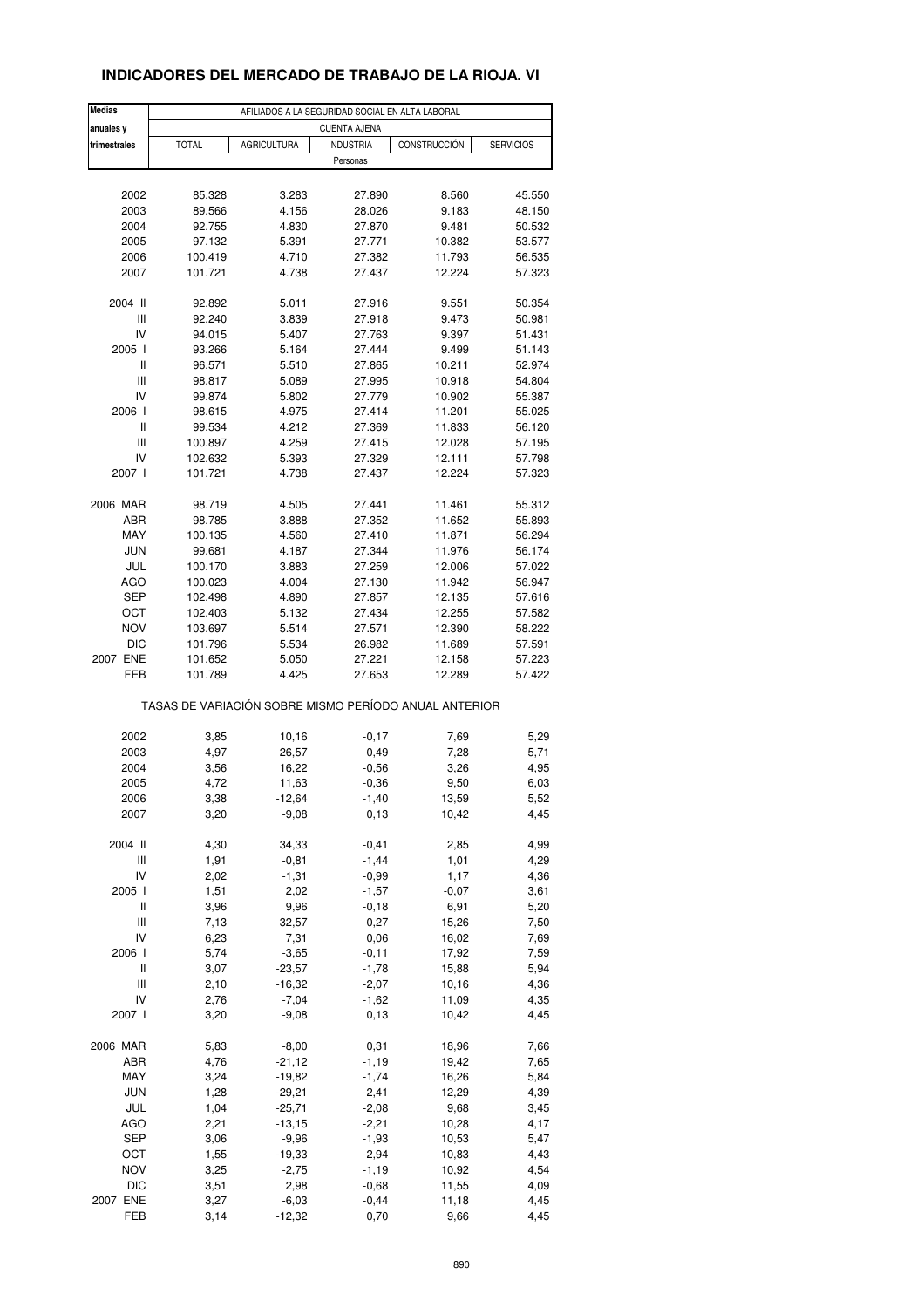### **INDICADORES DEL MERCADO DE TRABAJO DE LA RIOJA. VII**

| <b>Medias</b><br>anuales y         | AFILIADOS A LA SEGURIDAD SOCIAL EN ALTA LABORAL<br><b>CUENTA PROPIA</b> |                    |          |                                                       |         |  |  |  |  |
|------------------------------------|-------------------------------------------------------------------------|--------------------|----------|-------------------------------------------------------|---------|--|--|--|--|
| trimestrales                       | <b>TOTAL</b>                                                            | <b>AGRICULTURA</b> |          | <b>INDUSTRIA</b><br>CONSTRUCCIÓN<br><b>SERVICIOS</b>  |         |  |  |  |  |
|                                    |                                                                         |                    | Personas |                                                       |         |  |  |  |  |
|                                    |                                                                         |                    |          |                                                       |         |  |  |  |  |
| 2002                               | 26.695                                                                  | 5.710              | 3.099    | 3.387                                                 | 14.454  |  |  |  |  |
| 2003                               | 27.204                                                                  | 5.615              | 3.128    | 3.567                                                 | 14.855  |  |  |  |  |
| 2004                               | 27.741                                                                  | 5.535              | 3.100    | 3.856                                                 | 15.215  |  |  |  |  |
| 2005                               | 28.600                                                                  | 5.391              | 3.017    | 4.064                                                 | 16.093  |  |  |  |  |
| 2006                               | 29.116                                                                  | 5.223              | 2.993    | 4.325                                                 | 16.573  |  |  |  |  |
| 2007                               | 29.075                                                                  | 5.112              | 2.972    | 4.572                                                 | 16.419  |  |  |  |  |
| 2004 II                            | 27.808                                                                  | 5.563              | 3.114    | 3.844                                                 | 15.252  |  |  |  |  |
| Ш                                  | 27.791                                                                  | 5.515              | 3.089    | 3.911                                                 | 15.241  |  |  |  |  |
| IV                                 | 27.863                                                                  | 5.492              | 3.071    | 3.937                                                 | 15.329  |  |  |  |  |
| 2005 l                             | 27.913                                                                  | 5.464              | 3.046    | 3.948                                                 | 15.421  |  |  |  |  |
| Ш                                  | 28.563                                                                  | 5.423              | 3.045    | 4.068                                                 | 15.992  |  |  |  |  |
| Ш                                  | 28.878                                                                  | 5.356              | 3.000    | 4.074                                                 | 16.414  |  |  |  |  |
| IV                                 |                                                                         |                    |          |                                                       |         |  |  |  |  |
|                                    | 29.045                                                                  | 5.323              | 2.978    | 4.166                                                 | 16.544  |  |  |  |  |
| 2006                               | 29.038                                                                  | 5.283              | 2.978    | 4.243                                                 | 16.525  |  |  |  |  |
| Ш                                  | 29.263                                                                  | 5.255              | 2.996    | 4.322                                                 | 16.690  |  |  |  |  |
| $\ensuremath{\mathsf{III}}\xspace$ | 29.127                                                                  | 5.201              | 3.003    | 4.338                                                 | 16.586  |  |  |  |  |
| IV                                 | 29.036                                                                  | 5.152              | 2.994    | 4.398                                                 | 16.492  |  |  |  |  |
| 2007 l                             | 29.075                                                                  | 5.112              | 2.972    | 4.572                                                 | 16.419  |  |  |  |  |
| 2006 MAR                           | 29.144                                                                  | 5.280              | 2.988    | 4.289                                                 | 16.587  |  |  |  |  |
| ABR                                | 29.222                                                                  | 5.265              | 2.982    | 4.313                                                 | 16.662  |  |  |  |  |
| MAY                                | 29.260                                                                  | 5.254              | 2.998    | 4.326                                                 | 16.682  |  |  |  |  |
| <b>JUN</b>                         | 29.306                                                                  | 5.246              | 3.007    | 4.327                                                 | 16.726  |  |  |  |  |
| JUL                                | 29.212                                                                  | 5.211              | 3.006    | 4.335                                                 | 16.660  |  |  |  |  |
| AGO                                | 29.118                                                                  | 5.205              | 3.004    | 4.330                                                 | 16.579  |  |  |  |  |
| <b>SEP</b>                         |                                                                         | 5.187              |          | 4.348                                                 |         |  |  |  |  |
|                                    | 29.052                                                                  |                    | 2.998    |                                                       | 16.519  |  |  |  |  |
| ОСТ                                | 29.046                                                                  | 5.165              | 2.999    | 4.366                                                 | 16.516  |  |  |  |  |
| <b>NOV</b>                         | 29.054                                                                  | 5.155              | 2.992    | 4.405                                                 | 16.502  |  |  |  |  |
| <b>DIC</b>                         | 29.007                                                                  | 5.136              | 2.991    | 4.423                                                 | 16.457  |  |  |  |  |
| 2007 ENE                           | 28.987                                                                  | 5.118              | 2.974    | 4.485                                                 | 16.410  |  |  |  |  |
| FEB                                | 29.162                                                                  | 5.106              | 2.969    | 4.659                                                 | 16.428  |  |  |  |  |
|                                    |                                                                         |                    |          | TASAS DE VARIACIÓN SOBRE MISMO PERÍODO ANUAL ANTERIOR |         |  |  |  |  |
| 2002                               | 1,06                                                                    | $-3,17$            | $-0,05$  | 6,40                                                  | 2,55    |  |  |  |  |
| 2003                               | 1,90                                                                    | $-1,67$            | 0,96     | 5,29                                                  | 2,78    |  |  |  |  |
| 2004                               | 1,97                                                                    | $-1,43$            | $-0,92$  | 8,11                                                  | 2,42    |  |  |  |  |
| 2005                               | 3,10                                                                    | $-2,59$            | $-2,66$  | 5,39                                                  | 5,77    |  |  |  |  |
| 2006                               | 1,81                                                                    | $-3,13$            | $-0,81$  | 6,43                                                  | 2,99    |  |  |  |  |
| 2007                               | 0,31                                                                    | $-3,27$            | $-0,07$  | 8,35                                                  | $-0,46$ |  |  |  |  |
|                                    |                                                                         |                    |          |                                                       |         |  |  |  |  |
| 2004 II                            | 2,11                                                                    | $-1,25$            | $-0,83$  | 8,19                                                  | 2,58    |  |  |  |  |
| Ш                                  | 1,86                                                                    | $-1,49$            | $-1,60$  | 9,52                                                  | 2,04    |  |  |  |  |
| IV                                 | 1,69                                                                    | $-1,59$            | $-1,75$  | 7,24                                                  | 2,30    |  |  |  |  |
| 2005 l                             | 1,50                                                                    | $-1,90$            | $-2,53$  | 5,77                                                  | 2,54    |  |  |  |  |
| Ш                                  | 2,72                                                                    | $-2,52$            | $-2,23$  | 5,82                                                  | 4,86    |  |  |  |  |
| Ш                                  | 3,91                                                                    | $-2,89$            | $-2,89$  | 4,19                                                  | 7,69    |  |  |  |  |
| IV                                 | 4,24                                                                    | $-3,07$            | $-3,02$  | 5,83                                                  | 7,93    |  |  |  |  |
| 2006 l                             | 4,03                                                                    | $-3,30$            | $-2,21$  | 7,47                                                  | 7,16    |  |  |  |  |
| $\sf II$                           | 2,45                                                                    | $-3,10$            | $-1,62$  | 6,25                                                  | 4,36    |  |  |  |  |
| Ш                                  | 0,86                                                                    | $-2,89$            | 0,10     | 6,46                                                  | 1,05    |  |  |  |  |
| IV                                 | $-0,03$                                                                 | $-3,22$            | 0,53     | 5,57                                                  | $-0,32$ |  |  |  |  |
| 2007 l                             | 0,31                                                                    | $-3,27$            | $-0,07$  | 8,35                                                  | $-0,46$ |  |  |  |  |
|                                    |                                                                         |                    |          |                                                       |         |  |  |  |  |
| 2006 MAR                           | 3,68                                                                    | $-3,21$            | $-2,32$  | 7,28                                                  | 6,59    |  |  |  |  |
| ABR                                | 3,39                                                                    | $-3, 15$           | $-2,36$  | 6,92                                                  | 6,09    |  |  |  |  |
| MAY                                | 2,29                                                                    | $-3,31$            | $-1,45$  | 6,11                                                  | 4,16    |  |  |  |  |
| <b>JUN</b>                         | 1,68                                                                    | $-2,83$            | $-1,05$  | 5,74                                                  | 2,89    |  |  |  |  |
| JUL                                | 1,17                                                                    | $-2,89$            | $-0,03$  | 6,25                                                  | 1,67    |  |  |  |  |
| <b>AGO</b>                         | 0,84                                                                    | $-2,75$            | 0,20     | 6,36                                                  | 0,97    |  |  |  |  |
| <b>SEP</b>                         | 0,59                                                                    | $-3,03$            | 0, 13    | 6,78                                                  | 0,52    |  |  |  |  |
| OCT                                | 0,03                                                                    | $-3,28$            | 0,27     | 5,00                                                  | 0,01    |  |  |  |  |
| <b>NOV</b>                         | 0,01                                                                    | $-3,05$            | 0,57     | 5,64                                                  | $-0,33$ |  |  |  |  |
| <b>DIC</b>                         | $-0, 13$                                                                | $-3,33$            | 0,74     | 6,07                                                  | $-0,63$ |  |  |  |  |
| 2007 ENE                           | 0,17                                                                    | $-3,34$            | 0,20     | 7,17                                                  | $-0,35$ |  |  |  |  |
| FEB                                | 0,44                                                                    | $-3,20$            | $-0,34$  | 9,52                                                  | $-0,57$ |  |  |  |  |
|                                    |                                                                         |                    |          |                                                       |         |  |  |  |  |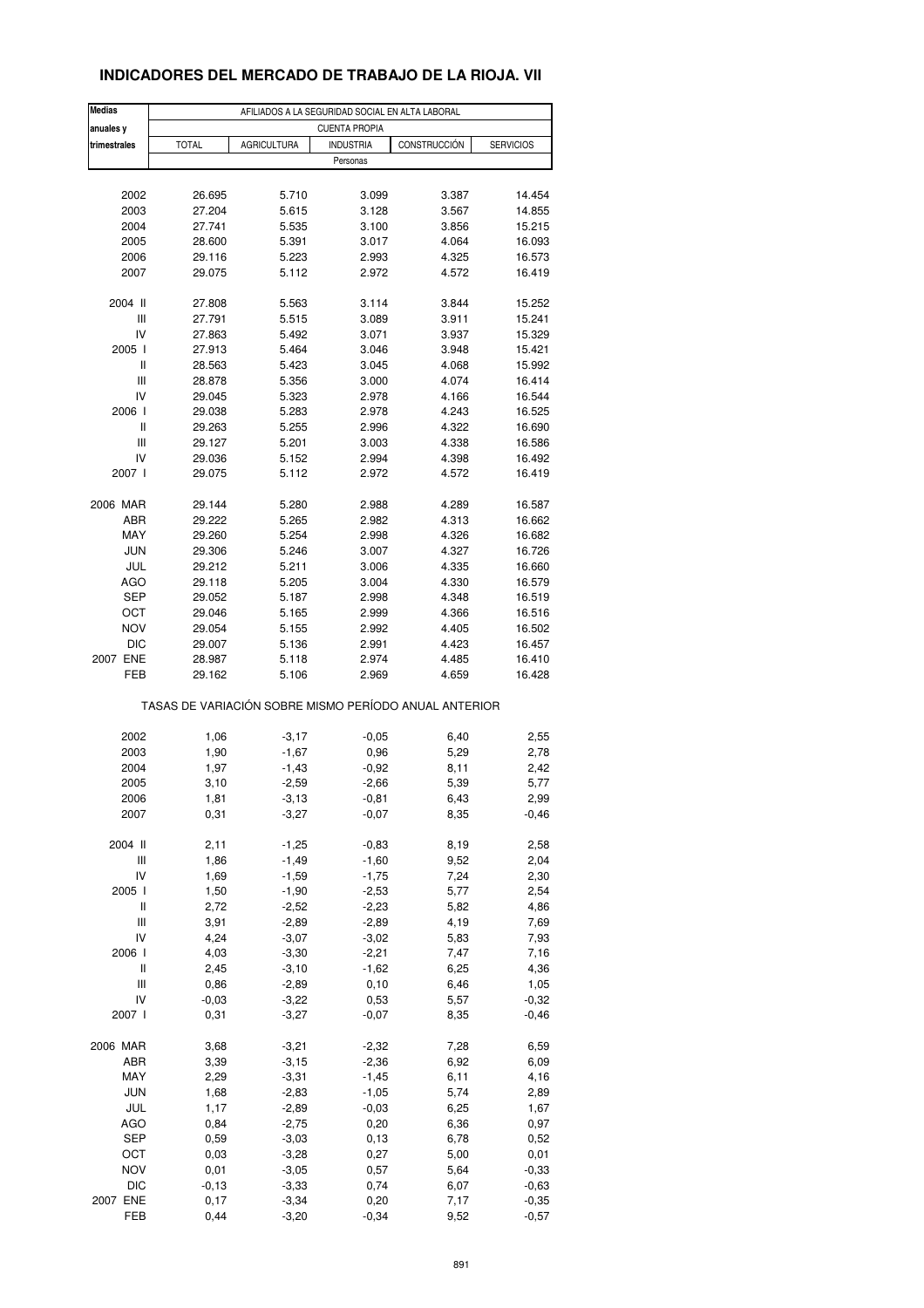| Medias                                               |              |                  | EFECTIVOS LABORALES |                  |                                                       |                 | JORNADA MEDIA POR TRABAJADOR Y TRIM. |                    |                 |
|------------------------------------------------------|--------------|------------------|---------------------|------------------|-------------------------------------------------------|-----------------|--------------------------------------|--------------------|-----------------|
| anuales y                                            | <b>TOTAL</b> |                  | <b>SECTORES</b>     |                  | CONTRATO                                              | CONTRATO        | <b>TOTAL</b>                         | A TIEMPO           | A TIEMPO        |
| trimestrales                                         |              | <b>INDUSTRIA</b> | CONSTRUC.           | <b>SERVICIOS</b> | <b>INDEFINIDO</b>                                     | <b>TEMPORAL</b> |                                      | COMPLETO           | PARCIAL         |
|                                                      |              |                  | Miles de personas   |                  |                                                       |                 |                                      | Horas              |                 |
|                                                      |              |                  |                     |                  |                                                       |                 |                                      |                    |                 |
| 2001                                                 | 72,5         | 27,7             | 7,9                 | 36,9             | 49,1                                                  | 23,4            | 417,1                                | 441,0              | 238,4           |
| 2002                                                 | 74,5         | 27,9             | 8,4                 | 38,2             | 53,4                                                  | 21,2            | 415,3                                | 440,9              | 245,2           |
| 2003                                                 | 78,0         | 27,7             | 9,1                 | 41,2             | 55,0                                                  | 23,0            | 411,9                                | 439,9              | 235,3           |
| 2004                                                 | 80,3         | 27,6             | 9,4                 | 43,3             | 58,0                                                  | 22,4            | 411,7                                | 437,7              | 234,9           |
| 2005                                                 | 83,4         | 27,7             | 10,4                | 45,3             | 60,4                                                  | 23,0            | 406,9                                | 435,8              | 240,3           |
| 2006                                                 | 86,9         | 27,7             | 11,8                | 47,4             | 64,9                                                  | 22,0            | 406,9                                | 434,7              | 238,8           |
| 2004 l                                               | 80,0         | 27,8             | 9,6                 | 42,6             | 58,2                                                  | 21,8            | 434,5                                | 461,6              | 239,7           |
| Ш                                                    | 80,9         | 27,7             | 9,6                 | 43,6             | 59,2                                                  | 21,8            | 431,5                                | 457,9              | 245,2           |
| Ш                                                    | 80,9         | 27,6             | 9,5                 | 43,9             | 58,1                                                  | 22,9            | 362,4                                | 382,0              | 216,9           |
| IV                                                   | 79,3         | 27,4             | 9,0                 | 43,0             | 56,3                                                  | 23,0            | 418,3                                | 449,1              | 237,7           |
| 2005 l                                               | 80,8         | 27,7             | 9,6                 | 43,5             | 58,8                                                  | 22,0            | 426,3                                | 455,5              | 250,5           |
| Ш                                                    | 83,9         | 27,5             | 10,7                | 45,8             | 59,7                                                  | 24,2            | 426,6                                | 458,9              | 250,2           |
| $\ensuremath{\mathsf{III}}\xspace$                   | 85,1         | 28,1             | 11,0                | 46,1             | 61,1                                                  | 24,0            | 360,9                                | 384,9              | 225,6           |
| IV                                                   | 83,9         | 27,5             | 10,4                | 45,9             | 61,9                                                  | 22,0            | 413,7                                | 444,0              | 234,9           |
| 2006 l                                               | 85,7         | 27,9             | 11,5                | 46,4             | 64,3                                                  | 21,4            | 423,3                                | 458,2              | 233,2           |
| $\, \parallel$                                       | 86,4         | 27,9             | 11,9                | 46,6             | 63,1                                                  | 23,3            | 425,2                                | 454,5              | 239,6           |
| Ш                                                    | 88,4         | 28,0             | 12,1                | 48,3             | 64,7                                                  | 23,7            | 362,8                                | 382,1              | 228,2           |
| IV                                                   | 87,0         | 27,0             | 11,7                | 48,3             | 67,6                                                  | 19,4            | 416,0                                | 444,3              | 254,1           |
| 2006 ENE                                             |              |                  |                     |                  |                                                       |                 |                                      |                    |                 |
| <b>FEB</b>                                           |              |                  |                     |                  |                                                       |                 |                                      |                    |                 |
| <b>MAR</b>                                           |              |                  |                     |                  |                                                       |                 |                                      |                    |                 |
| ABR                                                  |              |                  |                     |                  |                                                       |                 |                                      |                    |                 |
| MAY                                                  |              |                  |                     |                  |                                                       |                 |                                      |                    |                 |
| <b>JUN</b>                                           |              |                  |                     |                  |                                                       |                 |                                      |                    |                 |
| JUL                                                  |              |                  |                     |                  |                                                       |                 |                                      |                    |                 |
| <b>AGO</b>                                           |              |                  |                     |                  |                                                       |                 |                                      |                    |                 |
| <b>SEP</b>                                           |              |                  |                     |                  |                                                       |                 |                                      |                    |                 |
| OCT                                                  |              |                  |                     |                  |                                                       |                 |                                      |                    |                 |
| <b>NOV</b>                                           |              |                  |                     |                  |                                                       |                 |                                      |                    |                 |
| <b>DIC</b>                                           |              |                  |                     |                  |                                                       |                 |                                      |                    |                 |
|                                                      |              |                  |                     |                  | TASAS DE VARIACIÓN SOBRE MISMO PERÍODO ANUAL ANTERIOR |                 |                                      |                    |                 |
|                                                      |              |                  |                     |                  |                                                       |                 |                                      |                    |                 |
| 2001                                                 | 4,58         | 1,65<br>0,90     | 10,07               | 5,43             | 4,19                                                  | 5,41            | $-0,76$                              | $-0,58$            | 8,87            |
| 2002<br>2003                                         | 2,83<br>4,63 | $-0,81$          | 6,31<br>7,72        | 3,59<br>7,92     | 8,60<br>3,00                                          | $-9,41$         | $-0,42$<br>$-0,81$                   | $-0,01$<br>$-0,24$ | 2,82<br>$-4,01$ |
| 2004                                                 | 2,95         | $-0,27$          | 3,86                | 4,97             | 5,46                                                  | 8,74<br>$-2,82$ | $-0,06$                              | $-0,51$            | $-0,19$         |
| 2005                                                 | 3,91         | 0,29             | 10,73               | 4,73             | 4,17                                                  | 2,99            | $-1,16$                              | $-0,42$            | 2,31            |
| 2006                                                 | 4,17         | $-0,02$          | 13,18               | 4,55             | 7,57                                                  | $-4,73$         | $-0,01$                              | $-0,25$            | $-0,65$         |
|                                                      |              |                  |                     |                  |                                                       |                 |                                      |                    |                 |
| 2004 l                                               | 4,17         | $-1,07$          | 6,67                | 7,30             | 7,98                                                  | $-4,80$         | 0,44                                 | $-0,28$            | $-7,24$         |
| $\, \parallel$                                       | 3,32         | 0,00             | 2,13                | 5,57             | 8,82                                                  | $-8,79$         | 0,42                                 | $-0,69$            | 0,29            |
| $\ensuremath{\mathsf{III}}\xspace$                   | 2,02         | $-0,36$          | 2,15                | 3,78             | 3,57                                                  | $-1,29$         | $-0,71$                              | $-1,37$            | 6,48            |
| ${\sf IV}$                                           | 2,32         | 0,37             | 4,65                | 3,37             | 1,62                                                  | 4,07            | $-0,50$                              | 0,20               | 1,28            |
| 2005 l                                               | 1,00         | $-0,36$          | 0,00                | 2,11             | 1,03                                                  | 0,92            | $-1,89$                              | $-1,32$            | 4,51            |
| $\, \parallel$<br>$\ensuremath{\mathsf{III}}\xspace$ | 3,71         | $-0,72$          | 11,46               | 5,05             | 0,84                                                  | 11,01           | $-1,14$                              | 0,22               | 2,04            |
| IV                                                   | 5,19<br>5,74 | 1,81<br>0,42     | 15,79<br>16,04      | 5,01<br>6,73     | 5,16<br>9,90                                          | 4,80<br>$-4,44$ | $-0,41$<br>$-1,09$                   | 0,76<br>$-1,14$    | 4,01<br>$-1,16$ |
| 2006 l                                               | 6,11         | 0,55             | 19,50               | 6,70             | 9,39                                                  | $-2,66$         | $-0,70$                              | 0,58               | $-6,93$         |
| $\, \parallel$                                       | 3,04         | 1,63             | 11,67               | 1,64             | 5,73                                                  | $-3,60$         | $-0,32$                              | $-0,97$            | $-4,24$         |
| $\ensuremath{\mathsf{III}}\xspace$                   | 3,89         | $-0,42$          | 10,32               | 4,75             | 5,92                                                  | $-1,27$         | 0,54                                 | $-0,74$            | 1,16            |
| IV                                                   | 3,73         | $-1,82$          | 11,91               | 5,20             | 9,26                                                  | $-11,82$        | 0,56                                 | 0,07               | 8,13            |
|                                                      |              |                  |                     |                  |                                                       |                 |                                      |                    |                 |
| 2006 ENE<br>FEB                                      |              |                  |                     |                  |                                                       |                 |                                      |                    |                 |
| <b>MAR</b>                                           |              |                  |                     |                  |                                                       |                 |                                      |                    |                 |
| ABR                                                  |              |                  |                     |                  |                                                       |                 |                                      |                    |                 |
| MAY                                                  |              |                  |                     |                  |                                                       |                 |                                      |                    | ÷,              |
| JUN                                                  |              |                  |                     |                  |                                                       |                 |                                      |                    |                 |
| JUL                                                  |              |                  |                     |                  |                                                       |                 |                                      |                    |                 |
| AGO                                                  |              |                  |                     |                  |                                                       |                 |                                      |                    | $\frac{1}{2}$   |
| SEP                                                  |              |                  |                     |                  |                                                       |                 |                                      |                    |                 |
| OCT                                                  |              |                  |                     |                  |                                                       |                 |                                      |                    |                 |
| <b>NOV</b>                                           |              |                  |                     |                  |                                                       |                 |                                      |                    |                 |

#### **INDICADORES DEL MERCADO DE TRABAJO DE LA RIOJA. VIII**

DIC - - - - - - - - -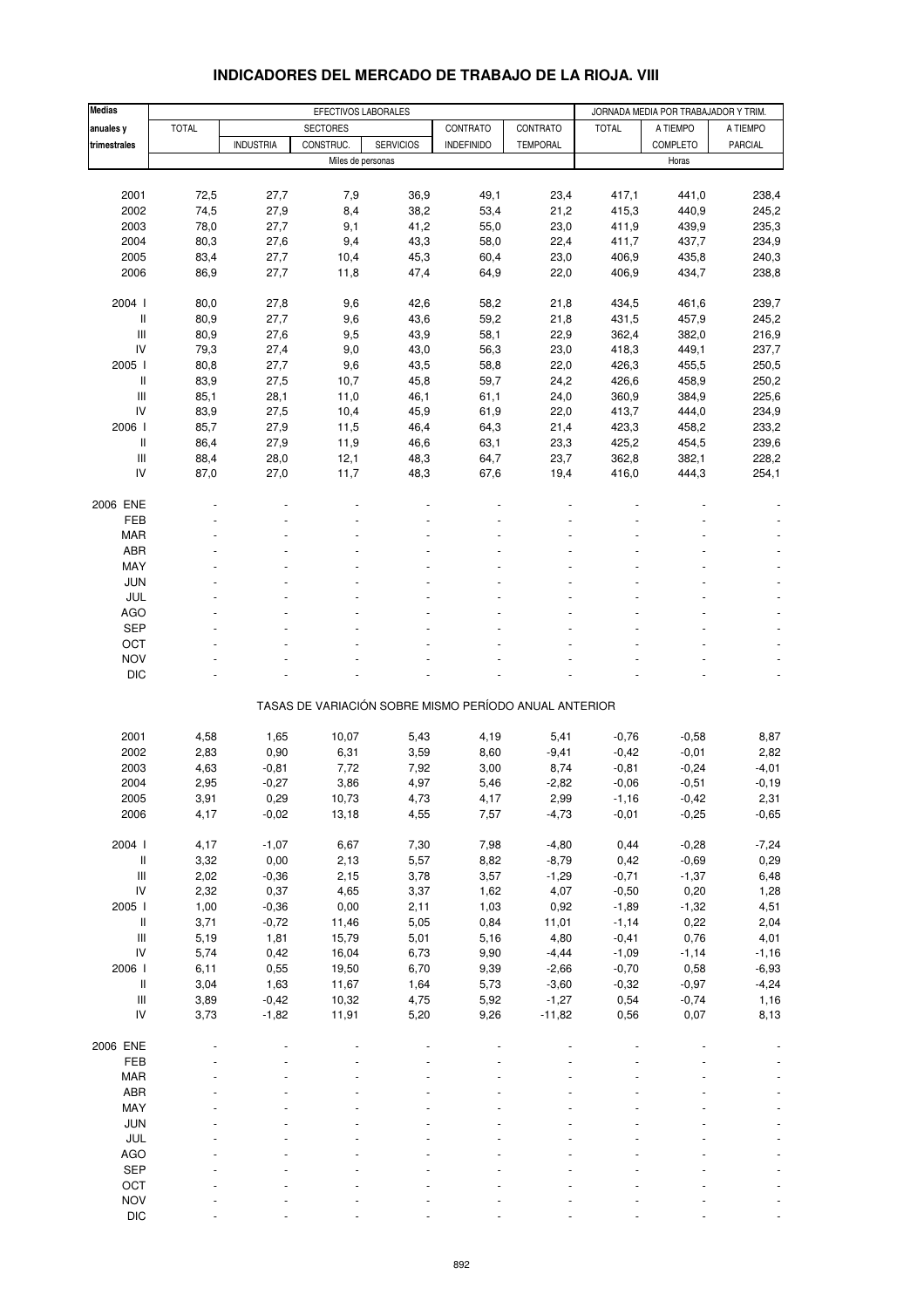## **INDICADORES DE PRECIOS DE LA RIOJA. I**

| <b>Medias</b> |                                                       | INDICES DE PRECIOS DE CONSUMO (10) |              | DIFERENCIAL DE   |
|---------------|-------------------------------------------------------|------------------------------------|--------------|------------------|
| anuales y     | <b>GENERAL</b>                                        | <b>ALIMENTACIÓN</b>                | SIN          | <b>INFLACIÓN</b> |
| trimestrales  |                                                       | <b>AGREGADO</b>                    | ALIMENTACIÓN | RTO. ESPAÑA      |
|               |                                                       | <b>Base 2006</b>                   |              | P.Porcentuales   |
|               |                                                       |                                    |              |                  |
| 2002          | 87,265                                                | 85,422                             | 87,929       | 0,15             |
| 2003          | 90,173                                                | 88,838                             | 90,655       | 0,29             |
| 2004          | 92,705                                                | 91,796                             | 93,034       | $-0,23$          |
| 2005          | 96,147                                                | 95,440                             | 96,402       | 0,34             |
| 2006          | 100,000                                               | 100,000                            | 100,000      | 0,49             |
| 2007          | 100,294                                               | 101,611                            | 99,853       | 0,25             |
|               |                                                       |                                    |              |                  |
| 2004 II       | 93,189                                                | 91,233                             | 93,899       | $-0,20$          |
| Ш             | 92,549                                                | 92,354                             | 92,617       | $-0,50$          |
| IV            | 94,429                                                | 93,038                             | 94,934       | $-0,11$          |
| 2005 l        | 93,742                                                | 93,873                             | 93,691       | 0, 15            |
| Ш             | 96,542                                                | 94,951                             | 97,118       | 0,38             |
| Ш             | 96,057                                                | 95,594                             | 96,223       | 0,35             |
| IV            | 98,248                                                | 97,340                             | 98,576       | 0,49             |
| 2006 l        | 97,898                                                | 98,877                             | 97,553       | 0,42             |
| Ш             | 100,787                                               | 99,549                             | 101,223      | 0,47             |
| Ш             | 100,068                                               | 100,673                            | 99,855       | 0,63             |
|               |                                                       |                                    |              |                  |
| IV            | 101,247                                               | 100,901                            | 101,369      | 0,43             |
| 2007 l        | 100,294                                               | 101,611                            | 99,853       | 0,25             |
| 2006 MAR      | 98,247                                                | 99,108                             | 97,943       | 0,43             |
| ABR           | 100,343                                               | 99,350                             | 100,693      | 0,30             |
| MAY           | 100,903                                               | 99,400                             | 101,433      | 0,50             |
| JUN           | 101,114                                               | 99,896                             | 101,544      |                  |
|               |                                                       |                                    |              | 0,60             |
| JUL           | 99,966                                                | 100,469                            | 99,789       | 0,50             |
| AGO           | 100,296                                               | 100,748                            | 100,137      | 0,70             |
| SEP           | 99,942                                                | 100,801                            | 99,640       | 0,70             |
| OCT           | 100,725                                               | 100,538                            | 100,791      | 0,50             |
| NOV           | 101,298                                               | 100,746                            | 101,492      | 0,40             |
| <b>DIC</b>    | 101,718                                               | 101,420                            | 101,823      | 0,40             |
| 2007 ENE      | 100,314                                               | 101,931                            | 99,771       | 0,30             |
| FEB           | 100,274                                               | 101,290                            | 99,934       | 0,20             |
|               | TASAS DE VARIACIÓN SOBRE MISMO PERÍODO ANUAL ANTERIOR |                                    |              |                  |
| 2002          | 3,69                                                  | 4,94                               |              |                  |
|               | 3,33                                                  |                                    | 3,26<br>3,10 |                  |
| 2003          |                                                       | 4,00                               |              |                  |
| 2004          | 2,81                                                  | 3,33                               | 2,62         |                  |
| 2005          | 3,71                                                  | 3,97                               | 3,62         |                  |
| 2006          | 4,01                                                  | 4,78                               | 3,73         |                  |
| 2007          | 2,63                                                  | 2,88                               | 2,56         |                  |
| 2004 II       | 3,00                                                  | 3,60                               | 2,80         |                  |
| Ш             | 2,81                                                  | 3,02                               | 2,72         |                  |
| IV            | 3,32                                                  | 3,11                               | 3,40         |                  |
| 2005 l        | 3,41                                                  | 3,66                               | 3,31         |                  |
| Ш             | 3,60                                                  | 4,08                               | 3,43         |                  |
| Ш             | 3,79                                                  | 3,51                               | 3,89         |                  |
| IV            |                                                       |                                    |              |                  |
| 2006 l        | 4,04                                                  | 4,62                               | 3,84         |                  |
|               | 4,43                                                  | 5,33                               | 4,12         |                  |
| Ш             | 4,40                                                  | 4,84                               | 4,23         |                  |
| Ш             | 4,18                                                  | 5,31                               | 3,78         |                  |
| IV            | 3,05                                                  | 3,66                               | 2,83         |                  |
| 2007 l        | 2,63                                                  | 2,88                               | 2,56         |                  |
| 2006 MAR      | 4,32                                                  | 5,49                               | 3,91         |                  |
| ABR           | 4,21                                                  | 4,61                               | 4,06         |                  |
| MAY           | 4,52                                                  |                                    |              |                  |
| <b>JUN</b>    | 4,46                                                  | 4,75                               | 4,42         |                  |
|               |                                                       | 5,16                               | 4,20         |                  |
| JUL           | 4,48                                                  | 5,54                               | 4,11         |                  |
| <b>AGO</b>    | 4,42                                                  | 5,36                               | 4,09         |                  |
| SEP           | 3,62                                                  | 5,04                               | 3,12         |                  |
| OCT           | 3,04                                                  | 4,33                               | 2,58         |                  |
| <b>NOV</b>    | 3,01                                                  | 3,54                               | 2,82         |                  |
| DIC           | 3,10                                                  | 3,11                               | 3,10         |                  |
| 2007 ENE      | 2,68                                                  | 2,83                               | 2,66         |                  |
| FEB           | 2,58                                                  | 2,94                               | 2,47         |                  |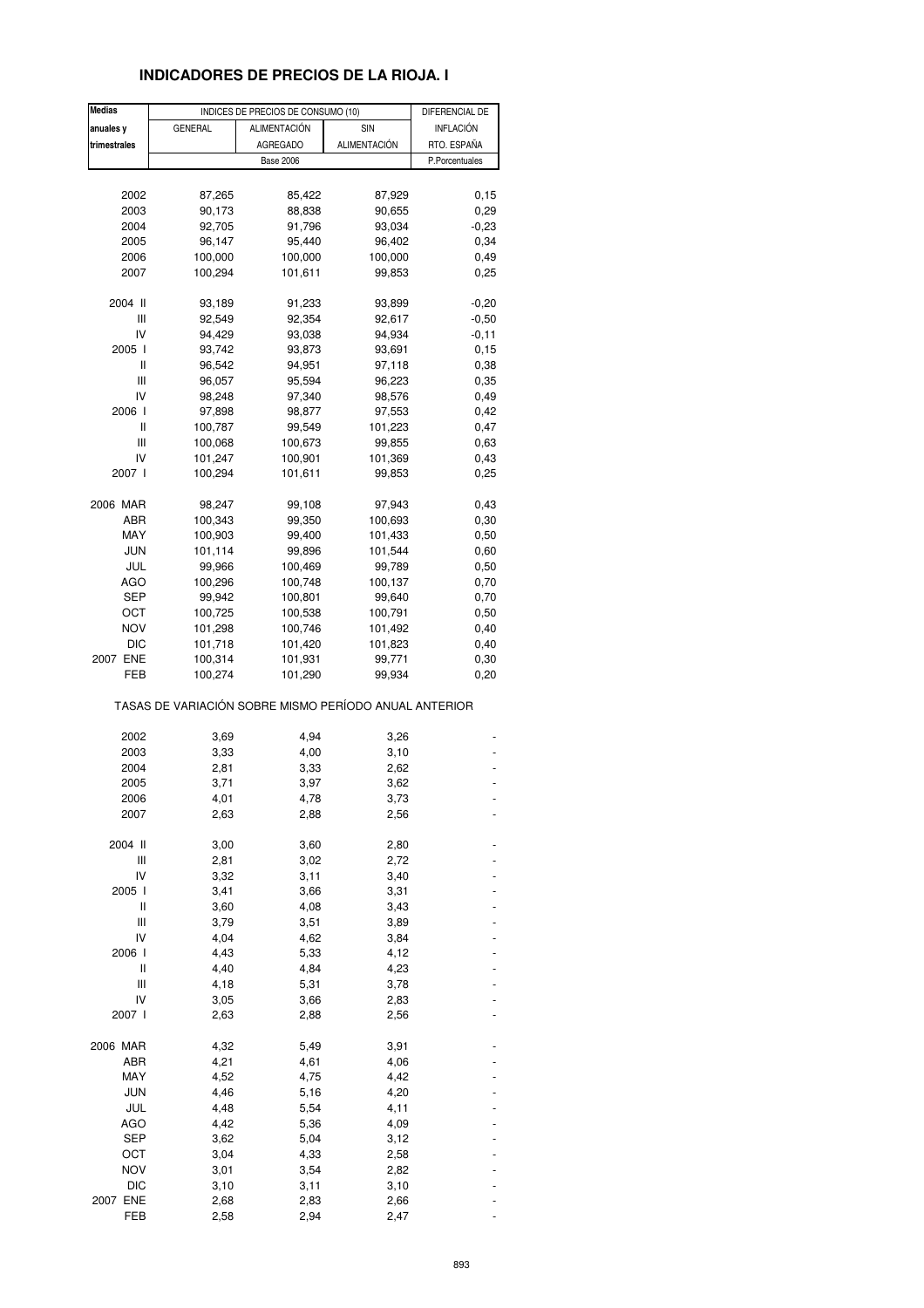# **INDICADORES DE PRECIOS DE LA RIOJA. II**

| <b>Medias</b>                      | INDICES DE PRECIOS DE CONSUMO (10) |              |                                                       |                 |         |                 |  |  |
|------------------------------------|------------------------------------|--------------|-------------------------------------------------------|-----------------|---------|-----------------|--|--|
| anuales y                          | <b>ALIMENTOS Y</b>                 | BEBIDAS ALC. | <b>VESTIDO Y</b>                                      | <b>VIVIENDA</b> | MENAJE  | <b>MEDICINA</b> |  |  |
| trimestrales                       | BEB.NO ALCOH.                      | Y TABACO     | CALZADO                                               |                 |         |                 |  |  |
|                                    |                                    |              | <b>Base 2006</b>                                      |                 |         |                 |  |  |
|                                    |                                    |              |                                                       |                 |         |                 |  |  |
| 2002                               | 85,213                             | 86,867       | 93,034                                                | 82,025          | 87,695  | 93,206          |  |  |
| 2003                               | 88,698                             | 89,830       | 96,390                                                | 84,242          | 90,949  | 96,144          |  |  |
| 2004                               | 91,527                             | 93,695       | 97,599                                                | 86,421          | 93,472  | 96,897          |  |  |
| 2005                               | 95,034                             | 98,281       | 98,942                                                | 93,179          | 96,577  | 98,008          |  |  |
| 2006                               | 100,000                            | 100,000      | 100,000                                               | 100,000         | 100,000 | 100,000         |  |  |
| 2007                               | 101,014                            | 106,397      | 90,965                                                | 101,961         | 101,738 | 100,745         |  |  |
|                                    |                                    |              |                                                       |                 |         |                 |  |  |
| 2004 II                            | 90,929                             | 93,372       | 106,825                                               | 85,837          | 93,522  | 96,901          |  |  |
| Ш                                  | 91,920                             | 95,380       | 88,978                                                | 86,717          | 93,328  | 97,127          |  |  |
| IV                                 | 92,702                             | 95,395       | 105,835                                               | 87,896          | 94,617  | 97,174          |  |  |
| 2005 l                             | 93,614                             | 95,696       | 89,108                                                | 90,961          | 94,487  | 97,557          |  |  |
| Ш                                  | 94,438                             | 98,544       | 108,759                                               | 92,634          | 97,010  | 97,988          |  |  |
| $\mathbf{III}$                     | 95,095                             | 99,088       | 90,222                                                | 94,065          | 96,700  | 98,131          |  |  |
| IV                                 | 96,990                             | 99,795       | 107,680                                               | 95,054          | 98,112  | 98,357          |  |  |
| 2006                               | 99,031                             | 97,789       | 89,771                                                | 97,793          | 98,425  | 99,240          |  |  |
| Ш                                  | 99,385                             | 100,708      | 110,046                                               | 100,505         | 99,463  | 99,938          |  |  |
| Ш                                  | 100,685                            | 100,581      | 91,054                                                | 101,222         | 100,294 | 100,356         |  |  |
| IV                                 | 100,899                            | 100,922      | 109,130                                               | 100,480         | 101,819 | 100,467         |  |  |
| 2007 l                             | 101,014                            | 106,397      | 90,965                                                | 101,961         | 101,738 | 100,745         |  |  |
|                                    |                                    |              |                                                       |                 |         |                 |  |  |
| 2006 MAR                           | 98,945                             | 100,263      | 90,270                                                | 98,156          | 98,912  | 99,641          |  |  |
| ABR                                | 99,180                             | 100,556      | 107,877                                               | 99,559          | 99,320  | 99,766          |  |  |
| MAY                                | 99,207                             | 100,760      | 111,124                                               | 101,052         | 99,475  | 99,977          |  |  |
| <b>JUN</b>                         | 99,768                             | 100,807      | 111,136                                               | 100,903         | 99,593  | 100,070         |  |  |
| JUL                                | 100,435                            | 100,705      | 91,059                                                | 101,240         | 99,823  | 100,226         |  |  |
| AGO                                | 100,781                            | 100,510      | 90,566                                                | 101,314         | 100,250 | 100,414         |  |  |
| SEP                                | 100,840                            | 100,527      | 91,536                                                | 101,112         | 100,808 | 100,428         |  |  |
| ост                                | 100,532                            | 100,581      | 104,974                                               | 100,463         | 101,268 | 100,428         |  |  |
| NOV                                | 100,729                            | 100,870      | 111,607                                               | 100,362         | 101,875 | 100,480         |  |  |
| <b>DIC</b>                         | 101,435                            | 101,316      | 110,808                                               | 100,614         | 102,315 | 100,493         |  |  |
| 2007 ENE                           | 101,392                            | 106,248      | 90,994                                                | 101,867         | 101,693 | 100,393         |  |  |
| FEB                                | 100,635                            | 106,545      | 90,935                                                | 102,054         | 101,782 | 101,097         |  |  |
|                                    |                                    |              | TASAS DE VARIACIÓN SOBRE MISMO PERÍODO ANUAL ANTERIOR |                 |         |                 |  |  |
| 2002                               | 4,87                               | 5,37         | 4,94                                                  | 1,80            | 3,44    | 2,93            |  |  |
| 2003                               | 4,09                               | 3,41         | 3,61                                                  | 2,70            | 3,71    | 3,15            |  |  |
| 2004                               | 3,19                               | 4,30         | 1,25                                                  | 2,59            | 2,77    | 0,78            |  |  |
| 2005                               | 3,83                               | 4,89         | 1,38                                                  | 7,82            | 3,32    | 1,15            |  |  |
| 2006                               | 5,23                               | 1,75         | 1,07                                                  | 7,32            | 3,54    | 2,03            |  |  |
| 2007                               | 1,96                               | 10,20        | 1,61                                                  | 4,45            | 3,62    | 1,72            |  |  |
|                                    |                                    |              |                                                       |                 |         |                 |  |  |
| 2004 II                            | 3,53                               | 4,17         | 3,00                                                  | 2,00            | 2,73    | 0,60            |  |  |
| $\ensuremath{\mathsf{III}}\xspace$ | 2,66                               | 5,46         | 0,36                                                  | 2,91            | 2,09    | 0,74            |  |  |
| IV                                 | 2,78                               | 5,35         | 1,51                                                  | 3,93            | 2,86    | 0,68            |  |  |
| 2005 l                             | 3,37                               | 5,59         | 0,39                                                  | 6,72            | 2,23    | 1,21            |  |  |
| $\,$ $\,$ $\,$ $\,$                | 3,86                               | 5,54         | 1,81                                                  | 7,92            | 3,73    | 1,12            |  |  |
| Ш                                  | 3,45                               | 3,89         | 1,40                                                  | 8,47            | 3,61    | 1,03            |  |  |
| IV                                 | 4,63                               | 4,61         | 1,74                                                  | 8,14            | 3,69    | 1,22            |  |  |
| 2006                               | 5,79                               | 2,19         | 0,74                                                  | 7,51            | 4,17    | 1,72            |  |  |
| Ш                                  | 5,24                               | 2,20         | 1,18                                                  | 8,50            | 2,53    | 1,99            |  |  |
| $\ensuremath{\mathsf{III}}\xspace$ | 5,88                               | 1,51         | 0,92                                                  | 7,61            | 3,72    | 2,27            |  |  |
| IV                                 | 4,03                               | 1,13         | 1,35                                                  | 5,71            | 3,78    | 2,15            |  |  |
| 2007 l                             | 1,96                               | 10,20        | 1,61                                                  | 4,45            | 3,62    | 1,72            |  |  |
|                                    |                                    |              |                                                       |                 |         |                 |  |  |
| 2006 MAR                           | 5,61                               | 4,67         | 1,00                                                  | 7,35            | 4,08    | 2,26            |  |  |
| ABR                                | 4,99                               | 2,09         | 1,05                                                  | 7,47            | 2,72    | 1,99            |  |  |
| MAY                                | 5,11                               | 2,38         | 1,24                                                  | 9,28            | 2,39    | 1,97            |  |  |
| <b>JUN</b>                         | 5,62                               | 2,12         | 1,25                                                  | 8,74            | 2,47    | 2,00            |  |  |
| JUL                                | 6,09                               | 1,85         | 0,93                                                  | 8,08            | 3,41    | 2,13            |  |  |
| <b>AGO</b>                         | 5,91                               | 1,67         | 1,01                                                  | 7,80            | 3,97    | 2,33            |  |  |
| <b>SEP</b>                         | 5,64                               | 1,00         | 0,83                                                  | 6,95            | 3,77    | 2,34            |  |  |
| OCT                                | 4,84                               | 0,94         | 0,95                                                  | 5,80            | 3,34    | 2,11            |  |  |
| <b>NOV</b>                         | 3,90                               | 1,11         | 1,46                                                  | 5,41            | 4,06    | 2,16            |  |  |
| <b>DIC</b>                         | 3,37                               | 1,33         | 1,61                                                  | 5,92            | 3,93    | 2,17            |  |  |
| 2007 ENE                           | 2,12                               | 8,39         | 1,59                                                  | 4,62            | 3,75    | 1,59            |  |  |
| FEB                                | 1,79                               | 12,06        | 1,63                                                  | 4,30            | 3,50    | 1,85            |  |  |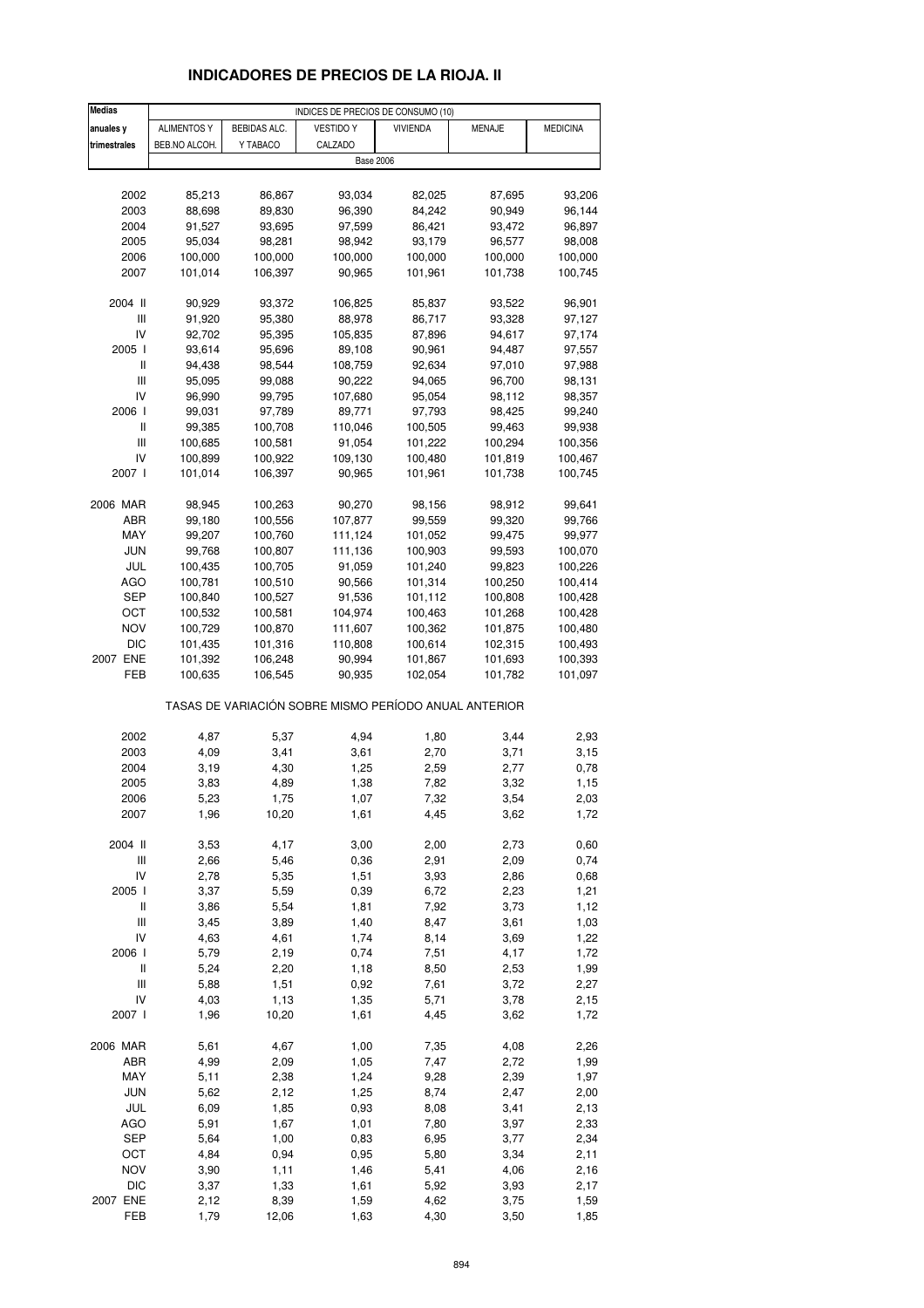| <b>Medias</b>                         |            |               | INDICES DE PRECIOS DE CONSUMO (10)                    |           |               |              |
|---------------------------------------|------------|---------------|-------------------------------------------------------|-----------|---------------|--------------|
| anuales y                             | TRANSPORTE | COMUNICA -    | OCIO <sub>Y</sub>                                     | ENSEÑANZA | HOTELES,      | <b>OTROS</b> |
| trimestrales                          |            | <b>CIONES</b> | <b>CULTURA</b>                                        |           | CAFÉS Y REST. |              |
|                                       |            |               |                                                       |           |               |              |
|                                       |            |               | <b>Base 2006</b>                                      |           |               |              |
|                                       |            |               |                                                       |           |               |              |
| 2002                                  | 85,536     | 107,529       | 97,365                                                | 84,984    | 84,723        | 85,845       |
| 2003                                  | 87,194     | 104,575       | 98,964                                                | 89,039    | 89,098        | 88,616       |
| 2004                                  | 90,433     | 103,289       | 98,919                                                | 92,969    | 92,845        | 92,385       |
| 2005                                  | 95,942     | 101,491       | 99,367                                                | 96,338    | 95,559        | 95,606       |
|                                       |            |               |                                                       |           |               |              |
| 2006                                  | 100,000    | 100,000       | 100,000                                               | 100,000   | 100,000       | 100,000      |
| 2007                                  | 98,695     | 99,396        | 98,989                                                | 103,408   | 102,294       | 102,421      |
|                                       |            |               |                                                       |           |               |              |
| 2004 II                               | 90,251     | 103,799       | 98,703                                                | 92,089    | 92,485        | 92,427       |
| Ш                                     | 91,572     | 103,304       | 100,657                                               | 92,543    | 93,784        | 92,579       |
| IV                                    | 92,514     | 102,786       | 98,945                                                | 95,156    | 93,844        | 92,587       |
| 2005 l                                | 92,513     | 102,401       | 98,650                                                | 95,254    | 94,340        | 94,346       |
| Ш                                     | 94,891     | 101,527       | 98,065                                                | 95,392    | 95,228        | 95,583       |
|                                       |            |               |                                                       |           |               |              |
| III                                   | 98,290     | 101,161       | 100,517                                               | 95,958    | 96,371        | 96,012       |
| IV                                    | 98,075     | 100,873       | 100,234                                               | 98,747    | 96,297        | 96,483       |
| 2006                                  | 98,735     | 100,838       | 99,208                                                | 98,958    | 97,934        | 98,485       |
| $\begin{array}{c} \hline \end{array}$ | 101,229    | 100,105       | 99,597                                                | 98,976    | 99,403        | 99,899       |
| Ш                                     | 101,576    | 99,754        | 101,082                                               | 99,210    | 101,278       | 100,579      |
|                                       | 98,460     |               |                                                       |           |               |              |
| IV                                    |            | 99,303        | 100,114                                               | 102,857   | 101,385       | 101,037      |
| 2007 l                                | 98,695     | 99,396        | 98,989                                                | 103,408   | 102,294       | 102,421      |
|                                       |            |               |                                                       |           |               |              |
| 2006 MAR                              | 99,204     | 100,504       | 99,186                                                | 98,976    | 98,509        | 99,033       |
| ABR                                   | 100,556    | 100,243       | 100,172                                               | 98,976    | 99,308        | 99,488       |
| MAY                                   | 101,621    | 100,141       | 99,077                                                | 98,976    | 99,310        | 99,816       |
| <b>JUN</b>                            | 101,511    | 99,931        | 99,542                                                | 98,976    | 99,590        | 100,393      |
|                                       |            |               |                                                       |           |               |              |
| JUL                                   | 102,207    | 99,674        | 100,731                                               | 98,976    | 100,701       | 100,566      |
| <b>AGO</b>                            | 102,335    | 99,769        | 102,363                                               | 98,976    | 101,783       | 100,431      |
| SEP                                   | 100,186    | 99,819        | 100,151                                               | 99,679    | 101,350       | 100,741      |
| ОСТ                                   | 98,469     | 99,552        | 100,006                                               | 102,350   | 101,139       | 100,935      |
| NOV                                   | 98,283     | 99,325        | 99,360                                                | 103,060   | 101,137       | 101,004      |
| <b>DIC</b>                            | 98,627     | 99,031        | 100,975                                               | 103,162   | 101,879       | 101,171      |
| 2007 ENE                              |            |               |                                                       |           |               |              |
|                                       | 98,510     | 99,569        | 99,030                                                | 103,299   | 102,214       | 102,275      |
| FEB                                   | 98,880     | 99,223        | 98,947                                                | 103,516   | 102,374       | 102,567      |
|                                       |            |               | TASAS DE VARIACIÓN SOBRE MISMO PERÍODO ANUAL ANTERIOR |           |               |              |
|                                       |            |               |                                                       |           |               |              |
| 2002                                  | 1,61       | $-2,96$       | 2,88                                                  | 5,83      | 5,98          | 4,00         |
| 2003                                  | 1,94       | $-2,75$       | 1,64                                                  | 4,77      | 5,16          | 3,23         |
| 2004                                  | 3,71       | $-1,23$       | $-0,05$                                               | 4,41      | 4,21          | 4,25         |
| 2005                                  | 6,09       | $-1,74$       | 0,45                                                  | 3,62      | 2,92          |              |
|                                       |            |               |                                                       |           |               | 3,49         |
| 2006                                  | 4,23       | $-1,47$       | 0,64                                                  | 3,80      | 4,65          | 4,60         |
| 2007                                  | 0,20       | $-1,59$       | $-0,23$                                               | 4,51      | 4,76          | 4,29         |
|                                       |            |               |                                                       |           |               |              |
| 2004 II                               | 3,94       | $-0,92$       | $-0,11$                                               | 4,53      | 4,25          | 4,37         |
| Ш                                     | 4,81       | $-1,09$       | $-0,18$                                               | 4,85      | 4,15          | 4,29         |
| IV                                    | 6,77       | $-0,96$       | 0,55                                                  | 3,78      | 4,37          | 3,65         |
| 2005 l                                | 5,86       | $-0,84$       | 1,31                                                  | 3,44      | 3,37          | 2,61         |
| Ш                                     | 5,14       | $-2,19$       | $-0,65$                                               |           | 2,97          | 3,41         |
|                                       |            |               |                                                       | 3,59      |               |              |
| Ш                                     | 7,34       | $-2,07$       | $-0, 14$                                              | 3,69      | 2,76          | 3,71         |
| IV                                    | 6,01       | $-1,86$       | 1,30                                                  | 3,77      | 2,61          | 4,21         |
| 2006 l                                | 6,73       | $-1,53$       | 0,57                                                  | 3,89      | 3,81          | 4,39         |
| Ш                                     | 6,68       | $-1,40$       | 1,56                                                  | 3,76      | 4,38          | 4,52         |
| $\mathop{\rm III}\nolimits$           | 3,34       | $-1,39$       | 0,56                                                  | 3,39      | 5,09          | 4,76         |
| IV                                    | 0,39       | $-1,56$       | $-0,12$                                               | 4,16      | 5,28          | 4,72         |
| 2007 l                                | 0,20       | $-1,59$       | $-0,23$                                               | 4,51      | 4,76          | 4,29         |
|                                       |            |               |                                                       |           |               |              |
| 2006 MAR                              | 5,87       | $-1,24$       | $-0,44$                                               | 3,87      | 3,81          | 4,50         |
| ABR                                   | 6,27       | $-1,33$       | 2,02                                                  | 3,76      | 4,40          | 4,39         |
| MAY                                   | 7,32       | $-1,33$       | 1,54                                                  | 3,76      | 4,27          | 4,50         |
|                                       |            |               |                                                       |           |               |              |
| <b>JUN</b>                            | 6,45       | $-1,54$       | 1,12                                                  | 3,75      | 4,48          | 4,65         |
| JUL                                   | 5,40       | $-1,55$       | 0,53                                                  | 3,35      | 4,65          | 4,78         |
| <b>AGO</b>                            | 4,45       | $-1,36$       | 1,24                                                  | 3,35      | 5,02          | 4,63         |
| SEP                                   | 0,26       | $-1,26$       | $-0,09$                                               | 3,46      | 5,60          | 4,86         |
| OCT                                   | $-0,88$    | $-1,40$       | 0,02                                                  | 3,97      | 5,30          | 4,87         |
| <b>NOV</b>                            | 0,48       | $-1,57$       | 0, 10                                                 | 4,23      | 5,05          | 4,78         |
|                                       |            |               |                                                       |           |               |              |
| <b>DIC</b>                            | 1,61       | $-1,70$       | $-0,47$                                               | 4,29      | 5,49          | 4,51         |
| 2007 ENE                              | 0,33       | $-1,56$       | $-0,20$                                               | 4,43      | 4,94          | 4,36         |

### **INDICADORES DE PRECIOS DE LA RIOJA. III**

FEB 0,06 -1,63 -0,27 4,59 4,57 4,22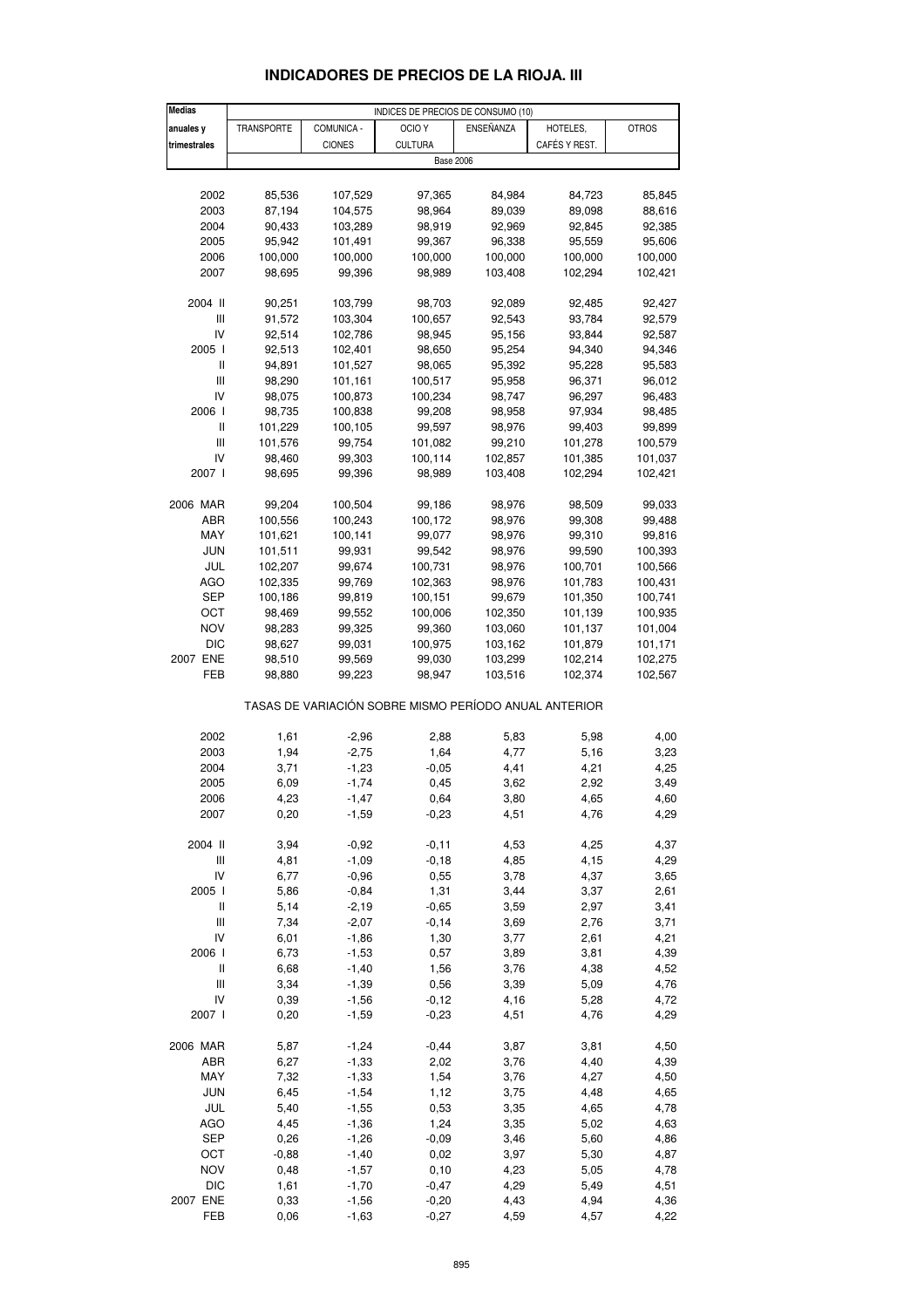| <b>Medias</b>              |                      | <b>COSTE SALARIAL</b> |                                                       | <b>SALARIOS</b>          |              |                                              |        |         |       |
|----------------------------|----------------------|-----------------------|-------------------------------------------------------|--------------------------|--------------|----------------------------------------------|--------|---------|-------|
| anuales y                  | POR TRABAJADOR Y MES |                       | POR HORA EFECTIVA DE TRABAJO                          |                          |              | INCREMENTO SALARIAL PACTADO EN CONVENIO (11) |        |         |       |
| trimestrales               | <b>TOTAL</b>         | <b>ORDINARIO</b>      | <b>TOTAL</b>                                          | <b>ORDINARIO</b>         | <b>TOTAL</b> | AGRIC.                                       | CONST. | INDUST. | SERV. |
|                            |                      | €                     |                                                       |                          |              |                                              | $\%$   |         |       |
|                            |                      |                       |                                                       |                          |              |                                              |        |         |       |
| 2002                       | 1.297,47             | 1.117,25              | 9,36                                                  | 8,07                     | 4,20         | 5,00                                         | 2,80   | 4,43    | 4,46  |
| 2003                       | 1.348,45             | 1.167,63              | 9,90                                                  | 8,59                     | 3,56         | 3,00                                         | 4,85   | 3,32    | 3,30  |
| 2004                       | 1.377,53             | 1.197,29              | 10, 10                                                | 8,79                     | 3,92         | 3,70                                         | 4,65   | 3,80    | 3,64  |
| 2005                       | 1.436,72             | 1.230,70              | 10,58                                                 | 9,09                     | 4,49         | 4,18                                         | 4,50   | 4,65    | 4,26  |
| 2006                       | 1.492,93             | 1.287,89              | 11,10                                                 | 9,58                     | 3,48         | 3,70                                         | 3,50   | 3,73    | 3,13  |
| 2007                       |                      |                       |                                                       | $\overline{\phantom{a}}$ | 3,18         | 3,00                                         | 0,00   | 3,45    | 2,78  |
|                            |                      |                       |                                                       |                          |              |                                              |        |         |       |
| 2004 II                    | 1.455,57             | 1.186,67              | 10,43                                                 | 8,50                     | 3,03         | 0,00                                         | 3,45   | 2,98    | 2,73  |
| $\mathsf{III}%$            | 1.285,37             | 1.208,60              | 10,31                                                 | 9,70                     | 2,96         | 2,02                                         | 3,45   | 2,88    | 2,77  |
| IV                         | 1.505,77             | 1.204,61              | 11,03                                                 | 8,82                     | 2,94         | 2,02                                         | 3,45   | 2,89    | 2,72  |
| 2005 l                     | 1.328,83             | 1.218,80              | 9,42                                                  | 8,64                     | 2,75         | 2,00                                         | 2,80   | 2,74    | 2,70  |
| $\ensuremath{\mathsf{II}}$ | 1.531,21             | 1.230,55              | 10,50                                                 | 8,44                     | 2,77         | 2,00                                         | 2,80   | 2,74    | 2,78  |
| $\mathbf{III}$             | 1.325,30             | 1.235,59              | 10,88                                                 | 10, 15                   | 3,08         | 2,00                                         | 2,80   | 3,12    | 3,21  |
| IV                         | 1.561,53             | 1.237,84              | 11,50                                                 | 9,12                     | 3,04         | 2,00                                         | 2,80   | 3,08    | 3,13  |
| 2006 l                     | 1.383,12             | 1.256,79              | 9,51                                                  | 8,64                     | 3,09         | 3,00                                         | 3,50   | 3,29    | 2,57  |
| $\ensuremath{\mathsf{II}}$ | 1.574,09             | 1.281,11              | 11,55                                                 | 9,40                     | 3,08         | 3,00                                         | 3,50   | 3,23    | 2,59  |
| $\mathbf{III}$             | 1.381,85             | 1.306,95              | 11,15                                                 | 10,54                    | 3,09         | 3,00                                         | 3,50   | 3,23    | 2,67  |
| IV                         | 1.632,65             | 1.306,72              | 12,18                                                 | 9,75                     | 3,06         | 3,00                                         | 3,50   | 3,13    | 2,72  |
| 2007 l                     |                      |                       |                                                       |                          | 3,18         | 3,00                                         | 0,00   | 3,45    | 2,78  |
|                            |                      |                       |                                                       |                          |              |                                              |        |         |       |
| 2006 FEB                   |                      |                       |                                                       |                          | 2,94         | 3,00                                         | 0,00   | 3,30    | 2,57  |
| <b>MAR</b>                 |                      |                       |                                                       |                          | 3,09         | 3,00                                         | 3,50   | 3,29    | 2,57  |
| ABR                        |                      |                       |                                                       |                          | 3,09         | 3,00                                         | 3,50   | 3,29    | 2,57  |
| MAY                        |                      |                       |                                                       | $\overline{a}$           | 3,09         | 3,00                                         | 3,50   | 3,29    | 2,57  |
| <b>JUN</b>                 |                      |                       |                                                       |                          | 3,08         | 3,00                                         | 3,50   | 3,23    | 2,59  |
| JUL                        |                      |                       |                                                       |                          | 3,08         | 3,00                                         | 3,50   | 3,23    | 2,59  |
| <b>AGO</b>                 |                      |                       |                                                       | $\overline{a}$           | 3,08         | 3,00                                         | 3,50   | 3,23    | 2,62  |
| <b>SEP</b>                 |                      |                       |                                                       |                          | 3,09         | 3,00                                         | 3,50   | 3,23    | 2,67  |
| OCT                        |                      |                       |                                                       |                          | 3,08         | 3,00                                         | 3,50   | 3,22    | 2,67  |
| <b>NOV</b>                 |                      |                       |                                                       | $\overline{a}$           | 3,08         | 3,00                                         | 3,50   | 3,22    | 2,67  |
| <b>DIC</b>                 |                      |                       |                                                       |                          | 3,06         | 3,00                                         | 3,50   | 3,13    | 2,72  |
| 2007 ENE                   |                      |                       |                                                       |                          | 3,18         | 3,00                                         | 0,00   | 3,45    | 2,78  |
|                            |                      |                       |                                                       |                          |              |                                              |        |         |       |
|                            |                      |                       | TASAS DE VARIACIÓN SOBRE MISMO PERÍODO ANUAL ANTERIOR |                          |              |                                              |        |         |       |
|                            |                      |                       |                                                       |                          |              |                                              |        |         |       |
| 2002                       | 2,28                 | 2,14                  | 3,66                                                  | 3,69                     |              |                                              |        |         |       |
| 2003                       | 3,93                 | 4,51                  | 5,80                                                  | 6,44                     |              |                                              |        |         |       |
| 2004                       | 2,16                 | 2,54                  | 1,99                                                  | 2,24                     |              |                                              |        |         |       |
| 2005                       | 4,30                 | 2,79                  | 4,73                                                  | 3,44                     |              |                                              |        |         |       |
| 2006                       | 3,91                 | 4,65                  | 4,94                                                  | 5,45                     |              |                                              |        |         |       |
| 2007                       |                      |                       |                                                       |                          |              |                                              |        |         |       |
|                            |                      |                       |                                                       |                          |              |                                              |        |         |       |
| 2004 II                    | 1,02                 | 1,80                  | $-0,19$                                               | 0,47                     |              |                                              |        |         |       |
| $\mathsf{III}%$            | 2,88                 | 2,55                  | 0,88                                                  | 0,62                     |              |                                              |        |         |       |
| IV                         | 1,57                 | 1,05                  | 4,15                                                  | 3,52                     |              |                                              |        |         |       |
| 2005 l                     | 5,18                 | 2,48                  | 9,28                                                  | 6,40                     |              |                                              |        |         |       |
| $\, \parallel$             | 5,20                 | 3,70                  | 0,67                                                  | $-0,71$                  |              |                                              |        |         |       |
| $\mathsf{III}%$            | 3,11                 | 2,23                  | 5,53                                                  | 4,64                     |              |                                              |        |         |       |
| IV                         | 3,70                 | 2,76                  | 4,26                                                  | 3,40                     |              |                                              |        |         |       |
| 2006                       | 4,09                 | 3,12                  | 0,96                                                  | 0,00                     |              |                                              |        |         |       |
| $\, \parallel$             | 2,80                 | 4,11                  | 10,00                                                 | 11,37                    |              |                                              |        |         |       |
| $\mathsf{III}%$            | 4,27                 | 5,78                  | 2,48                                                  | 3,84                     |              |                                              |        |         |       |
| IV                         | 4,55                 | 5,56                  | 5,91                                                  | 6,91                     |              |                                              |        |         |       |
| 2007 l                     |                      |                       |                                                       |                          |              |                                              |        |         |       |
|                            |                      |                       |                                                       |                          |              |                                              |        |         |       |
| 2006 FEB                   |                      |                       |                                                       |                          |              |                                              |        |         |       |
| <b>MAR</b>                 |                      |                       |                                                       |                          |              |                                              |        |         |       |
| ABR                        |                      |                       |                                                       |                          |              |                                              |        |         |       |
| MAY                        |                      |                       |                                                       |                          |              |                                              |        |         |       |
| JUN                        |                      |                       |                                                       |                          |              |                                              |        |         |       |
| JUL                        |                      |                       |                                                       |                          |              |                                              |        |         |       |
| <b>AGO</b>                 |                      |                       |                                                       |                          |              |                                              |        |         |       |
| <b>SEP</b>                 |                      |                       |                                                       |                          |              |                                              |        |         |       |
| OCT                        |                      |                       |                                                       |                          |              |                                              |        |         |       |
| <b>NOV</b>                 |                      |                       |                                                       |                          |              |                                              |        |         |       |
| <b>DIC</b>                 |                      |                       |                                                       |                          |              |                                              |        |         |       |
| 2007 ENE                   |                      |                       |                                                       |                          |              |                                              |        |         |       |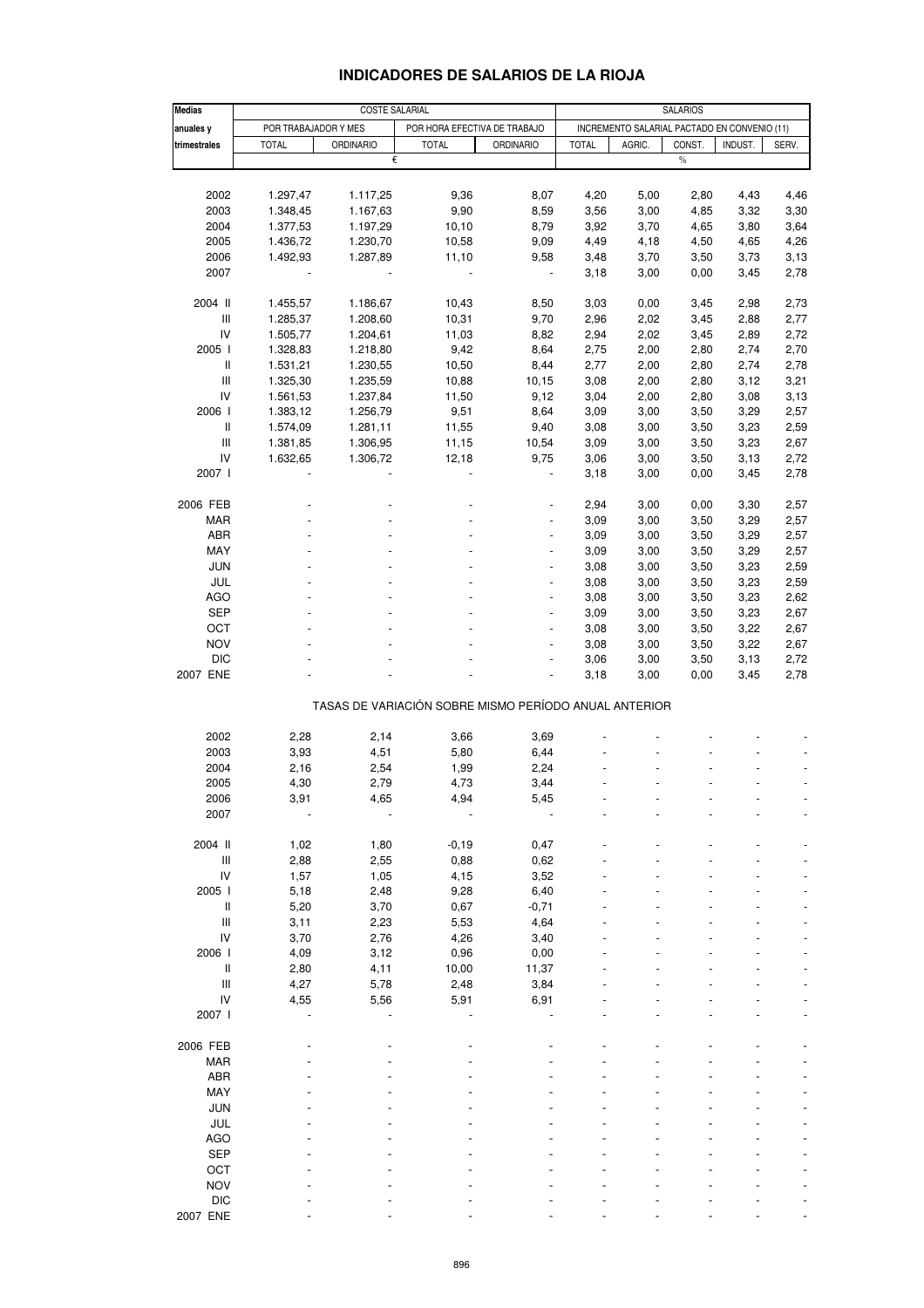|               |                                           |           |                                                       | HIPOTECAS INMOBILIARIAS |               |                           |  |
|---------------|-------------------------------------------|-----------|-------------------------------------------------------|-------------------------|---------------|---------------------------|--|
| <b>Medias</b> | CRÉDITOS Y DEPÓSITOS DEL SISTEMA BANCARIO |           |                                                       |                         |               |                           |  |
| anuales y     | <b>CRÉDITOS</b>                           |           | <b>DEPÓSITOS</b>                                      |                         |               | FINCAS RÚSTICAS Y URBANAS |  |
| trimestrales  | S.PRIVADO                                 | S.PÚBLICO | S.PRIVADO                                             | S.PÚBLICO               | <b>NÚMERO</b> | <b>IMPORTE</b>            |  |
|               |                                           |           | Millones de $\epsilon$                                |                         | Unidades      | Miles de €                |  |
|               |                                           |           |                                                       |                         |               |                           |  |
| 2001          | 3.927,25                                  | 230,45    | 3.736,61                                              | 85,28                   | 568           | 53.875                    |  |
|               |                                           |           |                                                       |                         | 714           |                           |  |
| 2002          | 4.511,07                                  | 229,58    | 3.966,80                                              | 110,64                  |               | 65.458                    |  |
| 2003          | 5.333,49                                  | 242,39    | 4.204,78                                              | 98,92                   | 843           | 93.665                    |  |
| 2004          | 6.250,41                                  | 292,63    | 4.499,61                                              | 119,40                  | 855           | 141.223                   |  |
| 2005          | 7.720,12                                  | 278,40    | 4.789,34                                              | 165,96                  | 899           | 142.776                   |  |
| 2006          | 9.439,84                                  | 291,22    | 5.353,47                                              | 170,55                  | 1.174         | 189.075                   |  |
| 2004 l        | 5.890,17                                  | 303,10    | 4.287,83                                              | 115,55                  | 1.108         | 211.561                   |  |
|               |                                           |           |                                                       |                         |               |                           |  |
| Ш             | 6.122,43                                  | 307,68    | 4.361,20                                              | 119,53                  | 764           | 120.923                   |  |
| Ш             | 6.357,09                                  | 305,83    | 4.568,98                                              | 104,95                  | 699           | 117.648                   |  |
| IV            | 6.631,97                                  | 253,93    | 4.780,44                                              | 137,57                  | 847           | 114.760                   |  |
| 2005 l        | 6.982,38                                  | 283,42    | 4.828,12                                              | 146,46                  | 996           | 134.826                   |  |
| Ш             | 7.488,29                                  | 309,19    | 4.668,42                                              | 156,02                  | 831           | 132.476                   |  |
| Ш             | 8.001,98                                  | 278,25    | 4.787,64                                              | 170,79                  | 829           | 148.675                   |  |
| IV            | 8.407,82                                  | 242,72    | 4.873,20                                              | 190,55                  | 941           | 155.128                   |  |
| 2006 l        |                                           |           |                                                       | 182,22                  | 1.333         |                           |  |
|               | 8.889,51                                  | 302,36    | 5.097,61                                              |                         |               | 223.245                   |  |
| Ш             | 9.503,50                                  | 291,90    | 5.384,81                                              | 176,77                  | 1.021         | 177.955                   |  |
| Ш             | 9.926,50                                  | 279,40    | 5.578,00                                              | 152,67                  | 1.373         | 204.335                   |  |
| IV            |                                           |           |                                                       |                         | 968           | 150.766                   |  |
| 2006 ENE      |                                           |           |                                                       |                         | 1.197         | 237.391                   |  |
| <b>FEB</b>    |                                           |           |                                                       |                         | 1.406         | 218.098                   |  |
|               |                                           |           |                                                       |                         |               |                           |  |
| <b>MAR</b>    |                                           |           |                                                       |                         | 1.395         | 214.245                   |  |
| ABR           |                                           |           |                                                       |                         | 884           | 150.422                   |  |
| MAY           |                                           |           |                                                       |                         | 1.079         | 164.048                   |  |
| JUN           |                                           |           |                                                       |                         | 1.100         | 219.395                   |  |
| JUL           |                                           |           |                                                       |                         | 1.530         | 247.854                   |  |
| <b>AGO</b>    |                                           |           |                                                       |                         | 1.125         | 162.242                   |  |
| SEP           |                                           |           |                                                       |                         | 1.465         | 202.910                   |  |
| OCT           |                                           |           |                                                       |                         | 991           | 126.931                   |  |
| <b>NOV</b>    |                                           |           |                                                       |                         | 983           | 136.267                   |  |
|               |                                           |           |                                                       |                         |               |                           |  |
| <b>DIC</b>    |                                           |           |                                                       |                         | 930           | 189.101                   |  |
|               |                                           |           | TASAS DE VARIACIÓN SOBRE MISMO PERÍODO ANUAL ANTERIOR |                         |               |                           |  |
|               |                                           |           |                                                       |                         |               |                           |  |
| 2001          | 15,35                                     | 25,55     | 10,64                                                 | 20,06                   | $-9,68$       | $-3,98$                   |  |
| 2002          | 14,87                                     | $-0,38$   | 6,16                                                  | 29,74                   | 25,65         | 21,50                     |  |
| 2003          | 18,23                                     | 5,58      | 6,00                                                  | $-10,60$                | 18,06         | 43,09                     |  |
| 2004          | 17,19                                     | 20,73     | 7,01                                                  | 20,71                   | 1,33          | 50,77                     |  |
| 2005          | 23,51                                     | $-4,87$   | 6,44                                                  | 38,99                   | 5,26          | 1,10                      |  |
| 2006          | 26,02                                     | 0,32      | 12,43                                                 | 8,11                    | 30,50         | 32,43                     |  |
| 2004 l        | 19,03                                     | 22,31     | 4,33                                                  | 10,28                   | 42,54         | 139,57                    |  |
|               |                                           |           |                                                       |                         |               |                           |  |
| $\sf II$      | 16,83                                     | 30,21     | 4,18                                                  | 27,08                   | $-5,40$       | 35,09                     |  |
| Ш             | 16,29                                     | 30,61     | 8,15                                                  | 11,41                   | $-2,01$       | 49,22                     |  |
| IV            | 16,79                                     | 1,05      | 11,21                                                 | 34,04                   | $-21,19$      | $-2,74$                   |  |
| 2005 l        | 18,54                                     | $-6,49$   | 12,60                                                 | 26,76                   | $-10,11$      | $-36,27$                  |  |
| Ш             | 22,31                                     | 0,49      | 7,04                                                  | 30,53                   | 8,77          | 9,55                      |  |
| Ш             | 25,88                                     | $-9,02$   | 4,79                                                  | 62,73                   | 18,65         | 26,37                     |  |
| IV            | 26,78                                     | $-4,42$   | 1,94                                                  | 38,51                   | 11,14         | 35,18                     |  |
| 2006          | 27,31                                     | 6,68      | 5,58                                                  | 24,41                   | 33,80         | 65,58                     |  |
|               |                                           |           |                                                       |                         |               |                           |  |
| Ш             | 26,91                                     | $-5,59$   | 15,35                                                 | 13,30                   | 22,81         | 34,33                     |  |
| Ш             | 24,05                                     | 0,41      | 16,51                                                 | $-10,61$                | 65,59         | 37,44                     |  |
| IV            |                                           |           |                                                       |                         | 2,87          | $-2,81$                   |  |
| 2006 ENE      |                                           |           |                                                       |                         | 48,88         | 81,44                     |  |
| FEB           |                                           |           |                                                       |                         | 21,42         | 37,27                     |  |
| MAR           |                                           |           |                                                       |                         | 35,96         | 86,70                     |  |
| ABR           |                                           |           |                                                       |                         | 9,81          | 31,80                     |  |
| MAY           |                                           |           |                                                       |                         | 2,27          | 16,85                     |  |
|               |                                           |           |                                                       |                         |               |                           |  |
| JUN           |                                           |           |                                                       |                         | 73,50         | 53,52                     |  |
| JUL           |                                           |           |                                                       |                         | 81,71         | 69,61                     |  |
| <b>AGO</b>    |                                           |           |                                                       |                         | 16,46         | $-18,61$                  |  |
| SEP           |                                           |           |                                                       |                         | 115,44        | 101,81                    |  |
| OCT           |                                           |           |                                                       |                         | $-0,70$       | 0,55                      |  |
| <b>NOV</b>    |                                           |           |                                                       |                         | 12,09         | $-6,80$                   |  |
| $DIC$         |                                           |           |                                                       |                         | $-1,90$       | $-1,99$                   |  |

## **INDICADORES MONETARIOS Y FINANCIEROS DE LA RIOJA**